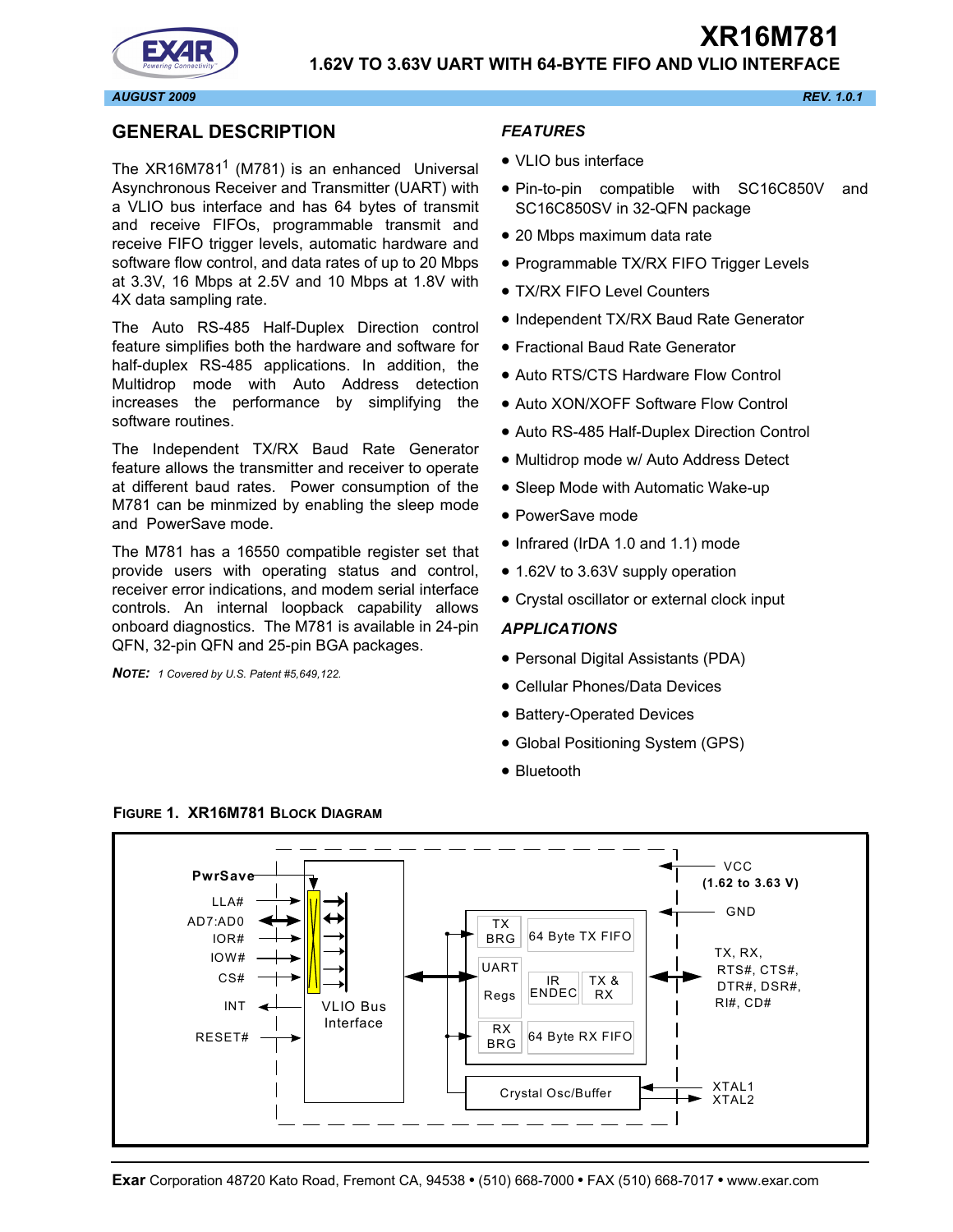# **1.62V TO 3.63V UART WITH 64-BYTE FIFO AND VLIO INTERFACE** *REV. 1.0.1*

#### **FIGURE 2. PIN OUT ASSIGNMENT**



#### *ORDERING INFORMATION*

| <b>PART NUMBER</b> | <b>PACKAGE</b> | <b>OPERATING TEMPERATURE</b><br><b>RANGE</b> | <b>DEVICE STATUS</b> |
|--------------------|----------------|----------------------------------------------|----------------------|
| XR16M781IL24       | 24-Pin QFN     | -40 $^{\circ}$ C to +85 $^{\circ}$ C         | Active               |
| XR16M781IL32       | 32-Pin QFN     | -40 $^{\circ}$ C to +85 $^{\circ}$ C         | Active               |
| XR16M781IB25       | 25-Pin BGA     | -40 $^{\circ}$ C to +85 $^{\circ}$ C         | Active               |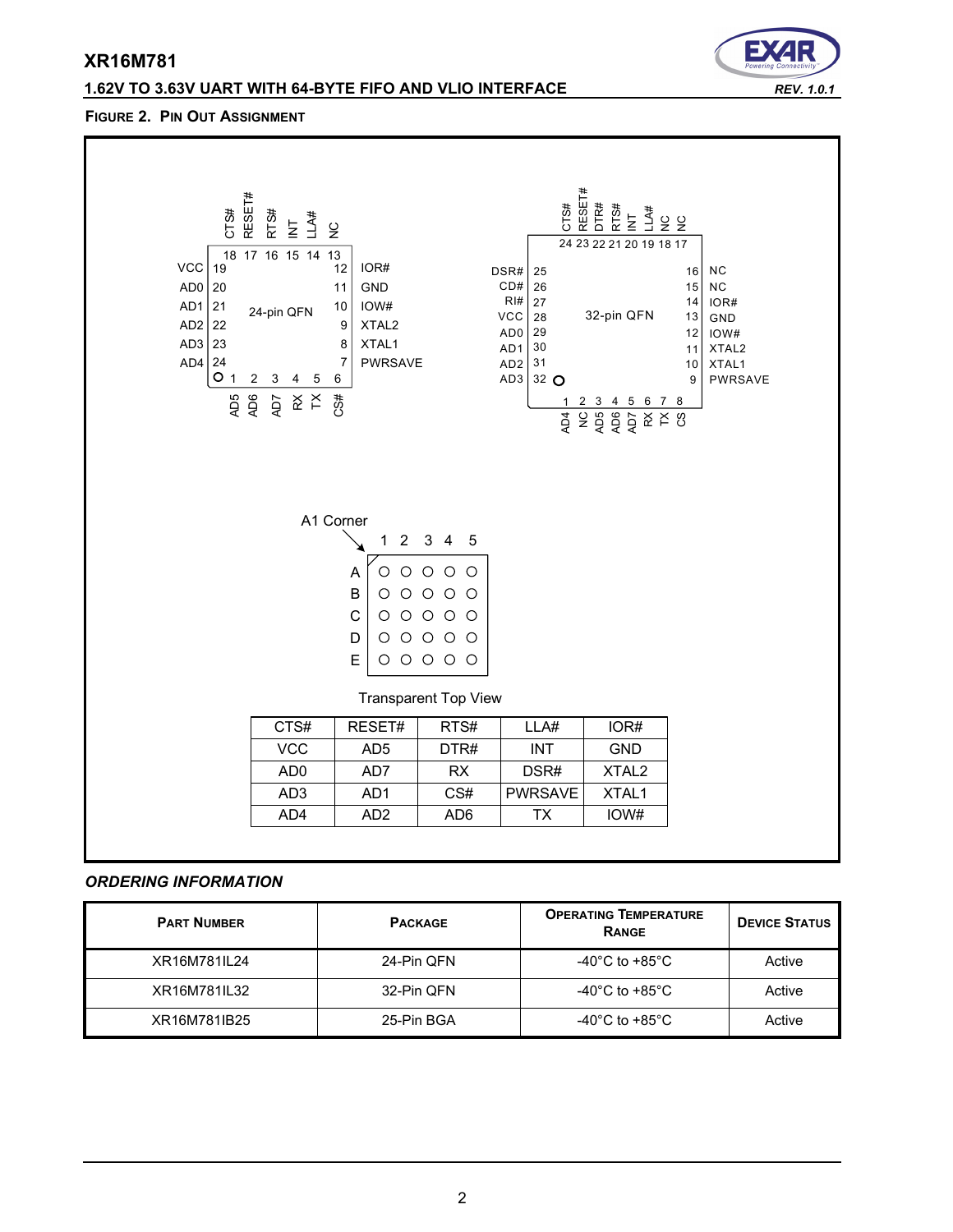

# *REV. 1.0.1* **1.62V TO 3.63V UART WITH 64-BYTE FIFO AND VLIO INTERFACE**

**XR16M781**

# **PIN DESCRIPTIONS**

# **Pin Description**

| <b>NAME</b>                          | <b>24-QFN</b><br>PIN#   | <b>32-QFN</b><br>PIN# | 25-BGA<br>PIN# | <b>TYPE</b>  | <b>DESCRIPTION</b>                                                                                                                                                                                                                                                                                                                                                                                                                                   |  |
|--------------------------------------|-------------------------|-----------------------|----------------|--------------|------------------------------------------------------------------------------------------------------------------------------------------------------------------------------------------------------------------------------------------------------------------------------------------------------------------------------------------------------------------------------------------------------------------------------------------------------|--|
| <b>DATA BUS INTERFACE</b>            |                         |                       |                |              |                                                                                                                                                                                                                                                                                                                                                                                                                                                      |  |
| AD <sub>0</sub>                      | 20                      | 29                    | C <sub>1</sub> | I/O          | Multiplexed Address/Data lines [7:0]. The register address is                                                                                                                                                                                                                                                                                                                                                                                        |  |
| AD1                                  | 21                      | 30                    | D <sub>2</sub> |              | latched on the rising edge of the LLA#. After the LLA# signal goes                                                                                                                                                                                                                                                                                                                                                                                   |  |
| AD <sub>2</sub>                      | 22                      | 31                    | E2             |              | high, the UART enters the data phase where the data is placed on                                                                                                                                                                                                                                                                                                                                                                                     |  |
| AD <sub>3</sub>                      | 23                      | 32                    | D <sub>1</sub> |              | these lines.                                                                                                                                                                                                                                                                                                                                                                                                                                         |  |
| AD4                                  | 24                      | 1                     | E1             |              |                                                                                                                                                                                                                                                                                                                                                                                                                                                      |  |
| AD <sub>5</sub>                      | 1                       | 3                     | B <sub>2</sub> |              |                                                                                                                                                                                                                                                                                                                                                                                                                                                      |  |
| AD <sub>6</sub>                      | 2                       | 4                     | E <sub>3</sub> |              |                                                                                                                                                                                                                                                                                                                                                                                                                                                      |  |
| AD7                                  | 3                       | 5                     | C <sub>2</sub> |              |                                                                                                                                                                                                                                                                                                                                                                                                                                                      |  |
| IOR#                                 | 12                      | 14                    | A <sub>5</sub> |              | Read strobe (active low). The falling edge instigates an internal<br>read cycle and retrieves the data byte from an internal register<br>pointed by the latched address. The UART places the data byte on<br>the data bus to allow the host processor to read it on the rising<br>edge.                                                                                                                                                              |  |
| IOW#                                 | 10                      | 12                    | E <sub>5</sub> | $\mathbf{I}$ | Write strobe (active low). The falling edge instigates the internal<br>write cycle and the rising edge transfers the data byte on the data<br>bus to an internal register pointed by the latched address.                                                                                                                                                                                                                                            |  |
| CS#                                  | 6                       | 8                     | D <sub>3</sub> | I            | Chip select (active low). The falling edge starts the access to the<br>UART. A read or write is determined by the IOR# and IOW# sig-<br>nals.                                                                                                                                                                                                                                                                                                        |  |
| LLA#                                 | 14                      | 19                    | A4             | $\mathbf{I}$ | Latch Lower Address (active low). The register address is latched<br>on the rising edge of the LLA# signal. After the LLA# goes high, the<br>device enters the data phase where the data is placed on the<br>AD[7:0] lines.                                                                                                                                                                                                                          |  |
| <b>INT</b>                           | 15                      | 20                    | <b>B4</b>      | O            | Interrupt output (active high). The output state is defined by the<br>user through the software setting of MCR[3]. INT is set to the active<br>mode when MCR[3] is set to a logic 1. INT is set to the three state<br>mode when MCR[3] is set to a logic 0. See MCR[3].                                                                                                                                                                              |  |
| <b>MODEM OR SERIAL I/O INTERFACE</b> |                         |                       |                |              |                                                                                                                                                                                                                                                                                                                                                                                                                                                      |  |
| <b>TX</b>                            | 5                       | 7                     | E4             | O            | UART Transmit Data or infrared encoder data. Standard transmit<br>and receive interface is enabled when $MCR[6] = 0$ . In this mode,<br>the TX signal will be a logic 1 during reset or idle (no data). Infrared<br>IrDA transmit and receive interface is enabled when $MCR[6] = 1$ . In<br>the Infrared mode, the inactive state (no data) for the Infrared<br>encoder/decoder interface is a logic 0. If it is not used, leave it<br>unconnected. |  |
| RX                                   | $\overline{\mathbf{4}}$ | 6                     | C <sub>3</sub> | $\mathbf{I}$ | UART Receive Data or infrared receive data. Normal receive data<br>input must idle at logic 1 condition. The infrared receiver idles at<br>logic 0. This input should be connected to VCC when not used.                                                                                                                                                                                                                                             |  |
| RTS#                                 | 16                      | 21                    | A <sub>3</sub> | O            | UART Request-to-Send (active low) or general purpose output.<br>This output must be asserted prior to using auto RTS flow control,<br>see EFR[6], MCR[1] and IER[6]. This pin can also be used as the<br>Auto RS-485 Half-duplex Direction control output, see FCTR[3] and<br>EMSR[3].                                                                                                                                                               |  |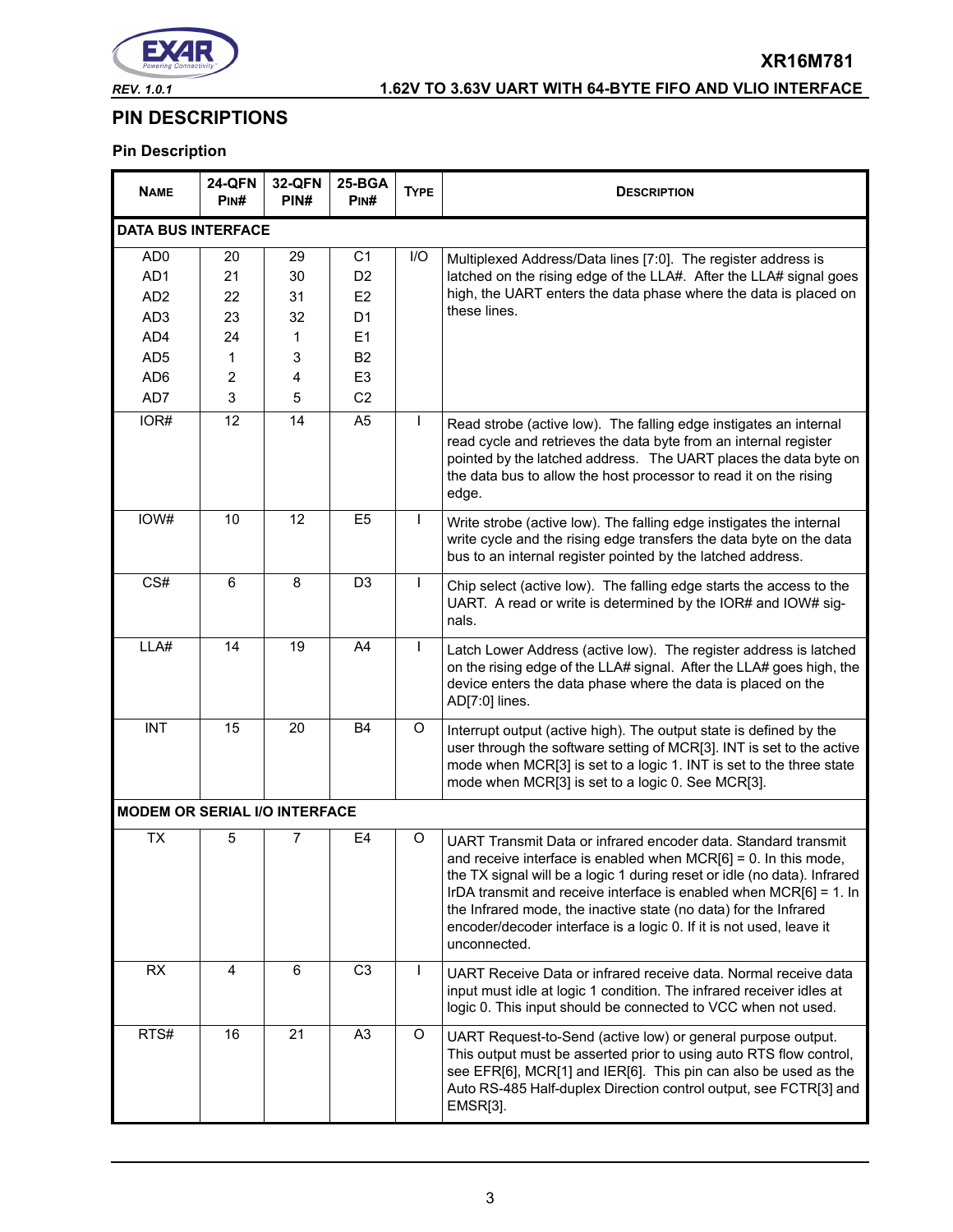# **1.62V TO 3.63V UART WITH 64-BYTE FIFO AND VLIO INTERFACE** *REV. 1.0.1*



#### **Pin Description**

| <b>NAME</b>              | <b>24-QFN</b><br>PIN# | <b>32-QFN</b><br>PIN# | 25-BGA<br>PINH | <b>TYPE</b>  | <b>DESCRIPTION</b>                                                                                                                                                                                                                                                                                                                                                                     |
|--------------------------|-----------------------|-----------------------|----------------|--------------|----------------------------------------------------------------------------------------------------------------------------------------------------------------------------------------------------------------------------------------------------------------------------------------------------------------------------------------------------------------------------------------|
| CTS#                     | 18                    | 24                    | A <sub>1</sub> | $\mathbf{I}$ | UART Clear-to-Send (active low) or general purpose input. It can<br>be used for auto CTS flow control, see EFR[7], MSR[4] and IER[7].<br>This input should be connected to VCC when not used.                                                                                                                                                                                          |
| DTR#                     | $\overline{a}$        | 22                    | B <sub>3</sub> | O            | UART Data-Terminal-Ready (active low) or general purpose output.                                                                                                                                                                                                                                                                                                                       |
| DSR#                     |                       | 25                    | C <sub>4</sub> | $\mathbf{I}$ | UART Data-Set-Ready (active low) or general purpose input. This<br>input should be connected to VCC when not used.                                                                                                                                                                                                                                                                     |
| CD#                      |                       | 26                    |                | $\mathbf{I}$ | UART Carrier-Detect (active low) or general purpose input. This<br>input should be connected to VCC when not used.                                                                                                                                                                                                                                                                     |
| RI#                      |                       | 27                    | $\equiv$       | $\mathbf{I}$ | UART Ring-Indicator (active low) or general purpose input. This<br>input should be connected to VCC when not used.                                                                                                                                                                                                                                                                     |
| <b>ANCILLARY SIGNALS</b> |                       |                       |                |              |                                                                                                                                                                                                                                                                                                                                                                                        |
| XTAL <sub>1</sub>        | 8                     | 10                    | D <sub>5</sub> | $\mathbf{I}$ | Crystal or external clock input.                                                                                                                                                                                                                                                                                                                                                       |
| XTAL <sub>2</sub>        | 9                     | 11                    | C <sub>5</sub> | O            | Crystal or buffered clock output.                                                                                                                                                                                                                                                                                                                                                      |
| PwrSave                  | $\overline{7}$        | 9                     | D <sub>4</sub> | $\mathbf{I}$ | Power-Save (active high). This feature isolates the M781's data bus<br>interface from the host preventing other bus activities that cause<br>higher power drain during sleep mode. See Sleep Mode with Auto<br>Wake-up and Power-Save Feature section for details. This pin does<br>not have an internal pull-down resistor. This input should be con-<br>nected to GND when not used. |
| RESET#                   | $\overline{17}$       | 23                    | A2             | $\circ$      | Device reset (active low). A 40 ns minimum LOW pulse on this pin<br>will reset the internal registers and all outputs of the UART. The<br>UART transmitter output will be held HIGH, the receiver input will<br>be ignored and outputs are reset during reset period (see UART<br>Reset Conditions).                                                                                   |
| <b>VCC</b>               | 19                    | 28                    | <b>B1</b>      | Pwr          | 1.62V to 3.63V power supply.                                                                                                                                                                                                                                                                                                                                                           |
| <b>GND</b>               | 11                    | 13                    | <b>B5</b>      | Pwr          | Power supply common, ground.                                                                                                                                                                                                                                                                                                                                                           |
| <b>GND</b>               | Center<br>Pad         | Center<br>Pad         |                | Pwr          | The center pad on the backside of the QFN package is metallic and<br>should be connected to GND on the PCB. The thermal pad size on<br>the PCB should be the approximate size of this center pad and<br>should be solder mask defined. The solder mask opening should be<br>at least 0.0025" inwards from the edge of the PCB thermal pad.                                             |
| <b>NC</b>                | 13                    | 2, 15-18              |                |              | No Connects.                                                                                                                                                                                                                                                                                                                                                                           |

**Pin type: I=Input, O=Output, I/O= Input/output, OD=Output Open Drain.**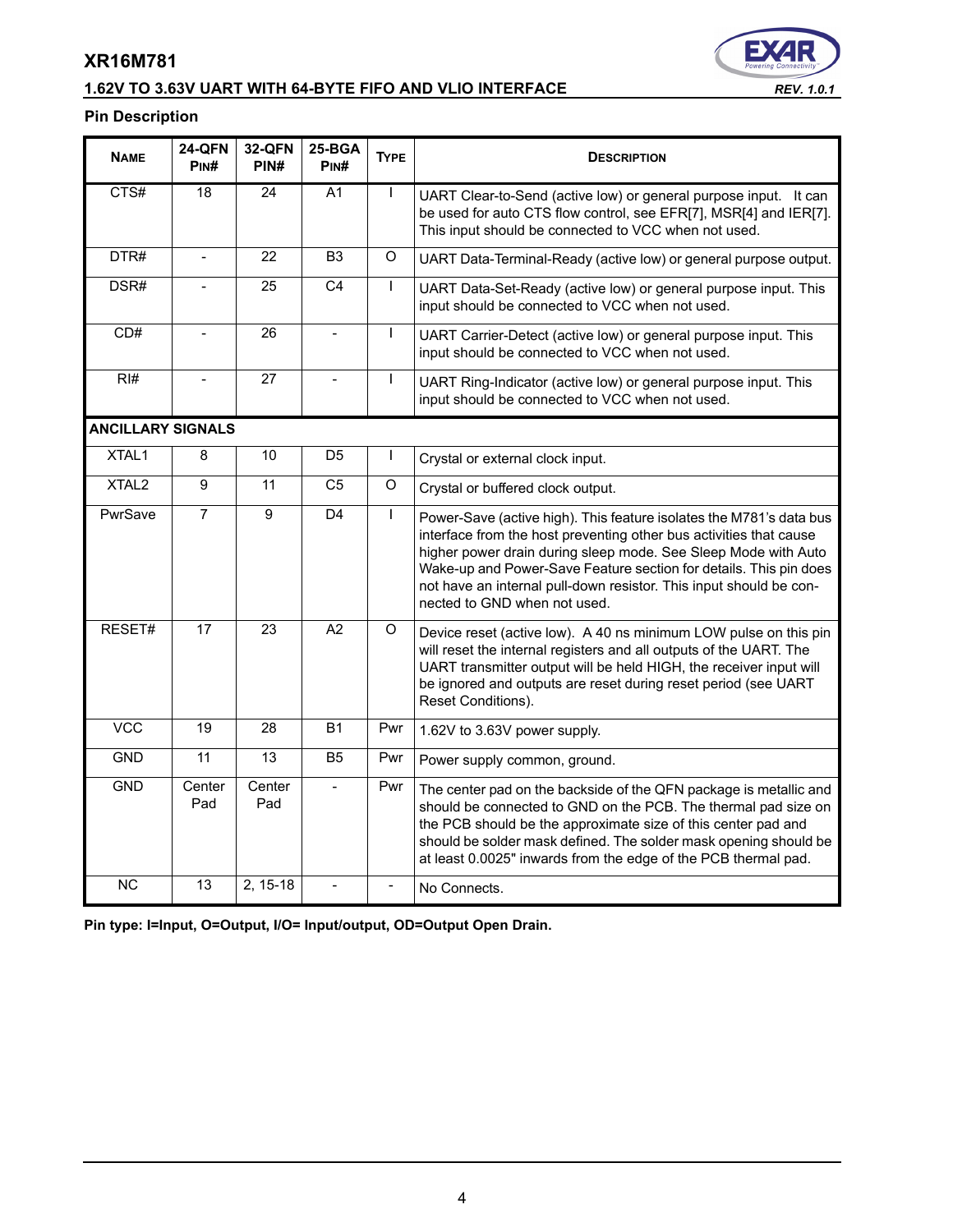

*REV. 1.0.1* **1.62V TO 3.63V UART WITH 64-BYTE FIFO AND VLIO INTERFACE**

**XR16M781**

#### **1.0 PRODUCT DESCRIPTION**

The XR16M781 (M781) is a high performance single-channel UART with a VLIO bus interface. It has its set of device configuration registers. The configuration registers set is 16550 UART compatible for control, status and data transfer. Additionally, the M781 channel has 64 bytes of transmit and receive FIFOs, Automatic RTS/ CTS Hardware Flow Control, Automatic Xon/Xoff and Special Character Software Flow Control, infrared encoder and decoder (IrDA ver 1.0 and 1.1), programmable fractional baud rate generator with a prescaler of divide by 1 or 4, and data rate up to 20 Mbps. The XR16M781 can operate from 1.62 to 3.63 volts. The M781 is fabricated with an advanced CMOS process.

#### **Larger FIFO**

The M781 provides a solution that supports 64 bytes of transmit and receive FIFO memory, instead of 16 bytes in the XR16L580. The M781 is designed to work with high performance data communication systems, that requires fast data processing time. Increased performance is realized in the M781 by the larger transmit and receive FIFOs, FIFO trigger level control and automatic flow control mechanism. This allows the external processor to handle more networking tasks within a given time. For example, the XR16L580 with a 16 byte FIFO, unloads 16 bytes of receive data in 1.53 ms (This example uses a character length of 11 bits, including start/stop bits at 115.2Kbps). This means the external CPU will have to service the receive FIFO at 1.53 ms intervals. However with the 64 byte FIFO in the M781, the data buffer will not require unloading/loading for 6.1 ms. This increases the service interval giving the external CPU additional time for other applications and reducing the overall UART interrupt servicing time. In addition, the programmable FIFO level trigger interrupt and automatic hardware/software flow control is uniquely provided for maximum data throughput performance especially when operating in a multi-channel system. The combination of the above greatly reduces the CPU's bandwidth requirement, increases performance, and reduces power consumption.

#### **Data Rate**

The M781 is capable of operation up to 20 Mbps at 3.3V with 4X internal sampling clock rate. The device can operate at 3.3V with a 24 MHz crystal on pins XTAL1 and XTAL2, or external clock source of 80 MHz on XTAL1 pin. With a typical crystal of 14.7456 MHz and through a software option, the user can set the prescaler bit and sampling rate for data rates of up to 3.68 Mbps.

#### **Enhanced Features**

The rich feature set of the M781 is available through the internal registers. Automatic hardware/software flow control, programmable transmit and receive FIFO trigger levels, selectable baud rates, infrared encoder/ decoder, modem interface controls, and a sleep mode are all standard features. MCR bit-5 provides a facility for turning off (Xon) software flow control with any incoming (RX) character. The M781 includes new features such as 9-bit (Multidrop) mode, auto RS-485 half-duplex direction control, different baud rate for TX and RX, fast IR mode and fractional baud rate generator.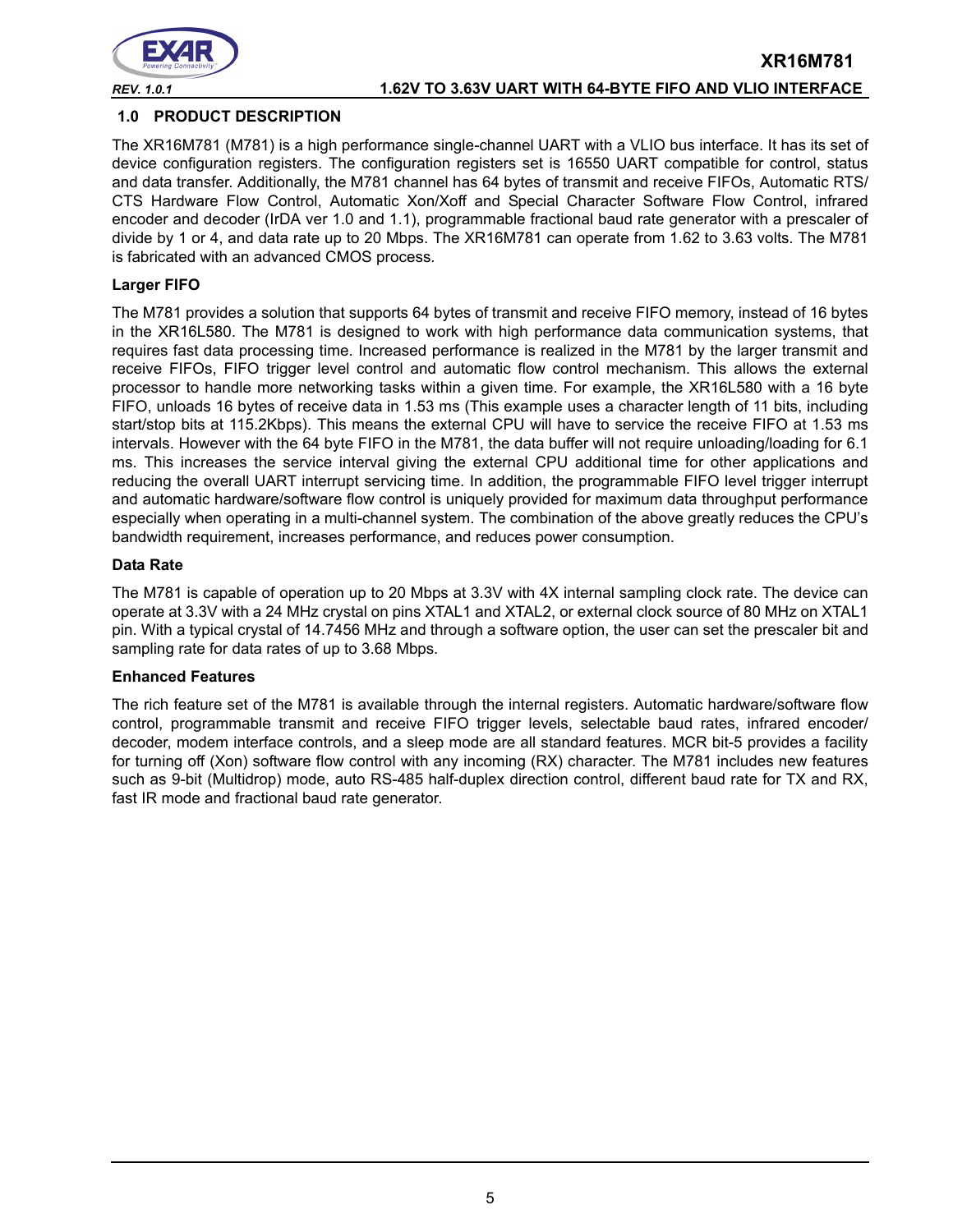#### **1.62V TO 3.63V UART WITH 64-BYTE FIFO AND VLIO INTERFACE** *REV. 1.0.1*

# Е

#### **2.0 FUNCTIONAL DESCRIPTIONS**

#### *2.1 CPU Interface*

The CPU interface is a VLIO bus interface. The VLIO bus interface is an 8-bit multiplexed address/data bus interface. Each bus cycle is asynchronous using CS#, LLA# and IOR# or IOW# inputs. A typical data bus interconnection for the VLIO bus interface is shown in **[Figure](#page-5-0) 3**.

#### <span id="page-5-0"></span>**FIGURE 3. XR16M781 TYPICAL VLIO DATA BUS INTERCONNECTIONS**

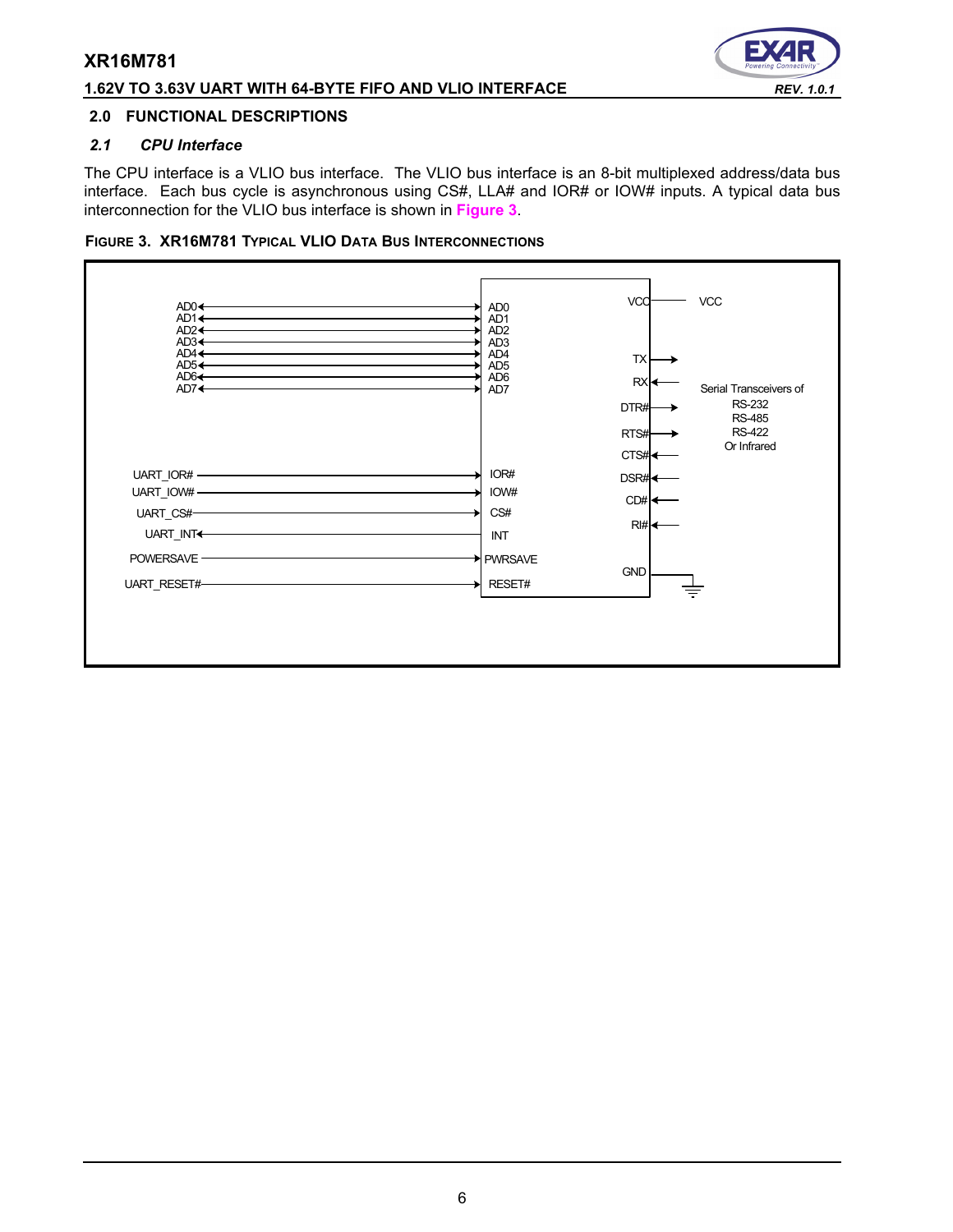

#### *2.2 Serial Interface*

The M781 is typically used with RS-232, RS-485 and IR transceivers. The following figure shows typical connections from the UART to the different transceivers. For more information on RS-232 and RS-485/422 transceivers, go to www.exar.com or send an e-mail to uarttechsupport@exar.com.



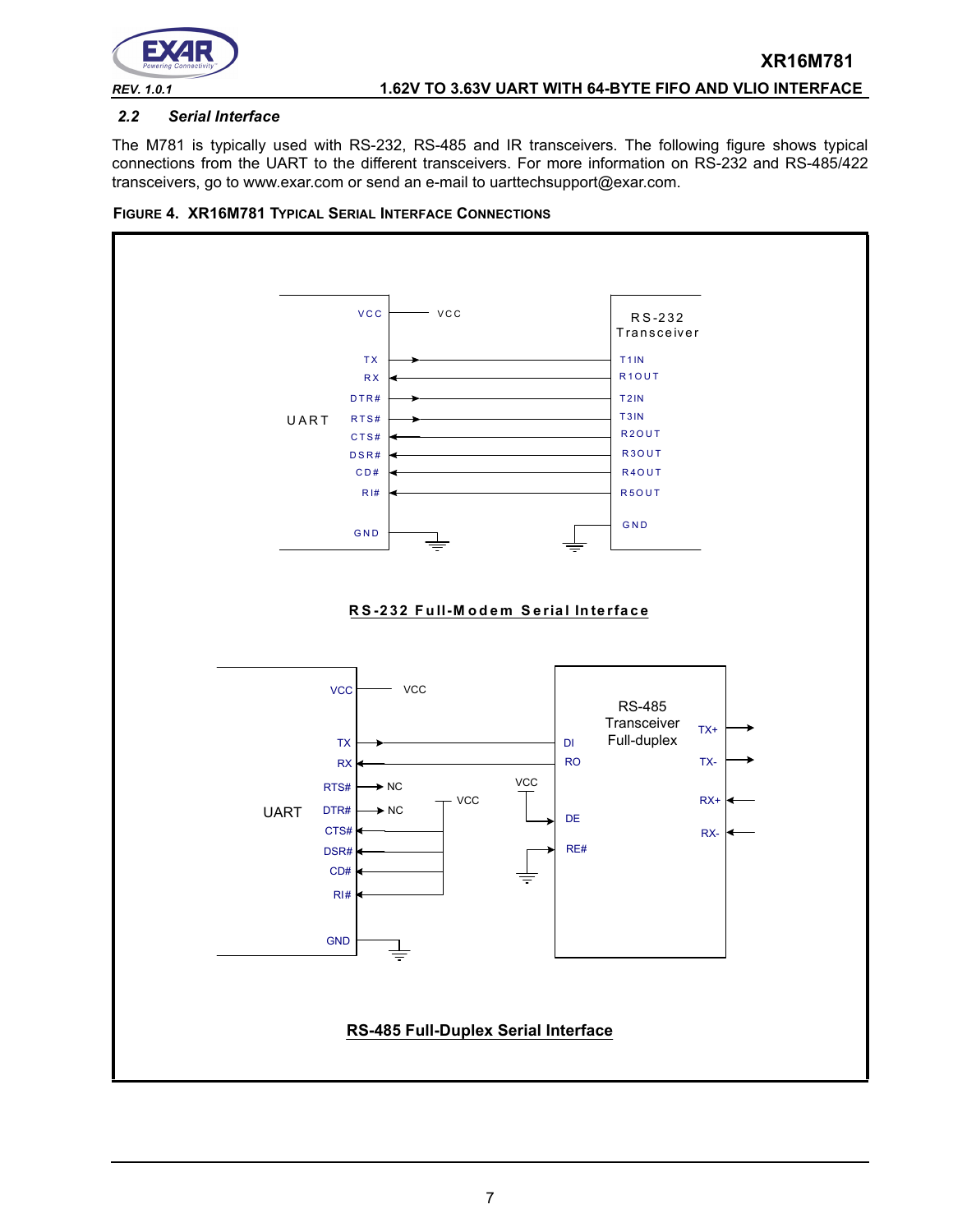# **1.62V TO 3.63V UART WITH 64-BYTE FIFO AND VLIO INTERFACE** *REV. 1.0.1*

Е

#### **FIGURE 5. XR16M781 TYPICAL SERIAL INTERFACE CONNECTIONS**

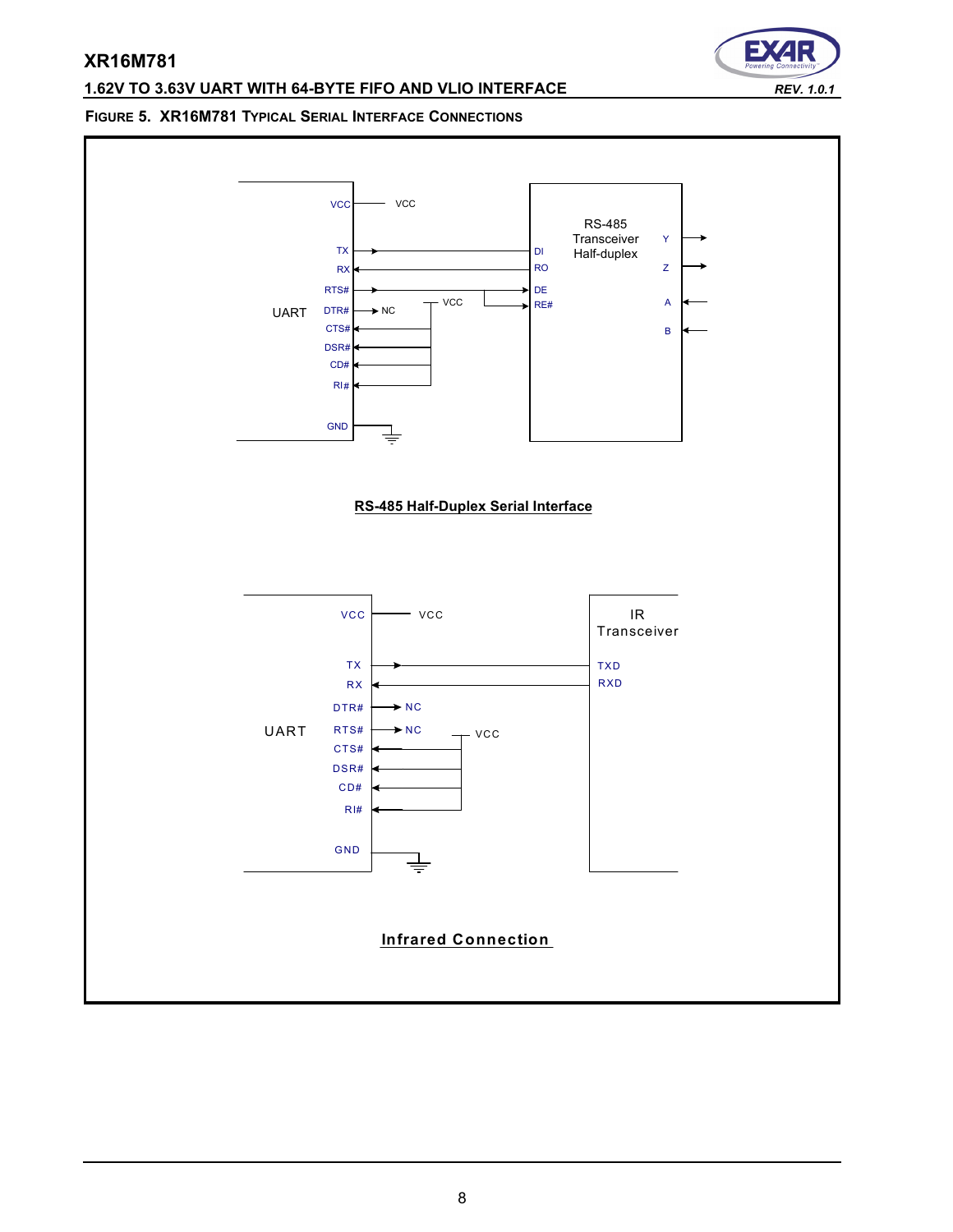

*REV. 1.0.1* **1.62V TO 3.63V UART WITH 64-BYTE FIFO AND VLIO INTERFACE**

**XR16M781**

#### *2.3 Device Reset*

The RESET# input resets the internal registers and the serial interface outputs to their default state (see **[Table](#page-41-0) 18**). An active low pulse of longer than 40 ns duration will be required to activate the reset function in the device. Following a power-on reset or an external reset, the M781 is software compatible with previous generation of UARTs.

#### *2.4 Internal Registers*

The M781 has a set of 16550 compatible registers for controlling, monitoring and data loading and unloading. These registers function as data holding registers (THR/RHR), interrupt status and control registers (ISR/IER), a FIFO control register (FCR), receive line status and control registers (LSR/LCR), modem status and control registers (MSR/MCR), programmable data rate (clock) divisor registers (DLL/DLM/DLD), and a user accessible scratchpad register (SPR).

Beyond the general 16C550 features and capabilities, the M781 offers enhanced feature registers (EFR, Xon1/ Xoff 1, Xon2/Xoff 2, DLD, FCTR, EMSR, FC and TRIG) that provide automatic RTS and CTS hardware flow control, automatic Xon/Xoff software flow control, 9-bit (Multidrop) mode, auto RS-485 half duplex control, different baud rate for TX and RX and fractional baud rate generator. All the register functions are discussed in full detail later in **["Section 3.0, UART INTERNAL REGISTERS" on page](#page-22-0) 23**.

#### *2.5 INT Ouput*

The interrupt outputs change according to the operating mode and enhanced features setup. **[Table](#page-8-0) 1 [and](#page-8-1) 2** summarize the operating behavior for the transmitter and receiver. Also see **[Figure](#page-46-0) 19** through **[22](#page-47-0)**.

<span id="page-8-0"></span>

|                | FCR $BIT-0 = 0$ (FIFO DISABLED)                      | FCR $BIT-0 = 1$ (FIFO ENABLED)                                                  |
|----------------|------------------------------------------------------|---------------------------------------------------------------------------------|
| <b>INT Pin</b> | $\angle$ LOW = One byte in THR<br>$HIGH = THR$ empty | LOW = FIFO above trigger level<br>HIGH = FIFO below trigger level or FIFO empty |

#### **TABLE 1: INT PIN OPERATION FOR TRANSMITTER**

#### **TABLE 2: INT PIN OPERATION FOR RECEIVER**

<span id="page-8-1"></span>

|                | FCR $BIT-0 = 0$ (FIFO DISABLED) | FCR $BIT-0 = 1$ (FIFO ENABLED)                     |
|----------------|---------------------------------|----------------------------------------------------|
| <b>INT Pin</b> | $HIGH = One byte in RHR$        | LOW = FIFO below trigger level                     |
|                | $LOW = RHR$ empty               | HIGH = FIFO above trigger level or RX Data Timeout |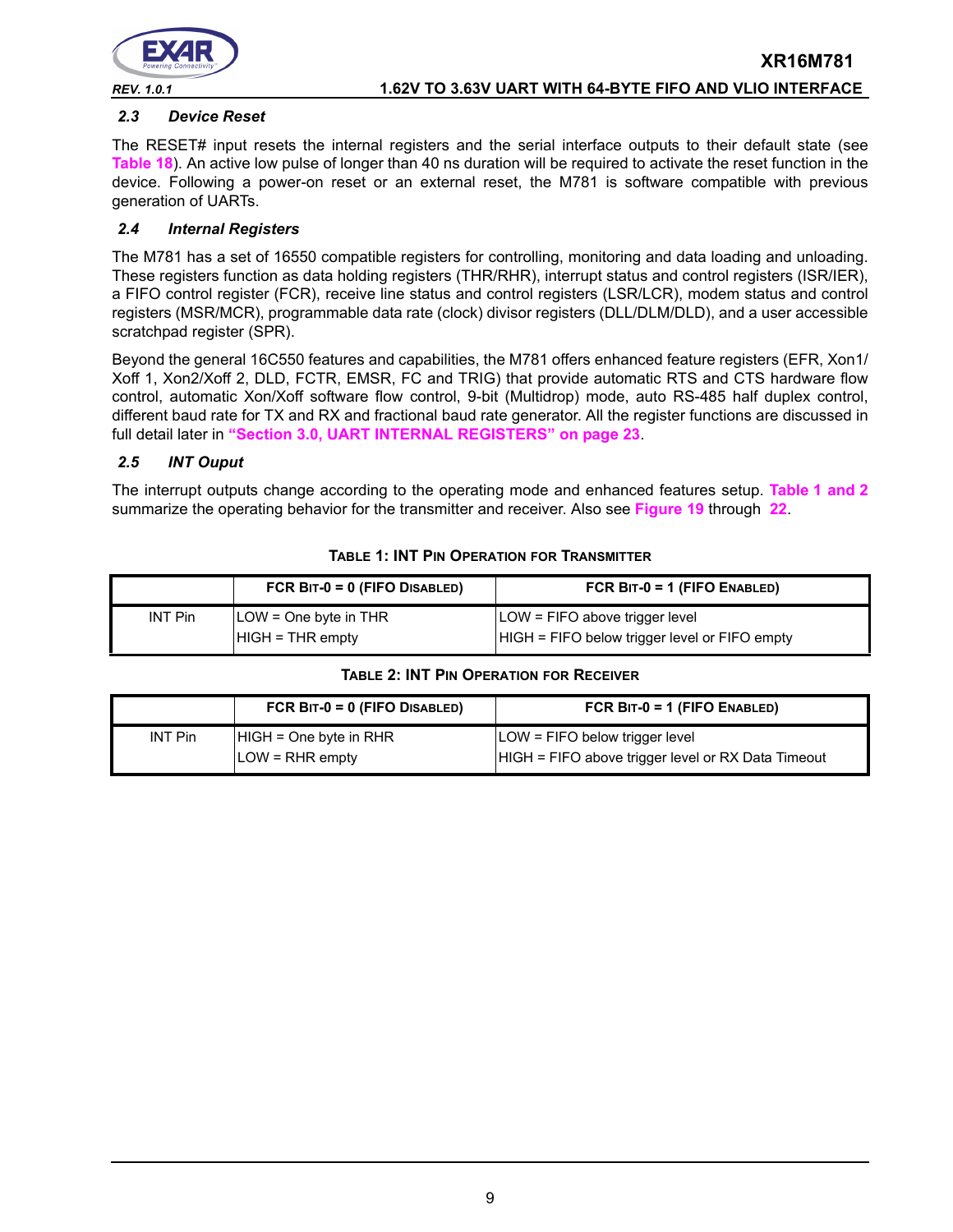#### **1.62V TO 3.63V UART WITH 64-BYTE FIFO AND VLIO INTERFACE** *REV. 1.0.1*

#### *2.6 Crystal Oscillator or External Clock Input*

The M781 includes an on-chip oscillator to produce a clock for the baud rate generators in the device when a crystal is connected between XTAL1 and XTAL2 as show below. The CPU data bus does not require this clock for bus operation. The crystal oscillator provides a system clock to the Baud Rate Generators (BRGs) in the UART. XTAL1 is the input to the oscillator or external clock buffer input with XTAL2 pin being the output. For programming details, see **["Section 2.7, Programmable Baud Rate Generator with Fractional Divisor" on](#page-10-0)  [page](#page-10-0) 11**.

## <span id="page-9-0"></span>**FIGURE 6. TYPICAL CRYSTAL CONNECTIONS**



The on-chip oscillator is designed to use an industry standard microprocessor crystal (parallel resonant, fundamental frequency with 10-22 pF capacitance load, ESR of 20-120 ohms and 100ppm frequency tolerance) connected externally between the XTAL1 and XTAL2 pins. Typical oscillator connections are shown in **[Figure](#page-9-0) 6**. Alternatively, an external clock can be connected to the XTAL1 pin to clock the internal baud rate generator for standard or custom rates. The BGA package has XTAL1 only, the external clock is required. For further reading on oscillator circuit, see application note DAN108 on EXAR's web site.

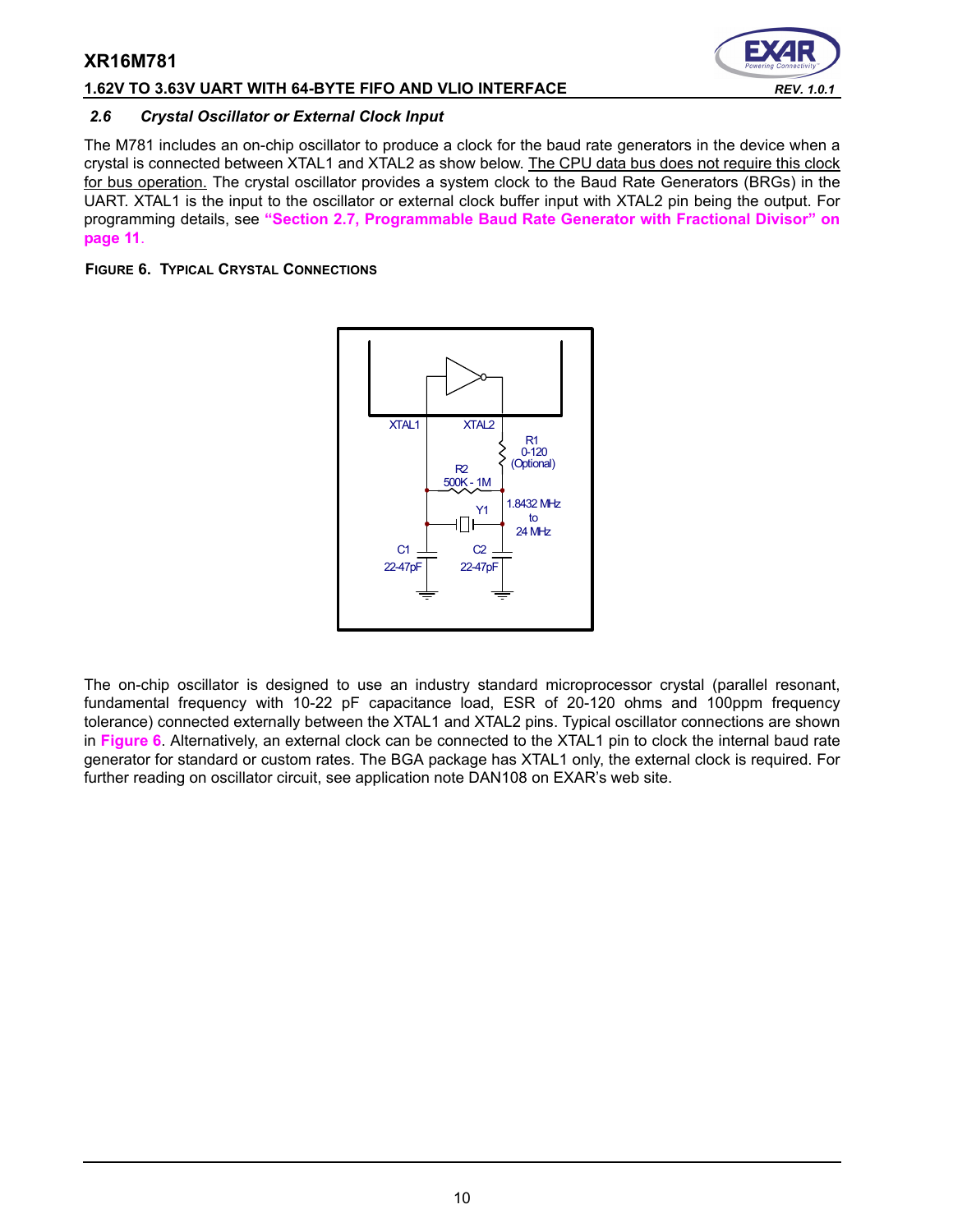

## *REV. 1.0.1* **1.62V TO 3.63V UART WITH 64-BYTE FIFO AND VLIO INTERFACE**

**XR16M781**

#### <span id="page-10-0"></span>*2.7 Programmable Baud Rate Generator with Fractional Divisor*

The M781 has independent Baud Rate Generators (BRGs) with prescalers for the transmitter and receiver. The prescalers are controlled by a software bit in the MCR register. The MCR register bit-7 sets the prescalers to divide the input crystal or external clock by 1 or 4. The output of the prescaler clocks to the BRG. The BRG further divides this clock by a programmable divisor between 1 and  $(2^{16} - 0.0625)$  in increments of 0.0625 (1/ 16) to obtain a 16X or 8X or 4X sampling clock of the serial data rate. The sampling clock is used by the transmitter for data bit shifting and receiver for data sampling. For transmitter and receiver, the M781 provides respective BRG divisors. The BRG divisor (DLL, DLM, and DLD registers) defaults to the value of '1' (DLL =  $0x01$ , DLM =  $0x00$  and DLD =  $0x00$ ) upon reset. Therefore, the BRG must be programmed during initialization to the operating data rate. The DLL and DLM registers provide the integer part of the divisor and the DLD registers provides the fractional part of the divisor. The four lower bits of the DLD are used to select a value from 0 (for setting 0000) to 0.9375 or 15/16 (for setting 1111). Programming the Baud Rate Generator Registers DLL, DLM and DLD provides the capability for selecting the operating data rate. **[Table](#page-11-1) 3** shows the standard data rates available with a 24MHz crystal or external clock at 16X clock rate. If the pre-scaler is used (MCR bit-7 = 1), the output data rate will be 4 times less than that shown in **[Table](#page-11-1) 3**. At 8X sampling rate, these data rates would double. And at 4X sampling rate, they would quadruple. Also, when using 8X sampling mode, please note that the bit-time will have a jitter (+/- 1/16) whenever the DLD is non-zero and is an odd number. When using a non-standard data rate crystal or external clock, the divisor value can be calculated with the following equation(s):

Required Divisor (decimal)=(XTAL1 clock frequency / prescaler) /(serial data rate x 16), with 16X mode, **DLD[5:4]='00'**

Required Divisor (decimal)= (XTAL1 clock frequency / prescaler / (serial data rate x 8), with 8X mode, **DLD[5:4] = '01'**

Required Divisor (decimal)= (XTAL1 clock frequency / prescaler / (serial data rate x 4), with 4X mode, **DLD[5:4] = '10'**

The closest divisor that is obtainable in the M781 can be calculated using the following formula:

ROUND( (Required Divisor - TRUNC(Required Divisor) )\*16)/16 + TRUNC(Required Divisor), where DLM = TRUNC(Required Divisor) >> 8 DLL = TRUNC(Required Divisor) & 0xFF DLD = ROUND( (Required Divisor-TRUNC(Required Divisor) )\*16)

In the formulas above, please note that:

TRUNC (N) = Integer Part of N. For example, TRUNC  $(5.6) = 5$ .

ROUND (N) = N rounded towards the closest integer. For example, ROUND (7.3) = 7 and ROUND (9.9) = 10.

A  $\geq$  B indicates right shifting the value 'A' by 'B' number of bits. For example, 0x78A3  $\geq$  8 = 0x0078.

#### **2.7.1 Independent TX/RX BRG**

The XR16M781 has two independent sets of TX and RX baud rate generator. See **[Figure](#page-11-0) 7**. TX and RX can work in different baud rate by setting DLD, DLL and DLM register. For example, TX can transmit data to the remote UART at 9600 bps while RX receives data from remote UART at 921.6 Kbps. For the baud rate setting, please **[See "Section 4.13, Baud Rate Generator Registers \(DLL, DLM and DLD\) - Read/Write" on](#page-36-0)  [page](#page-36-0) 37.**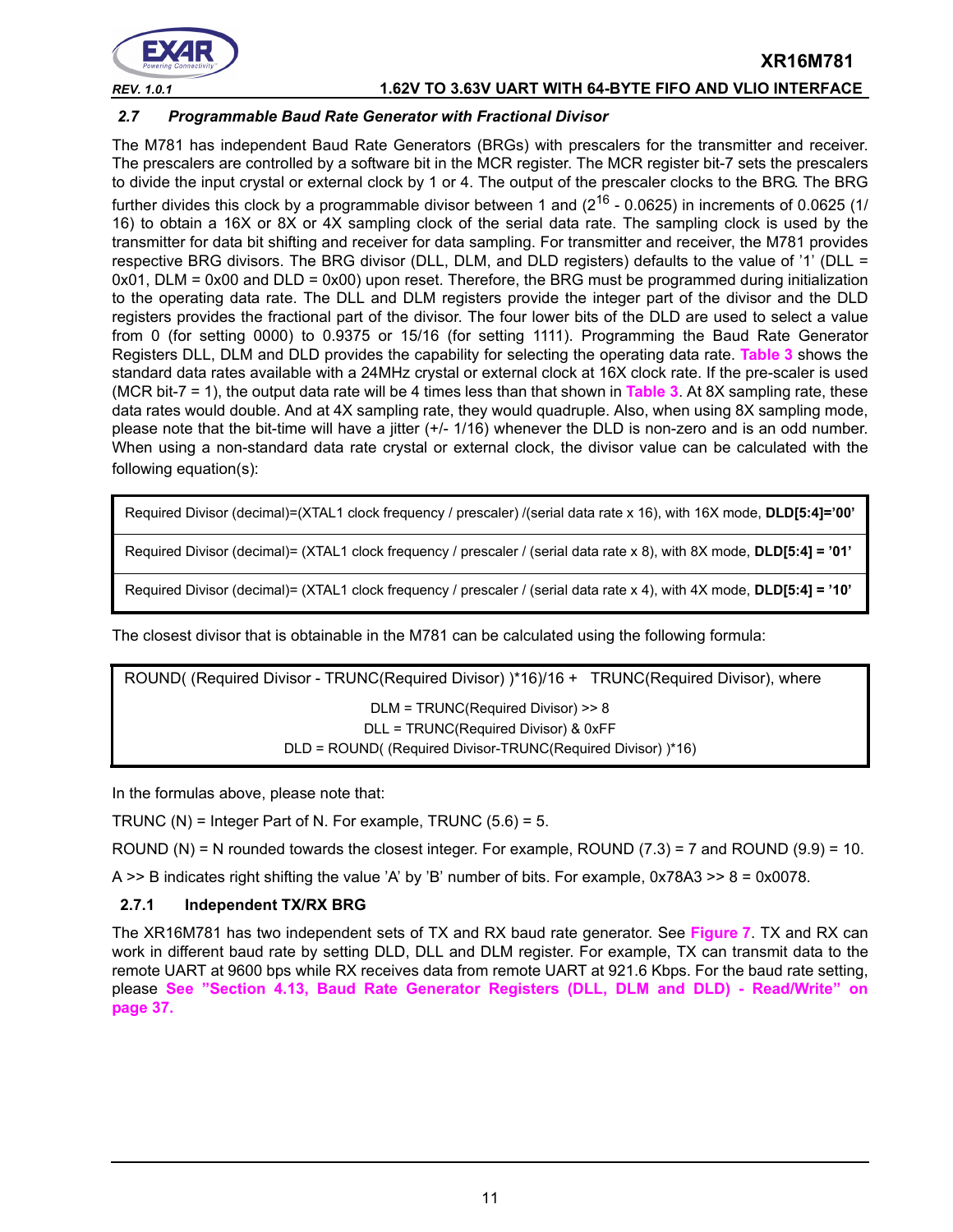# **1.62V TO 3.63V UART WITH 64-BYTE FIFO AND VLIO INTERFACE** *REV. 1.0.1*



#### <span id="page-11-0"></span>**FIGURE 7. BAUD RATE GENERATOR**



**TABLE 3: TYPICAL DATA RATES WITH A 24 MHZ CRYSTAL OR EXTERNAL CLOCK AT 16X SAMPLING**

<span id="page-11-1"></span>

| <b>Required</b><br><b>Output Data</b><br>Rate | <b>DIVISOR FOR 16X</b><br><b>Clock</b><br>(Decimal) | <b>DIVISOR</b><br><b>OBTAINABLE IN</b><br>M781 | <b>DLM PROGRAM</b><br>VALUE (HEX) | <b>DLL PROGRAM</b><br><b>VALUE (HEX)</b> | <b>DLD PROGRAM</b><br>VALUE (HEX) | <b>DATA ERROR</b><br><b>RATE (%)</b> |
|-----------------------------------------------|-----------------------------------------------------|------------------------------------------------|-----------------------------------|------------------------------------------|-----------------------------------|--------------------------------------|
| 400                                           | 3750                                                | 3750                                           | Ē                                 | A <sub>6</sub>                           | $\overline{0}$                    | $\overline{0}$                       |
| 2400                                          | 625                                                 | 625                                            | $\overline{2}$                    | 71                                       | 0                                 | $\mathbf{0}$                         |
| 4800                                          | 312.5                                               | 312 8/16                                       | $\mathbf{1}$                      | 38                                       | 8                                 | 0                                    |
| 9600                                          | 156.25                                              | 156 4/16                                       | $\overline{0}$                    | 9C                                       | $\overline{4}$                    | $\overline{0}$                       |
| 10000                                         | 150                                                 | 150                                            | 0                                 | 96                                       | $\pmb{0}$                         | $\pmb{0}$                            |
| 19200                                         | 78.125                                              | 78 2/16                                        | 0                                 | 4E                                       | $\overline{2}$                    | 0                                    |
| 25000                                         | 60                                                  | 60                                             | 0                                 | 3C                                       | $\pmb{0}$                         | $\mathbf 0$                          |
| 28800                                         | 52.0833                                             | 52 1/16                                        | 0                                 | 34                                       | 1                                 | 0.04                                 |
| 38400                                         | 39.0625                                             | 39 1/16                                        | $\mathbf 0$                       | 27                                       | $\mathbf{1}$                      | $\Omega$                             |
| 50000                                         | $\overline{30}$                                     | $\overline{30}$                                | $\overline{0}$                    | 1E                                       | $\overline{0}$                    | $\mathbf 0$                          |
| 57600                                         | 26.0417                                             | 26 1/16                                        | $\mathbf 0$                       | 1A                                       | 1                                 | 0.08                                 |
| 75000                                         | 20                                                  | 20                                             | $\mathbf 0$                       | 14                                       | $\mathbf 0$                       | $\Omega$                             |
| 100000                                        | $\overline{15}$                                     | $\overline{15}$                                | $\overline{0}$                    | $\overline{\mathsf{F}}$                  | $\mathbf 0$                       | $\overline{0}$                       |
| 115200                                        | 13.0208                                             | $\overline{13}$                                | $\mathbf 0$                       | D                                        | $\mathbf 0$                       | 0.16                                 |
| 153600                                        | 9.7656                                              | 9 12/16                                        | 0                                 | $\overline{9}$                           | $\overline{\text{c}}$             | 0.16                                 |
| 200000                                        | 7.5                                                 | 7 8/16                                         | $\mathbf 0$                       | $\overline{7}$                           | 8                                 | $\mathbf 0$                          |
| 225000                                        | 6.6667                                              | 6 11/16                                        | 0                                 | $\,6\,$                                  | $\sf B$                           | 0.31                                 |
| 230400                                        | 6.5104                                              | 68/16                                          | $\mathbf 0$                       | $\overline{6}$                           | 8                                 | 0.16                                 |
| 250000                                        | 6                                                   | 6                                              | $\overline{0}$                    | $\overline{6}$                           | $\overline{0}$                    | $\overline{0}$                       |
| 300000                                        | 5                                                   | $\overline{5}$                                 | $\mathbf 0$                       | $\overline{5}$                           | $\mathsf 0$                       | $\pmb{0}$                            |
| 400000                                        | 3.75                                                | 312/16                                         | $\overline{0}$                    | $\overline{3}$                           | $\overline{\mathsf{C}}$           | 0                                    |
| 460800                                        | 3.2552                                              | 34/16                                          | $\mathbf 0$                       | $\overline{3}$                           | $\overline{\mathbf{4}}$           | 0.16                                 |
| 500000                                        | 3                                                   | 3                                              | $\mathbf 0$                       | $\overline{3}$                           | $\mathsf 0$                       | $\mathbf 0$                          |
| 750000                                        | $\overline{2}$                                      | $\overline{2}$                                 | $\mathbf{0}$                      | $\overline{2}$                           | $\Omega$                          | $\Omega$                             |
| 921600                                        | 1.6276                                              | 110/16                                         | $\overline{0}$                    | $\overline{1}$                           | A                                 | 0.16                                 |
| 1000000                                       | 1.5                                                 | 18/16                                          | 0                                 | $\mathbf{1}$                             | 8                                 | $\mathsf{O}\xspace$                  |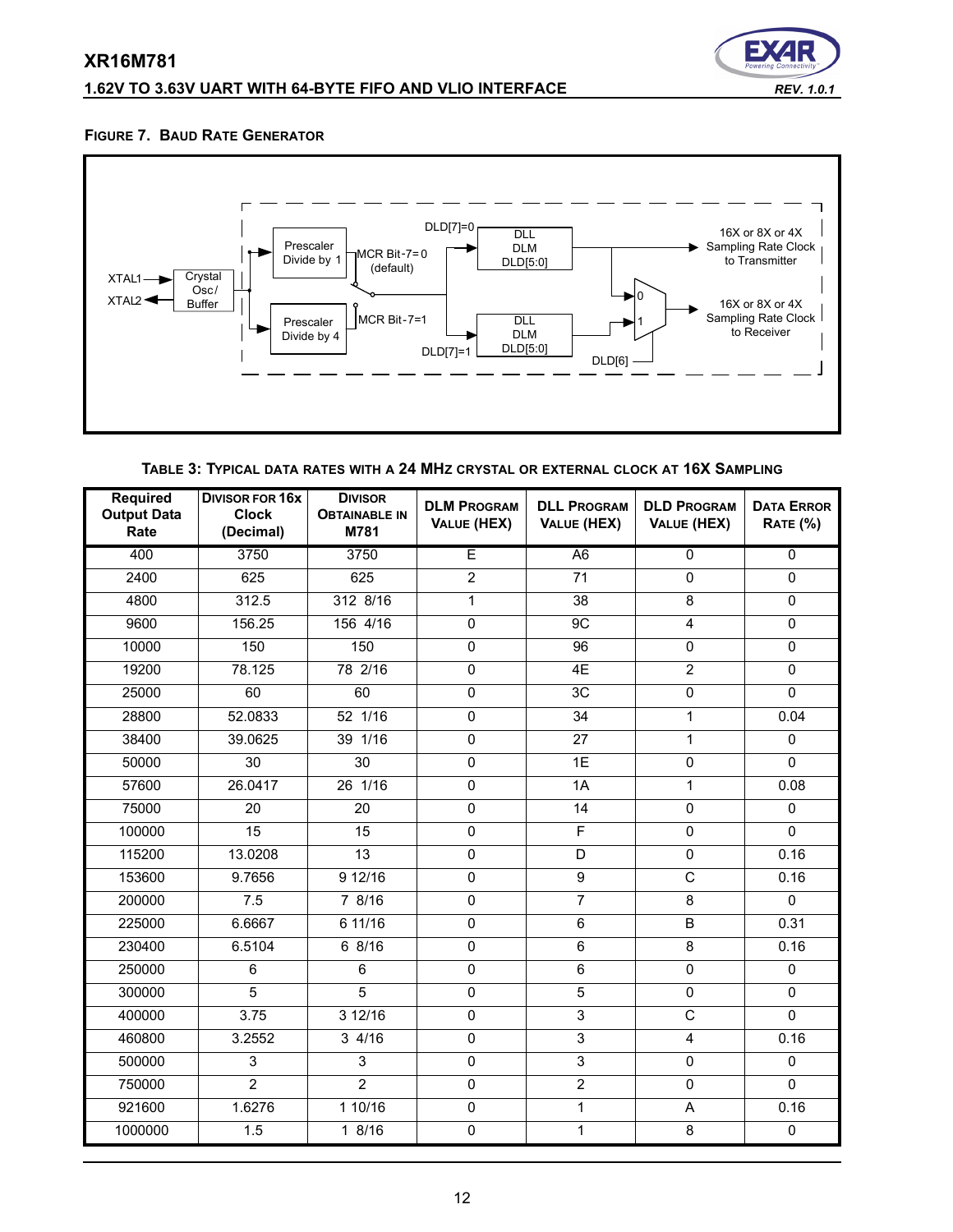

#### <span id="page-12-0"></span>*2.8 Transmitter*

The transmitter section comprises of an 8-bit Transmit Shift Register (TSR) and 64 bytes of FIFO which includes a byte-wide Transmit Holding Register (THR). TSR shifts out every data bit with the 16X/8X/4X internal clock. A bit time is 16/8/4 clock periods. The transmitter sends the start-bit followed by the number of data bits, inserts the proper parity-bit if enabled, and adds the stop-bit(s). The status of the FIFO and TSR are reported in the Line Status Register (LSR bit-5 and bit-6).

#### **2.8.1 Transmit Holding Register (THR) - Write Only**

The transmit holding register is an 8-bit register providing a data interface to the host processor. The host writes transmit data byte to the THR to be converted into a serial data stream including start-bit, data bits, parity-bit and stop-bit(s). The least-significant-bit (Bit-0) becomes first data bit to go out. The THR is the input register to the transmit FIFO of 64 bytes when FIFO operation is enabled by FCR bit-0. Every time a write operation is made to the THR, the FIFO data pointer is automatically bumped to the next sequential data location.

#### **2.8.2 Transmitter Operation in non-FIFO Mode**

The host loads transmit data to THR one character at a time. The THR empty flag (LSR bit-5) is set when the data byte is transferred to TSR. THR flag can generate a transmit empty interrupt (ISR bit-1) when it is enabled by IER bit-1. The TSR flag (LSR bit-6) is set when TSR becomes completely empty.



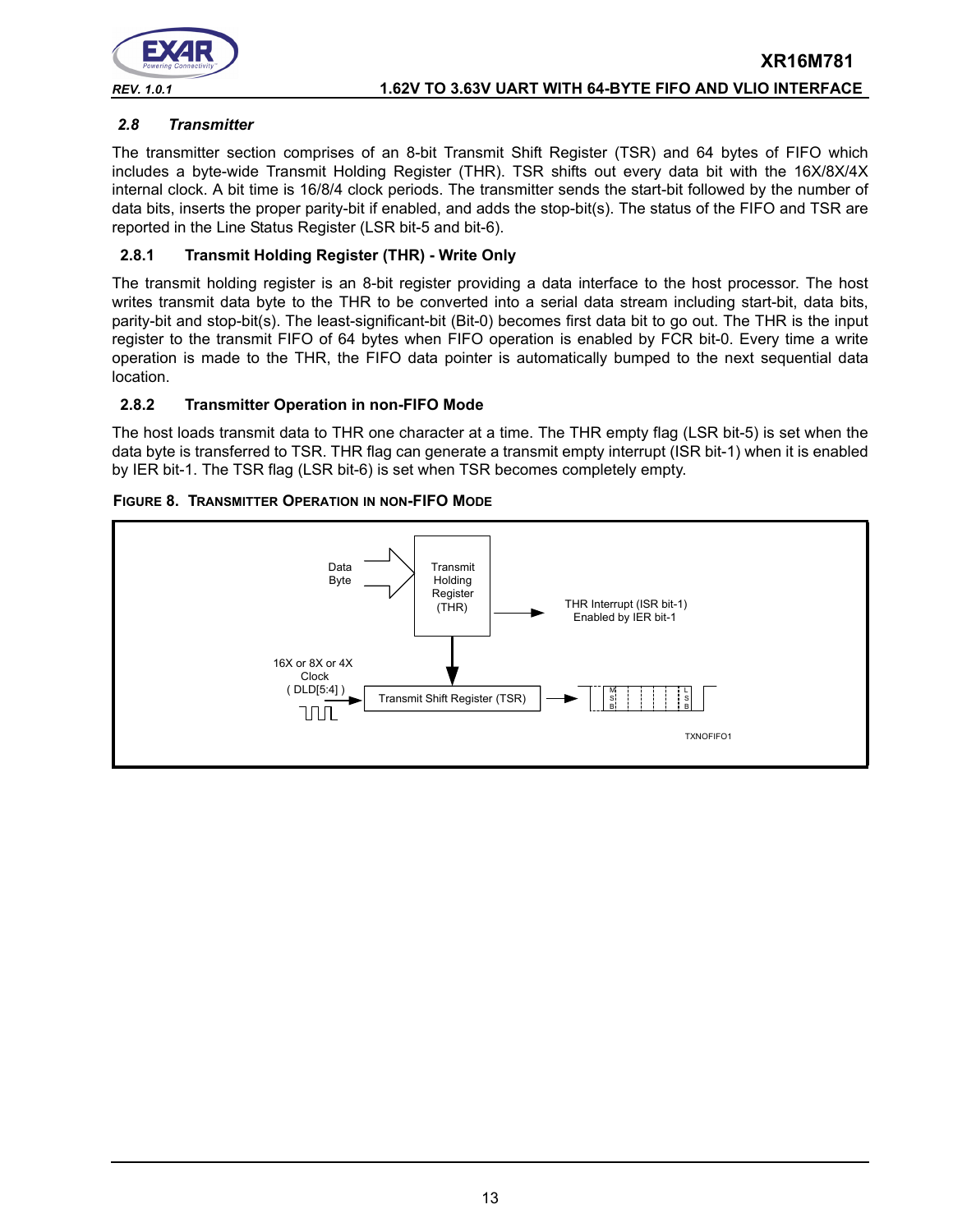#### **1.62V TO 3.63V UART WITH 64-BYTE FIFO AND VLIO INTERFACE** *REV. 1.0.1*

#### **2.8.3 Transmitter Operation in FIFO Mode**

The host may fill the transmit FIFO with up to 64 bytes of transmit data. The THR empty flag (LSR bit-5) is set whenever the FIFO is empty. The THR empty flag can generate a transmit empty interrupt (ISR bit-1) when the FIFO becomes empty. The transmit empty interrupt is enabled by IER bit-1. The TSR flag (LSR bit-6) is set when TSR/FIFO becomes empty.



#### **FIGURE 9. TRANSMITTER OPERATION IN FIFO AND FLOW CONTROL MODE**

#### <span id="page-13-0"></span>*2.9 Receiver*

The receiver section contains an 8-bit Receive Shift Register (RSR) and 64 bytes of FIFO which includes a byte-wide Receive Holding Register (RHR). The RSR uses the 16X/8X/4X clock (DLD[5:4]) for timing. It verifies and validates every bit on the incoming character in the middle of each data bit. On the falling edge of a start or false start bit, an internal receiver counter starts counting at the 16X/8X/4X clock rate. After 8 clocks (or 4 if 8X or 2 if 4X) the start bit period should be at the center of the start bit. At this time the start bit is sampled and if it is still a logic 0 it is validated. Evaluating the start bit in this manner prevents the receiver from assembling a false character. The rest of the data bits and stop bits are sampled and validated in this same manner to prevent false framing. If there were any error(s), they are reported in the LSR register bits 2-4. Upon unloading the receive data byte from RHR, the receive FIFO pointer is bumped and the error tags are immediately updated to reflect the status of the data byte in RHR register. RHR can generate a receive data ready interrupt upon receiving a character or delay until it reaches the FIFO trigger level. Furthermore, data delivery to the host is guaranteed by a receive data ready time-out interrupt when data is not received for 4 word lengths as defined by LCR[1:0] plus 12 bits time. This is equivalent to 3.7-4.6 character times. The RHR interrupt is enabled by IER bit-0. See **[Figure](#page-14-0) 10** and **[Figure](#page-14-1) 11** below.

## **2.9.1 Receive Holding Register (RHR) - Read-Only**

The Receive Holding Register is an 8-bit register that holds a receive data byte from the Receive Shift Register. It provides the receive data interface to the host processor. The RHR register is part of the receive FIFO of 64 bytes by 11-bits wide, the 3 extra bits are for the 3 error tags to be reported in LSR register. When the FIFO is enabled by FCR bit-0, the RHR contains the first data character received by the FIFO. After the RHR is read, the next character byte is loaded into the RHR and the errors associated with the current data byte are immediately updated in the LSR bits 2-4.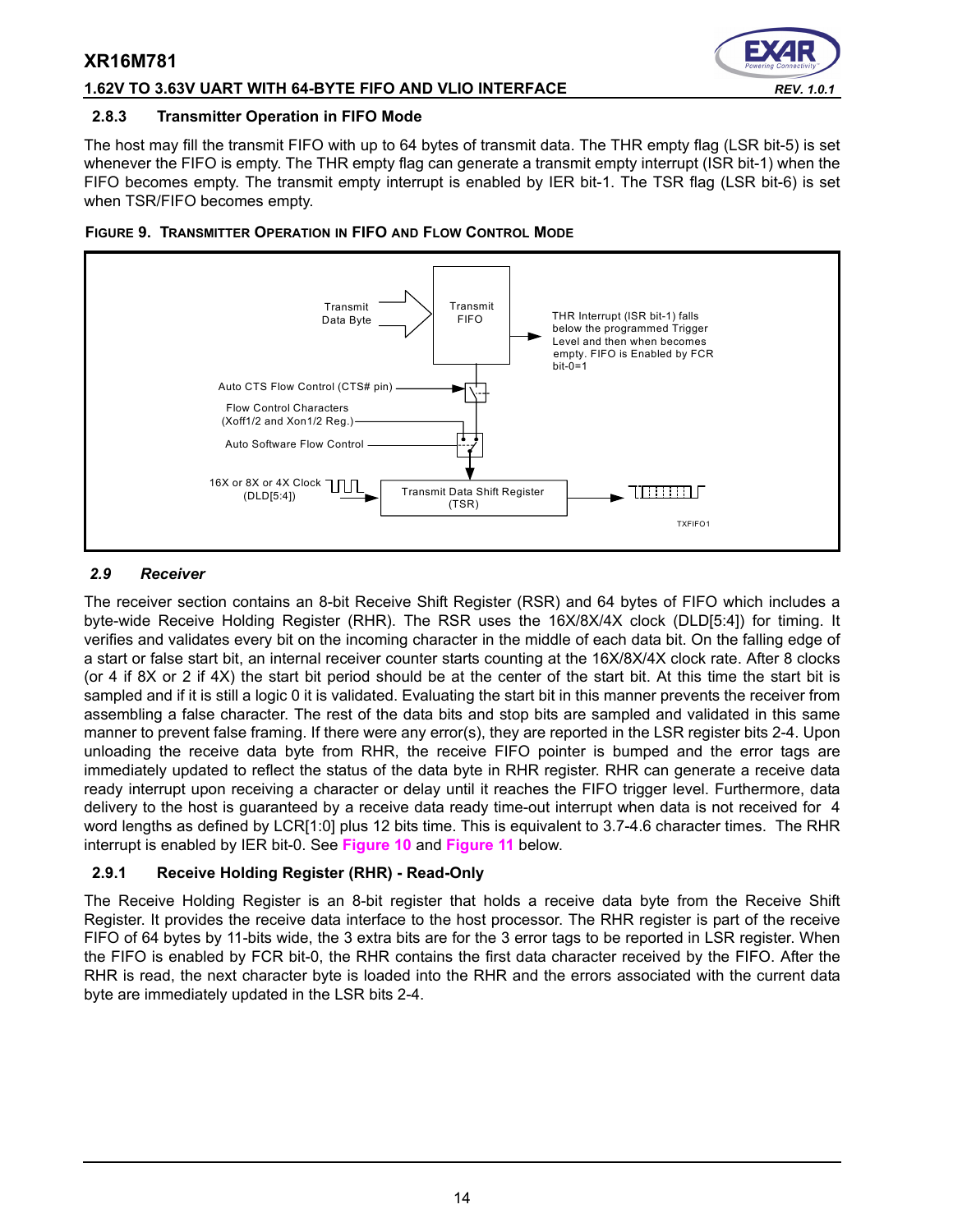

#### <span id="page-14-0"></span>**FIGURE 10. RECEIVER OPERATION IN NON-FIFO MODE**



<span id="page-14-1"></span>

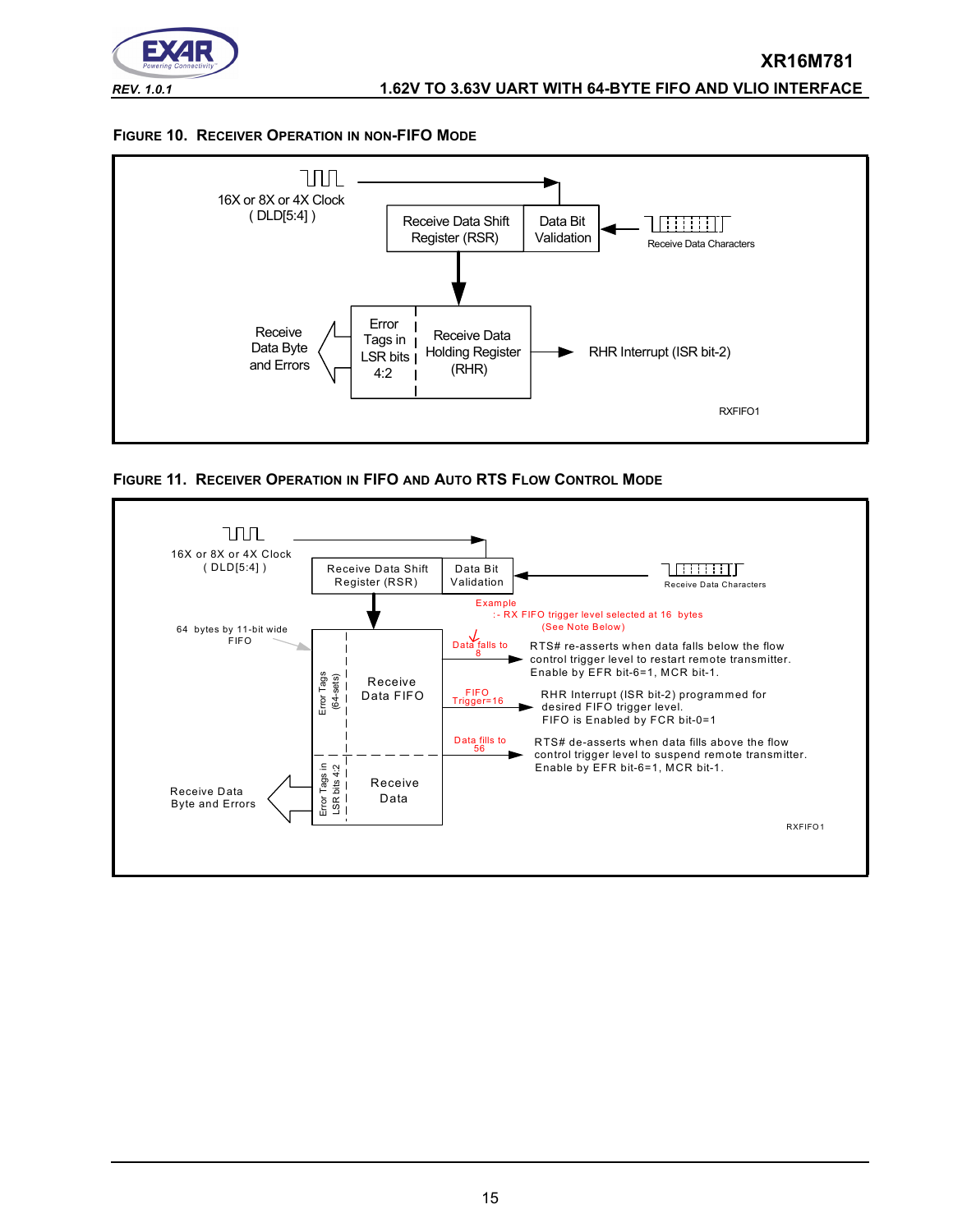#### **1.62V TO 3.63V UART WITH 64-BYTE FIFO AND VLIO INTERFACE** *REV. 1.0.1*

#### *2.10 Auto RTS (Hardware) Flow Control*

Automatic RTS hardware flow control is used to prevent data overrun to the local receiver FIFO. The RTS# output is used to request remote unit to suspend/resume data transmission. The auto RTS flow control features is enabled to fit specific application requirement (see **[Figure](#page-16-0) 12**):

- Enable auto RTS flow control using EFR bit-6.
- The auto RTS function must be started by asserting RTS# output pin (MCR bit-1 to logic 1 after it is enabled).

If using the Auto RTS interrupt:

• Enable RTS interrupt through IER bit-6 (after setting EFR bit-4). The UART issues an interrupt when the RTS# pin makes a transition from low to high: ISR bit-5 will be set to logic 1.

#### *2.11 Auto RTS Hysteresis*

With the Auto RTS function enabled, an interrupt is generated when the receive FIFO reaches the selected RX trigger level. The RTS# pin will not be forced HIGH (RTS off) until the receive FIFO reaches one trigger level above the selected trigger level in the trigger table (**[Table](#page-29-0) 9**). The RTS# pin will return LOW after the RX FIFO is unloaded to one level below the selected trigger level. Under the above described conditions, the M781 will continue to accept data until the receive FIFO gets full. The Auto RTS function is initiated when the RTS# output pin is asserted LOW (RTS On).

| <b>RX TRIGGER LEVEL</b> | <b>INT PIN ACTIVATION</b> | <b>RTS# DE-ASSERTED (HIGH)</b><br>(CHARACTERS IN RX FIFO) | <b>RTS# ASSERTED (LOW)</b><br>(CHARACTERS IN RX FIFO) |
|-------------------------|---------------------------|-----------------------------------------------------------|-------------------------------------------------------|
|                         |                           | 16                                                        |                                                       |
| 16                      | 16                        | 56                                                        |                                                       |
| 56                      | 56                        | 60                                                        | 16                                                    |
| 60                      | 60                        | 60                                                        | 56                                                    |

**TABLE 4: AUTO RTS (HARDWARE) FLOW CONTROL**

## *2.12 Auto CTS Flow Control*

Automatic CTS flow control is used to prevent data overrun to the remote receiver FIFO. The CTS# input is monitored to suspend/restart the local transmitter. The auto CTS flow control feature is selected to fit specific application requirement (see **[Figure](#page-16-0) 12**):

• Enable auto CTS flow control using EFR bit-7.

If needed, the CTS interrupt can be enabled through IER bit-7 (after setting EFR bit-4). The UART issues an interrupt when the CTS# pin is de-asserted (HIGH): ISR bit-5 will be set to 1, and UART will suspend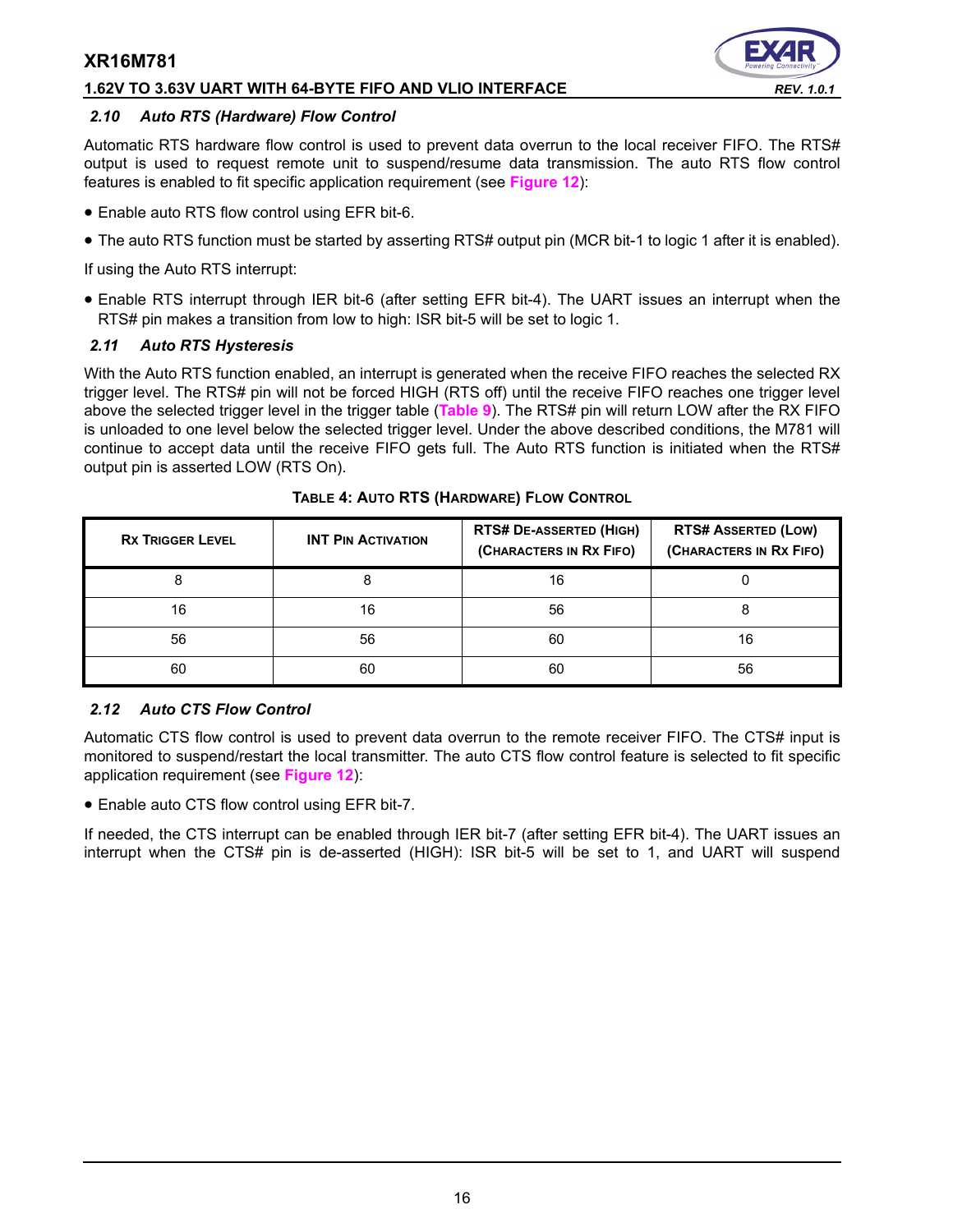

#### *REV. 1.0.1* **1.62V TO 3.63V UART WITH 64-BYTE FIFO AND VLIO INTERFACE**

**XR16M781**

transmission as soon as the stop bit of the character in process is shifted out. Transmission is resumed after the CTS# input is re-asserted (LOW), indicating more data may be sent.

<span id="page-16-0"></span>



17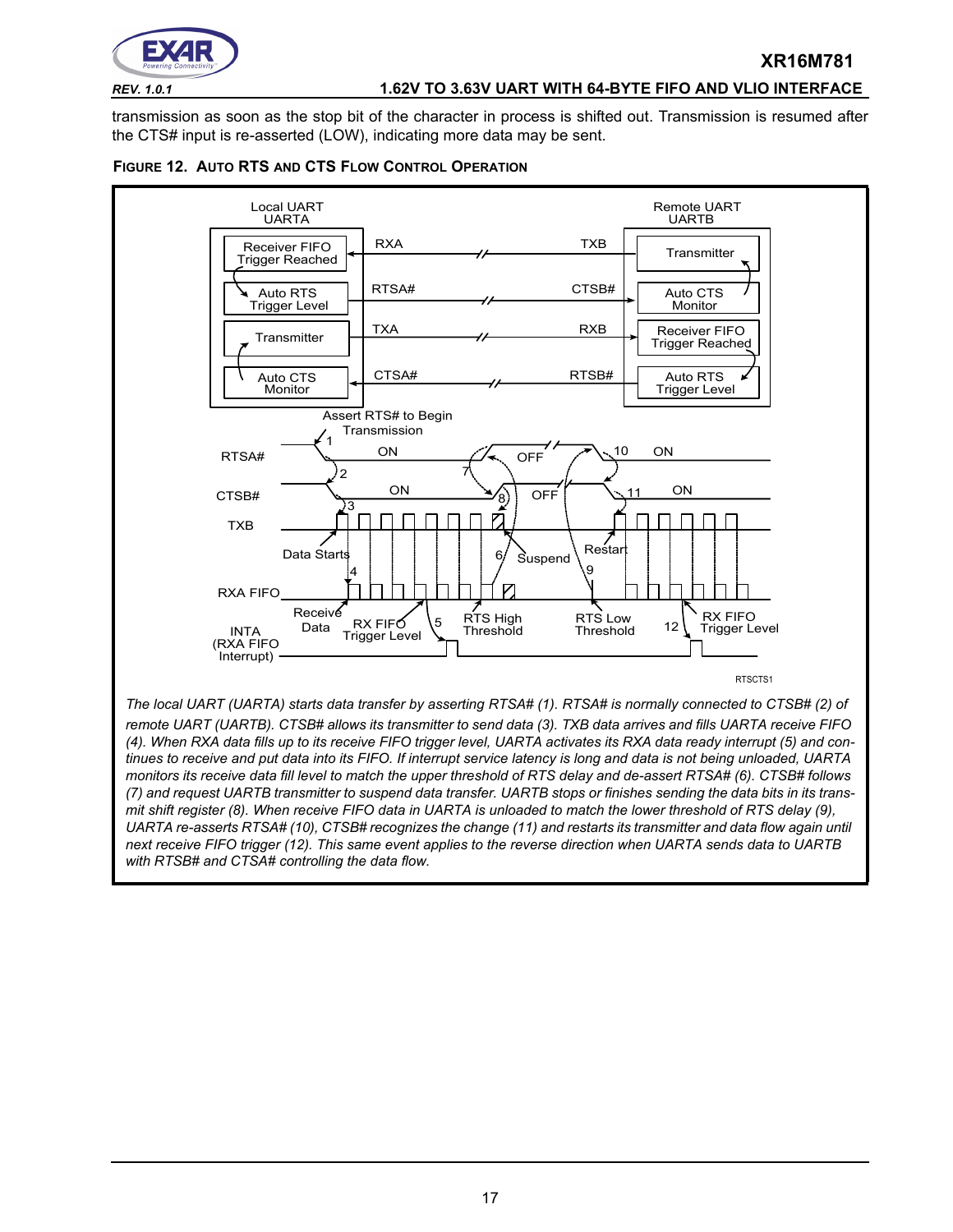#### **1.62V TO 3.63V UART WITH 64-BYTE FIFO AND VLIO INTERFACE** *REV. 1.0.1*



#### *2.13 Auto Xon/Xoff (Software) Flow Control*

When software flow control is enabled (**[See Table](#page-39-0) 17**), the M781 compares one or two sequential receive data characters with the programmed Xon or Xoff-1,2 character value(s). If receive character(s) (RX) match the programmed values, the M781 will halt transmission (TX) as soon as the current character has completed transmission. When a match occurs, the Xoff (if enabled via IER bit-5) flag will be set and the interrupt output pin will be activated. Following a suspension due to a match of the Xoff character, the M781 will monitor the receive data stream for a match to the Xon-1,2 character. If a match is found, the M781 will resume operation and clear the flags (ISR bit-4).

Reset initially sets the contents of the Xon/Xoff 8-bit flow control registers to a logic 0. Following reset the user can write any Xon/Xoff value desired for software flow control. Different conditions can be set to detect Xon/ Xoff characters (**[See Table](#page-39-0) 17**) and suspend/resume transmissions. When double 8-bit Xon/Xoff characters are selected, the M781 compares two consecutive receive characters with two software flow control 8-bit values (Xon1, Xon2, Xoff1, Xoff2) and controls TX transmissions accordingly. Under the above described flow control mechanisms, flow control characters are not placed (stacked) in the user accessible RX data buffer or FIFO.

In the event that the receive buffer is overfilling and flow control needs to be executed, the M781 automatically sends an Xoff message (when enabled) via the serial TX output to the remote modem. The M781 sends the Xoff-1,2 characters two-character-times (= time taken to send two characters at the programmed baud rate) after the receive FIFO crosses the programmed trigger level. To clear this condition, the M781 will transmit the programmed Xon-1,2 characters as soon as receive FIFO is less than one trigger level below the programmed trigger level. **[Table](#page-17-0) 5** below explains this.

<span id="page-17-0"></span>

| <b>RX TRIGGER LEVEL</b> | <b>XOFF CHARACTER(S) SENT</b><br><b>INT PIN ACTIVATION</b><br>(CHARACTERS IN RX FIFO) |       | <b>XON CHARACTER(S) SENT</b><br>(CHARACTERS IN RX FIFO) |
|-------------------------|---------------------------------------------------------------------------------------|-------|---------------------------------------------------------|
|                         |                                                                                       | $8*$  |                                                         |
| 16                      | 16                                                                                    | $16*$ |                                                         |
| 56                      | 56                                                                                    | $56*$ |                                                         |
| 60                      | 60                                                                                    | $60*$ | 56                                                      |

#### **TABLE 5: AUTO XON/XOFF (SOFTWARE) FLOW CONTROL**

\* *After the trigger level is reached, an xoff character is sent after a short span of time (= time required to send 2* characters); for example, after 2.083ms has elapsed for 9600 baud and 10-bit word length setting.

#### *2.14 Special Character Detect*

A special character detect feature is provided to detect an 8-bit character when bit-5 is set in the Enhanced Feature Register (EFR). When this character (Xoff2) is detected, it will be placed in the FIFO along with normal incoming RX data.

The M781 compares each incoming receive character with Xoff-2 data. If a match exists, the received data will be transferred to the RX FIFO and ISR bit-4 will be set to indicate detection of special character. Although the Internal Register Table shows Xon, Xoff Registers with eight bits of character information, the actual number of bits is dependent on the programmed word length. Line Control Register (LCR) bits 0-1 defines the number of character bits, i.e., either 5 bits, 6 bits, 7 bits, or 8 bits. The word length selected by LCR bits 0-1 also determines the number of bits that will be used for the special character comparison. Bit-0 in the Xon, Xoff Registers corresponds with the LSB bit for the receive character.

#### <span id="page-17-1"></span>*2.15 Normal Multidrop Mode*

Normal multidrop mode is enabled when MSR[6] = 1 (requires EFR[4] = 1) and EFR[5] = 0 (Special Character Detect disabled). The receiver is set to Force Parity 0 (LCR[5:3] = '111') in order to detect address bytes.

With the receiver initially disabled, it ignores all the data bytes (parity bit = 0) until an address byte is received (parity bit = 1). This address byte will cause the UART to set the parity error. The UART will generate an LSR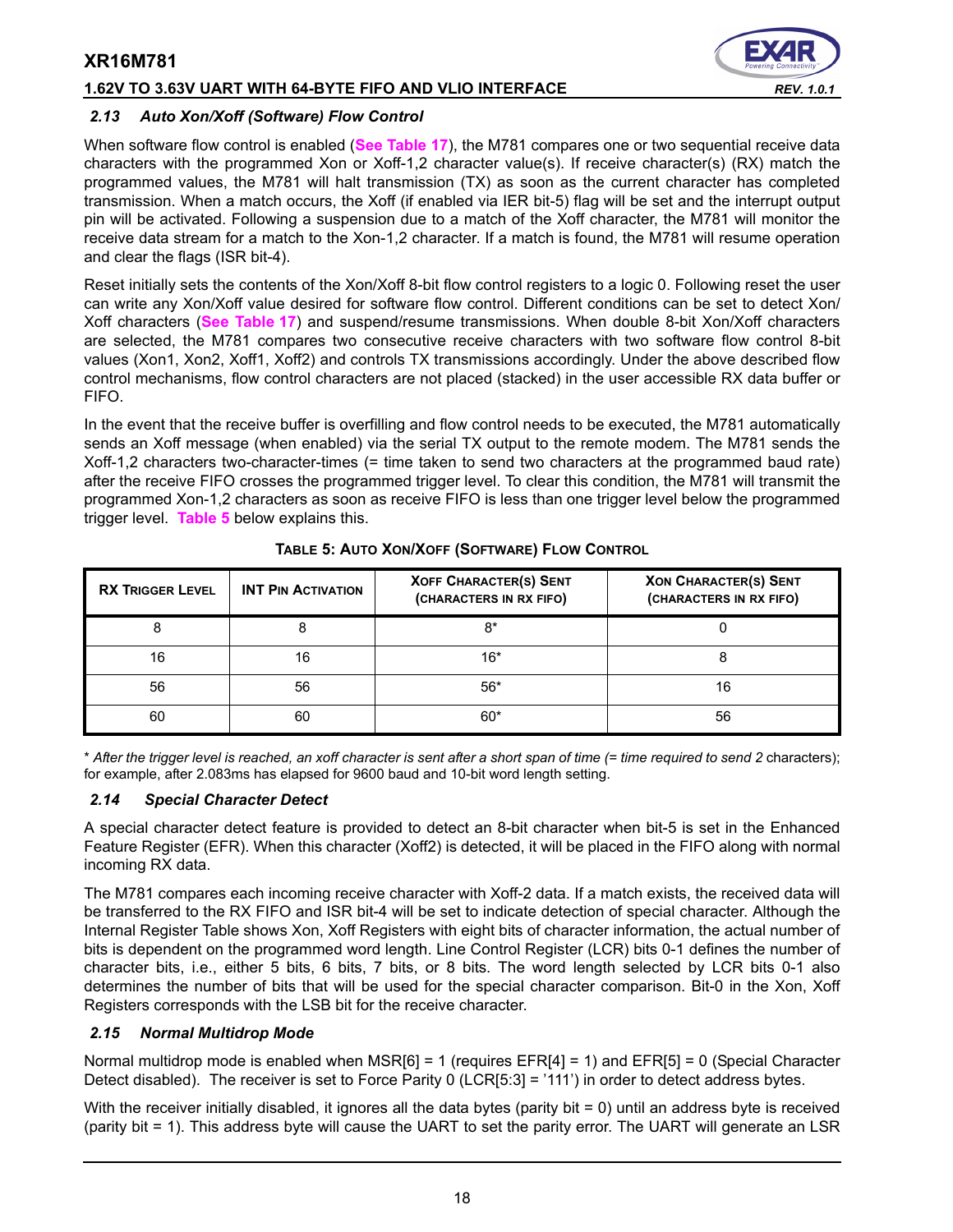

interrupt and place the address byte in the RX FIFO. The software then examines the byte and enables the receiver if the address matches its slave address, otherwise, it does not enable the receiver.

If the receiver has been enabled, the receiver will receive the subsequent data. If an address byte is received, it will generate an LSR interrupt. The software again examines the byte and if the address matches its slave address, it does not have to do anything. If the address does not match its slave address, then the receiver should be disabled.

#### <span id="page-18-1"></span>**2.15.1 Auto Address Detection**

Auto address detection mode is enabled when MSR $[6] = 1$  (requires EFR $[4] = 1$ ) and EFR bit-5 = 1. The desired slave address will need to be written into the XOFF2 register. The receiver will try to detect an address byte that matches the porgrammed character in the XOFF2 register. If the received byte is a data byte or an address byte that does not match the programmed character in the XOFF2 register, the receiver will discard these data. Upon receiving an address byte that matches the XOFF2 character, the receiver will be automatically enabled if not already enabled, and the address character is pushed into the RX FIFO along with the parity bit (in place of the parity error bit). The receiver also generates an LSR interrupt. The receiver will then receive the subsequent data. If another address byte is received and this address does not match the programmed XOFF2 character, then the receiver will automatically be disabled and the address byte is ignored. If the address byte matches XOFF2, the receiver will put this byte in the RX FIFO along with the parity bit in the parity error bit.

#### <span id="page-18-0"></span>*2.16 Infrared Mode*

The M781 UART includes the infrared encoder and decoder compatible to the IrDA (Infrared Data Association) version 1.0 and 1.1. The IrDA 1.0 standard that stipulates the infrared encoder sends out a 3/16 of a bit wide HIGH-pulse for each "0" bit in the transmit data stream with a data rate up to 115.2 Kbps. For the IrDA 1.1 standard, the infrared encoder sends out a 1/4 of a bit time wide HIGH-pulse for each "0" bit in the transmit data stream with a data rate up to 1.152 Mbps. This signal encoding reduces the on-time of the infrared LED, hence reduces the power consumption. See **[Figure](#page-19-0) 13** below.

The infrared encoder and decoder are enabled by setting MCR register bit-6 to a '1'. With this bit enabled, the infrared encoder and decoder is compatible to the IrDA 1.0 standard. For the infrared encoder and decoder to be compatible to the IrDA 1.1 standard, MSR bit-7 will also need to be set to a '1' when EFR bit-4 is set to '1'. Likewise, the RX input assumes an idle level of logic zero from a reset and power up, see **[Figure](#page-19-0) 13**.

Typically, the wireless infrared decoder receives the input pulse from the infrared sensing diode on the RX pin. Each time it senses a light pulse, it returns a logic 1 to the data bit stream.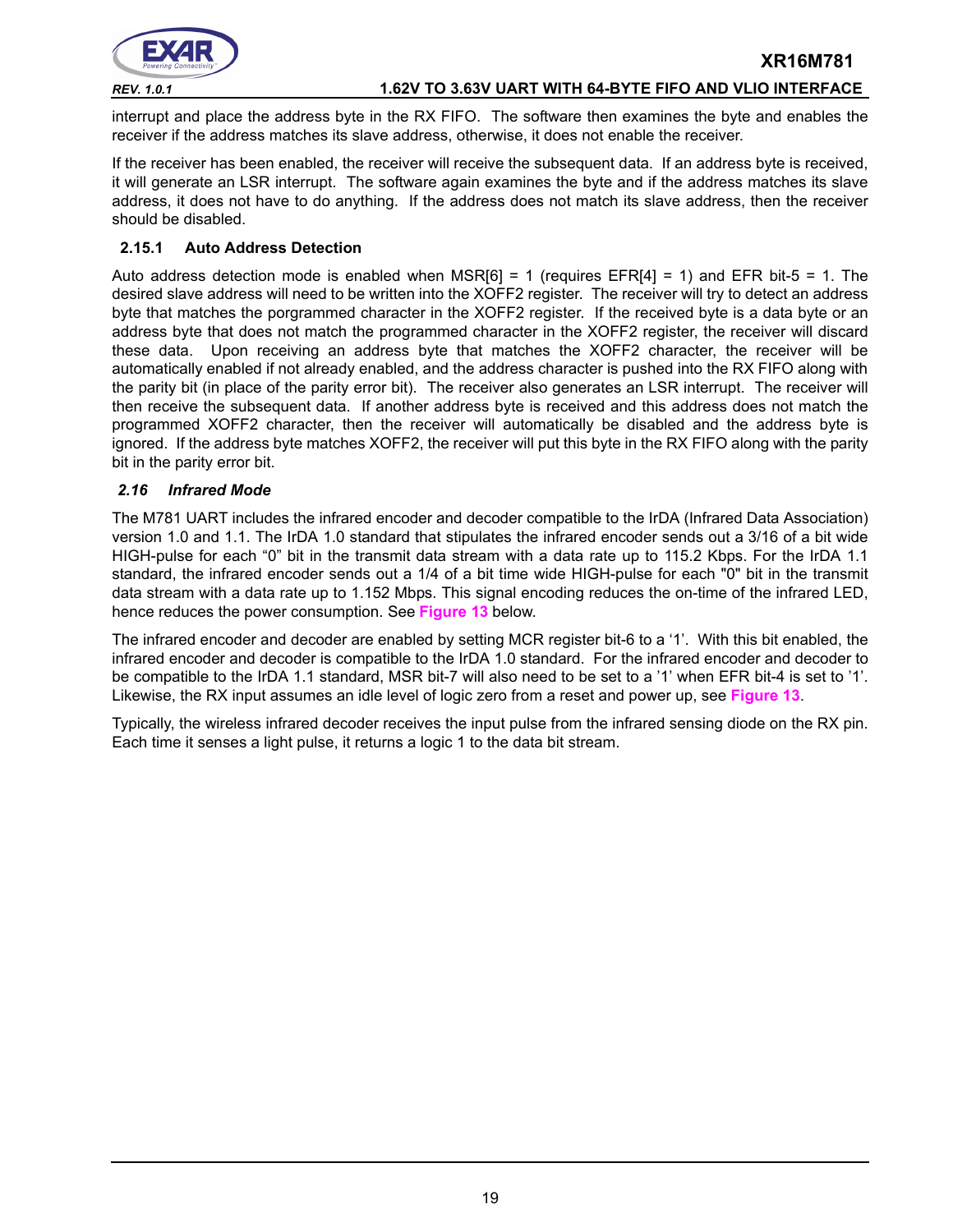



#### <span id="page-19-0"></span>**FIGURE 13. INFRARED TRANSMIT DATA ENCODING AND RECEIVE DATA DECODING**

*2.17 Sleep Mode with Auto Wake-Up and Power-Save feature*

The M781 supports low voltage system designs, hence, a sleep mode with auto wake-up and power-save feature is included to reduce its power consumption when the chip is not actively used.

#### **2.17.1 Sleep mode**

All of these conditions must be satisfied for the M781 to enter sleep mode:

- $\blacksquare$  no interrupts pending (ISR bit-0 = 1)
- sleep mode is enabled (IER bit-4 = 1)
- $\blacksquare$  modem inputs are not toggling (MSR bits 0-3 = 0)
- RX input pin is idling HIGH in normal mode or LOW in infrared mode
- divisor is non-zero
- TX and RX FIFOs are empty

The M781 stops its crystal oscillator to conserve power in the sleep mode. User can check the XTAL2 pin for no clock output as an indication that the device has entered the sleep mode.

The M781 resumes normal operation by any of the following:

- a receive data start bit transition (HIGH to LOW)
- a data byte is loaded to the transmitter, THR or FIFO
- a change of logic state on any of the modem or general purpose serial inputs: CTS#, DSR#, CD#, RI#

If the M781 is awakened by any one of the above conditions, it will return to the sleep mode automatically after all interrupting conditions have been serviced and cleared. If the M781 is awakened by the modem inputs, a read to the MSR is required to reset the modem inputs. In any case, the sleep mode will not be entered while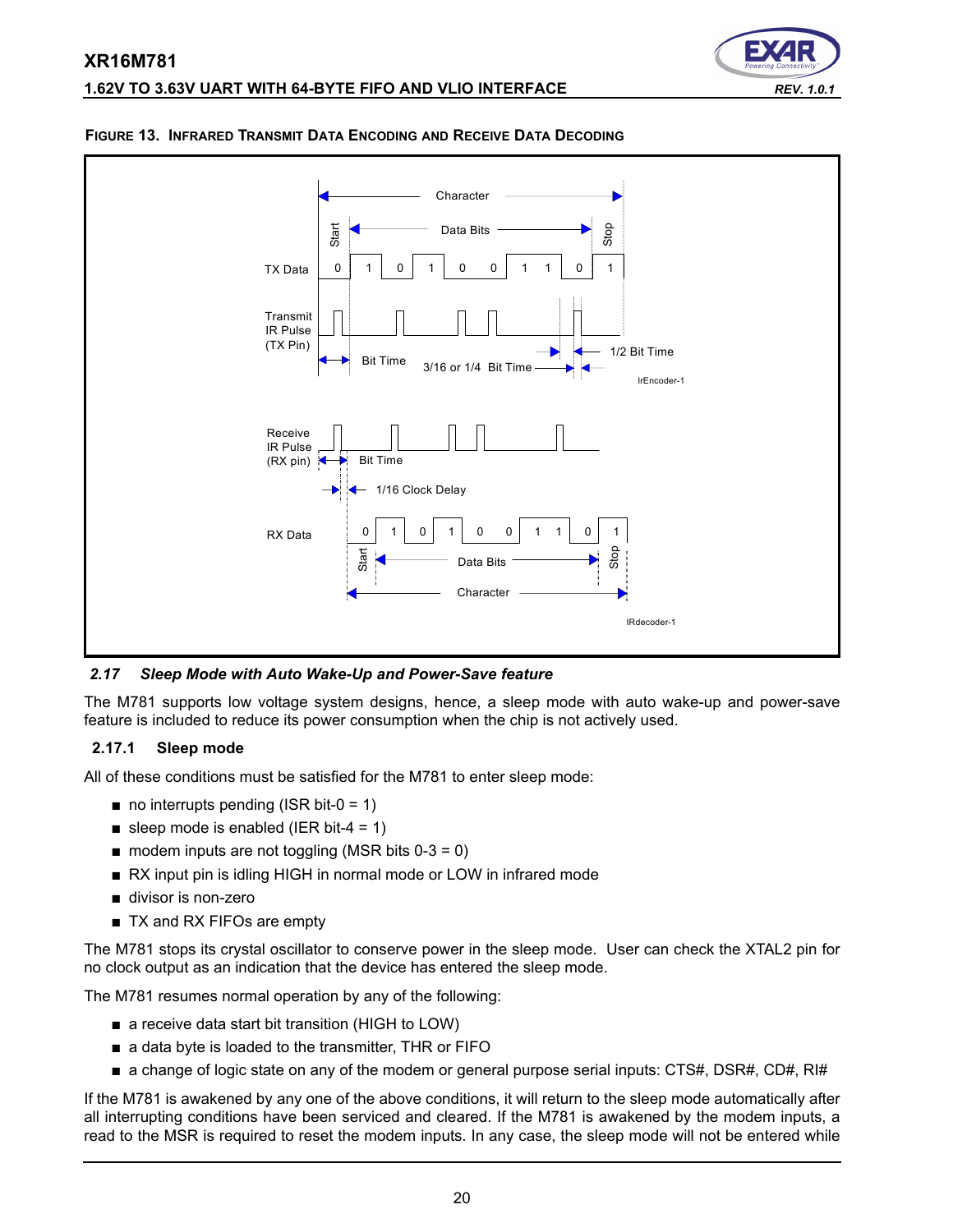

an interrupt is pending from any channel. The M781 will stay in the sleep mode of operation until it is disabled by setting IER bit-4 to a logic 0.

A word of caution: owing to the starting up delay of the crystal oscillator after waking up from sleep mode, the first few receive characters may be lost. Also, make sure the RX pin is idling HIGH or "marking" condition during sleep mode. This may not occur when the external interface transceivers (RS-232, RS-485 or another type) are also put to sleep mode and cannot maintain the "marking" condition. To avoid this, the system design engineer can use a 47k ohm pull-up resistor on each of the RX input.

#### <span id="page-20-1"></span>**2.17.2 Power-Save Feature**

If the address lines, data bus lines, IOW#, IOR#, CS# and modem input lines remain steady when the M781 is in sleep mode, the maximum current will be in the microamp range as specified in the DC Electrical Characteristics on **[page](#page-42-0) 43**. If the input lines are floating or are toggling while the M781 is in sleep mode, the current can be up to 100 times more. If not using the Power-Save feature, an external buffer would be required to keep the address and data bus lines from toggling or floating to achieve the low current. But if the Power-Save feature is enabled (PwrSave pin connected to VCC), this will eliminate the need for an external buffer by internally isolating the address, data and control signals (see **[Figure](#page-0-0) 1** on **[page](#page-0-1) 1**) from other bus activities that could cause wasteful power drain. The M781 enters Power-Save mode when this pin is connected to VCC and the M781 is in sleep mode (see Sleep Mode section above).

Since Power-Save mode isolates the address, data and control signals, the device will wake-up only by:

- a receive data start bit transition (HIGH to LOW) at the RX input or
- a change of logic state on the modem or general purpose serial input CTS#, DSR#, CD#, RI#

The M781 will return to the Power-Save mode automatically after a read to the MSR (to reset the modem input CTS#) and all interrupting conditions have been serviced and cleared. The M781 will stay in the Power-Save mode of operation until it is disabled by setting IER bit-4 to a logic 0 and/or the Power-Save pin is connected to GND.

#### <span id="page-20-0"></span>**2.17.3 Wake-up Interrupt**

The M781 has the wake up interrupt. By setting the FCR bit-3, wake up interrupt is enabled or disabled. The default status of wake up interrupt is disabled. Please **[See "Section 4.5, FIFO Control Register \(FCR\) -](#page-28-0) [Write-Only" on page](#page-28-0) 29.**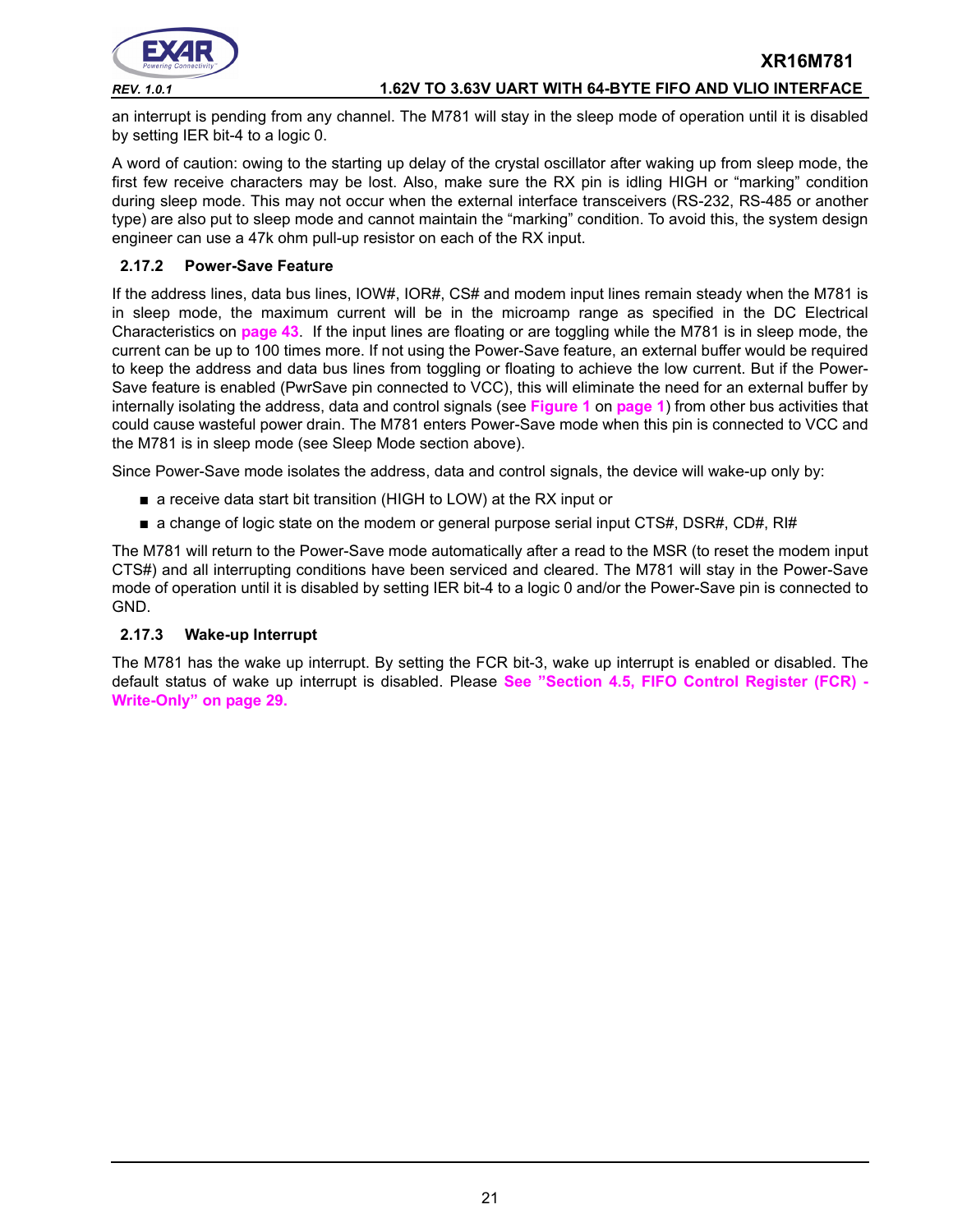## **1.62V TO 3.63V UART WITH 64-BYTE FIFO AND VLIO INTERFACE** *REV. 1.0.1*

#### *2.18 Internal Loopback*

The M781 UART provides an internal loopback capability for system diagnostic purposes. The internal loopback mode is enabled by setting MCR register bit-4 to logic 1. All regular UART functions operate normally. **[Figure](#page-21-0) 14** shows how the modem port signals are re-configured. Transmit data from the transmit shift register output is internally routed to the receive shift register input allowing the system to receive the same data that it was sending. The TX pin is held HIGH or mark condition while RTS# and DTR# are de-asserted, and CTS#, DSR# CD# and RI# inputs are ignored. Caution: the RX input must be held HIGH during loopback test else upon exiting the loopback test the UART may detect and report a false "break" signal.

#### <span id="page-21-0"></span>**FIGURE 14. INTERNAL LOOPBACK**

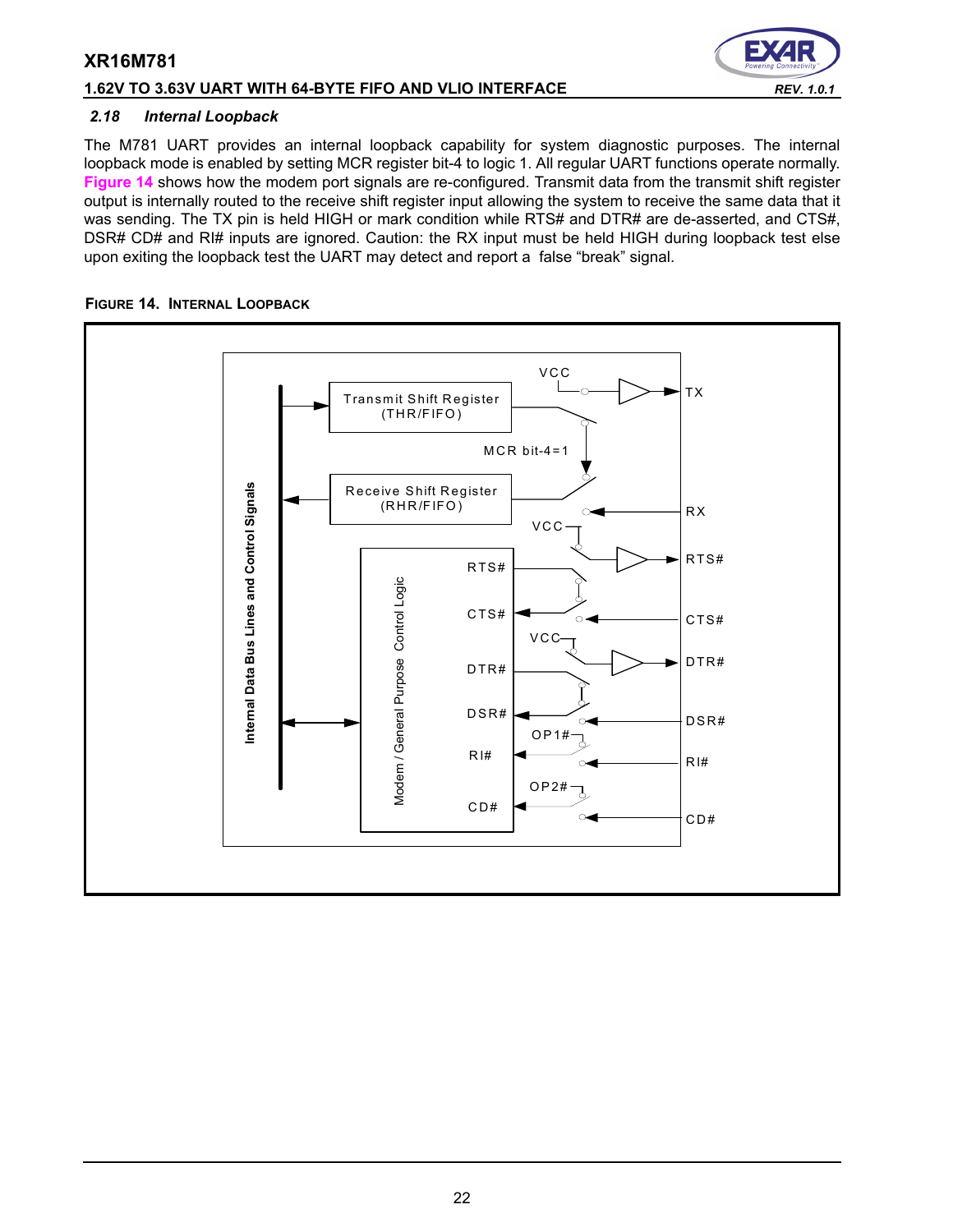

# *REV. 1.0.1* **1.62V TO 3.63V UART WITH 64-BYTE FIFO AND VLIO INTERFACE**

## <span id="page-22-0"></span>**3.0 UART INTERNAL REGISTERS**

The complete register set for the M781 is shown in **[Table](#page-22-1) 6** and **[Table](#page-23-0) 7**.

# **TABLE 6: UART INTERNAL REGISTERS**

<span id="page-22-1"></span>

| A2 A1 A0<br><b>ADDRESSES</b>   | <b>REGISTER</b>                             | <b>READ/WRITE</b> | <b>COMMENTS</b>                              |
|--------------------------------|---------------------------------------------|-------------------|----------------------------------------------|
|                                | <b>16C550 COMPATIBLE REGISTERS</b>          |                   |                                              |
| 0 <sub>0</sub><br>0            | <b>DREV - Device Revision</b>               | Read-only         | LCR[7] = 1, LCR $\neq$ 0xBF,                 |
| 0<br>0 <sub>1</sub>            | DVID - Device Identification Register       | Read-only         | $DLL = 0x00$ , $DLM = 0x00$                  |
| 0 <sub>0</sub><br>0            | DLL - Divisor LSB Register                  | Read/Write        | LCR[7] = 1, LCR $\neq$ 0xBF                  |
| 0 <sub>1</sub><br>0            | DLM - Divisor MSB Register                  | Read/Write        | See DLD[7:6]                                 |
| $\Omega$<br>$1\quad 0$         | DLD - Divisor Fractional Register           | Read/Write        | LCR[7] = 1, LCR $\neq$ 0xBF,<br>$EFR[4] = 1$ |
| $0\quad 0$<br>0                | RHR - Receive Holding Register              | Read-only         |                                              |
|                                | THR - Transmit Holding Register             | Write-only        | $LCR[7] = 0$                                 |
| 0 <sub>1</sub><br>0            | IER - Interrupt Enable Register             | Read/Write        |                                              |
| $\Omega$<br>$1\quad0$          | ISR - Interrupt Status Register             | Read-only         | $LCR[7] = 0$ if $EFR[4] = 1$                 |
|                                | FCR - FIFO Control Register                 | Write-only        | or<br>LCR $\neq$ 0xBF if EFR[4] = 0          |
| 1 <sub>1</sub><br>$\Omega$     | LCR - Line Control Register                 | Read/Write        |                                              |
| $0\quad 0$<br>1.               | MCR - Modem Control Register                | Read/Write        |                                              |
| 0 <sub>1</sub><br>$\mathbf{1}$ | LSR - Line Status Register                  | Read-only         | $LCR \neq 0xBF$                              |
| $\mathbf{1}$<br>$1\quad0$      | MSR - Modem Status Register                 | Read-only         |                                              |
| $\mathbf{1}$<br>$1\quad 0$     | MSR - Modem Status Register                 | Write-only        | $LCR \neq 0xBF$<br>$EFR[4] = 1$              |
| 1 <sub>1</sub><br>$\mathbf{1}$ | SPR - Scratch Pad Register                  | Read/Write        | LCR $\neq$ 0xBF, FCTR[6] = 0                 |
| 1.<br>$1\quad1$                | <b>EMSR - Enhanced Mode Select Register</b> | Write-only        |                                              |
| 1 <sub>1</sub><br>1            | FC - RX/TX FIFO Level Counter Register      | Read-only         | LCR $\neq$ 0xBF, FCTR[6] = 1                 |
|                                | <b>ENHANCED REGISTERS</b>                   |                   |                                              |
| $0\quad 0\quad 0$              | FC - RX/TX FIFO Level Counter Register      | Read-only         |                                              |
| $0\quad 0$<br>0                | TRIG - RX/TX FIFO Trigger Level Register    | Write-only        |                                              |
| 0 <sub>1</sub><br>0            | FCTR - Feature Control Register             | Read/Write        |                                              |
| $1\quad 0$<br>0                | EFR - Enhanced Function Reg                 | $LCR = 0xBF$      |                                              |
| $0\quad 0$<br>$\mathbf{1}$     | Xon-1 - Xon Character 1                     | Read/Write        |                                              |
| 0 <sub>1</sub><br>$\mathbf{1}$ | Xon-2 - Xon Character 2                     | Read/Write        |                                              |
| $1\quad 0$<br>$\mathbf{1}$     | Xoff-1 - Xoff Character 1                   | Read/Write        |                                              |
| 1 <sub>1</sub><br>$\mathbf{1}$ | Xoff-2 - Xoff Character 2                   | Read/Write        |                                              |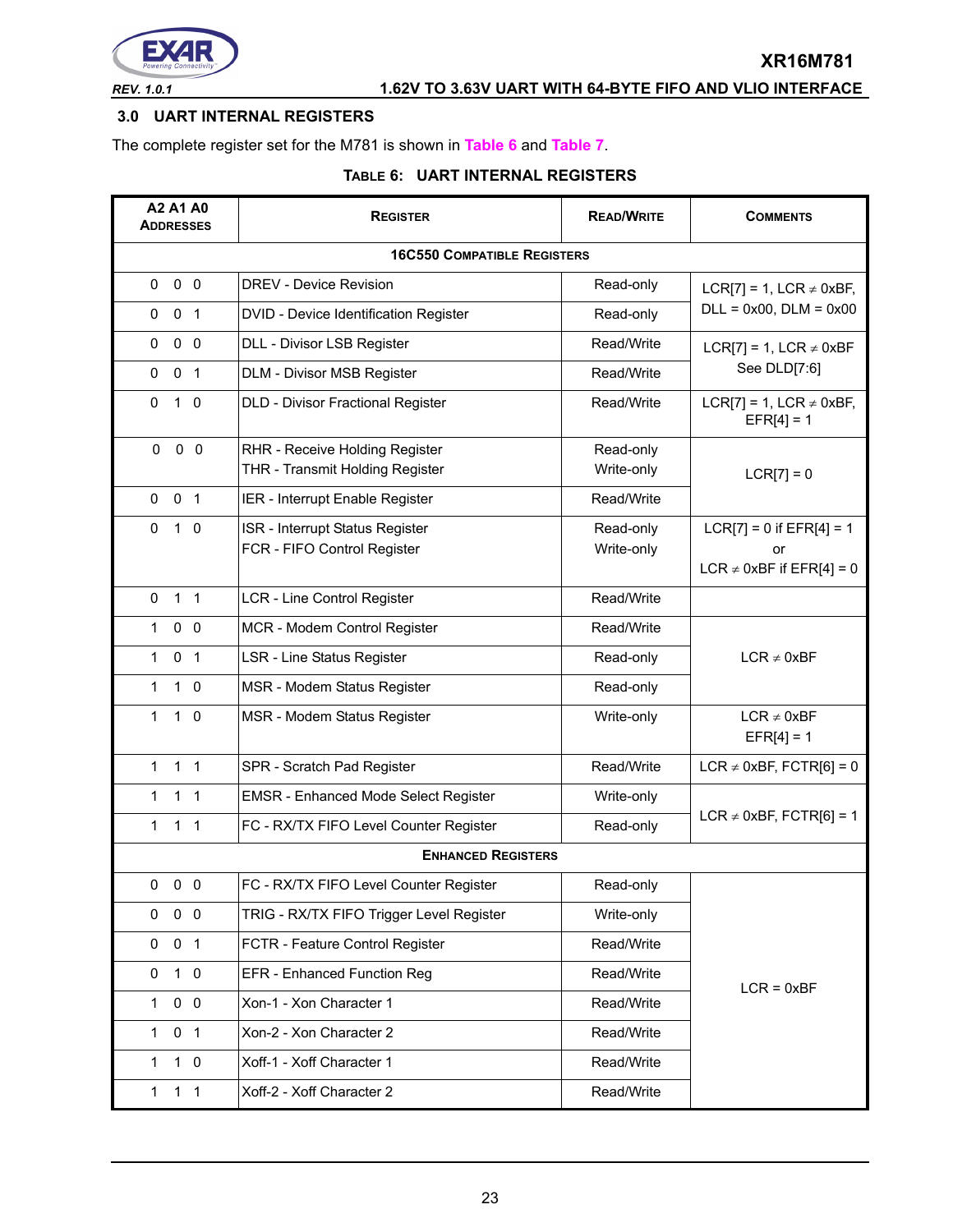# **XR16M781 1.62V TO 3.63V UART WITH 64-BYTE FIFO AND VLIO INTERFACE** *REV. 1.0.1*



<span id="page-23-0"></span>

| <b>ADDRESS</b><br>A2-A0 | <b>REG</b><br><b>NAME</b> | READ/<br><b>WRITE</b> | <b>BIT-7</b>                        | <b>BIT-6</b>                              | <b>BIT-5</b>                          | <b>BIT-4</b>                               | <b>BIT-3</b>                             | <b>BIT-2</b>                        | <b>BIT-1</b>                             | <b>BIT-0</b>                             | <b>COMMENT</b>                      |
|-------------------------|---------------------------|-----------------------|-------------------------------------|-------------------------------------------|---------------------------------------|--------------------------------------------|------------------------------------------|-------------------------------------|------------------------------------------|------------------------------------------|-------------------------------------|
|                         |                           |                       |                                     |                                           |                                       | <b>16C550 Compatible Registers</b>         |                                          |                                     |                                          |                                          |                                     |
| 000                     | <b>RHR</b>                | <b>RD</b>             | Bit-7                               | Bit-6                                     | Bit-5                                 | Bit-4                                      | Bit-3                                    | Bit-2                               | Bit-1                                    | Bit-0                                    |                                     |
| 000                     | <b>THR</b>                | <b>WR</b>             | Bit-7                               | Bit-6                                     | Bit-5                                 | Bit-4                                      | Bit-3                                    | Bit-2                               | Bit-1                                    | Bit-0                                    |                                     |
| 001                     | <b>IER</b>                | RD/WR                 | $0/$                                | 0/                                        | $0/$                                  | $0/$                                       | Modem                                    | <b>RXLine</b>                       | <b>TX</b>                                | <b>RX</b>                                | $LCR[7] = 0$                        |
|                         |                           |                       | CTS#<br>Int.<br>Enable              | RTS#<br>Int.<br>Enable                    | Xoff Int.<br>Enable                   | Sleep<br>Mode<br>Enable                    | Stat. Int.<br>Enable                     | Stat.<br>Int.<br>Enable             | Empty<br>Int<br>Enable                   | Data<br>Int.<br>Enable                   |                                     |
| 010                     | <b>ISR</b>                | <b>RD</b>             | <b>FIFOs</b><br>Enabled             | <b>FIFOs</b><br>Enabled                   | 0/                                    | $0/$                                       | <b>INT</b><br>Source                     | <b>INT</b><br>Source                | <b>INT</b><br>Source                     | <b>INT</b><br>Source                     |                                     |
|                         |                           |                       |                                     |                                           | <b>RTS</b><br><b>CTS</b><br>Interrupt | Xoff<br>Interrupt                          | Bit-3                                    | Bit-2                               | Bit-1                                    | Bit-0                                    | $LCR[7] = 0$<br>if $EFR[4]=1$<br>or |
| 010                     | <b>FCR</b>                | <b>WR</b>             | <b>RXFIFO</b><br>Trigger            | <b>RXFIFO</b><br>Trigger                  | <b>TXFIFO</b><br>Trigger              | <b>TXFIFO</b><br>Trigger                   | Wake up<br>Int Enable                    | <b>TX</b><br><b>FIFO</b><br>Reset   | <b>RX</b><br><b>FIFO</b><br>Reset        | <b>FIFOs</b><br>Enable                   | $LCR \neq 0xBF$<br>if $EFR[4]=0$    |
| 011                     | <b>LCR</b>                | RD/WR                 | Divisor<br>Enable                   | Set TX<br><b>Break</b>                    | Set<br>Parity                         | Even<br>Parity                             | Parity<br>Enable                         | Stop<br><b>Bits</b>                 | Word<br>Length<br>Bit-1                  | Word<br>Length<br>Bit-0                  |                                     |
| 100                     | <b>MCR</b>                | RD/WR                 | 0/                                  | $0/$                                      | $0/$                                  | Internal                                   | INT Out-                                 | OP <sub>1#</sub>                    | RTS#                                     | DTR#                                     |                                     |
|                         |                           |                       | <b>BRG</b><br>Pres-<br>caler        | IR Mode<br>ENable                         | XonAny                                | Lopback<br>Enable                          | put<br>Enable<br>(OP2#)                  |                                     | Output<br>Control                        | Output<br>Control                        |                                     |
| 101                     | <b>LSR</b>                | <b>RD</b>             | <b>RXFIFO</b><br>Global<br>Error    | THR &<br><b>TSR</b><br>Empty              | <b>THR</b><br>Empty                   | <b>RX</b> Break                            | RX Fram-<br>ing Error                    | RX<br>Parity<br>Error               | <b>RX</b><br>Over-<br>run<br>Error       | RX<br>Data<br>Ready                      | $LCR \neq 0xBF$                     |
| $110$                   | <b>MSR</b>                | <b>RD</b>             | CD#<br>Input                        | RH#<br>Input                              | DSR#<br>Input                         | CTS#<br>Input                              | Delta<br>CD#                             | Delta<br>RI#                        | Delta<br>DSR#                            | Delta<br>CTS#                            |                                     |
|                         |                           | <b>WR</b>             | Fast IR                             | Enable<br>9-bit<br>mode                   | <b>Disable</b><br>RX                  | <b>Disable</b><br>TX                       | $\mathbf 0$                              | $\mathbf 0$                         | $\pmb{0}$                                | $\pmb{0}$                                |                                     |
| 111                     | <b>SPR</b>                | RD/WR                 | Bit-7                               | Bit-6                                     | Bit-5                                 | Bit-4                                      | Bit-3                                    | Bit-2                               | Bit-1                                    | Bit-0                                    | $LCR \neq 0xBF$<br>FCTR[6]=0        |
| 111                     | <b>EMSR</b>               | <b>WR</b>             | Xoff<br>interrupt<br>mode<br>select | <b>LSR</b><br>interrupt<br>mode<br>select | <b>RTS</b><br>delay bit-<br>3         | <b>RTS</b><br>delay bit-<br>$\overline{2}$ | Invert<br>RTS in<br><b>RS485</b><br>mode | Send<br><b>TX</b><br>imme-<br>diate | <b>FIFO</b><br>count<br>control<br>bit-1 | <b>FIFO</b><br>count<br>control<br>bit-0 | $LCR \neq 0xBF$<br>FCTR[6]=1        |
| $111$                   | FC                        | RD                    | Bit-7                               | Bit-6                                     | Bit-5                                 | Bit-4                                      | Bit-3                                    | Bit-2                               | Bit-1                                    | Bit-0                                    |                                     |

## **TABLE 7: INTERNAL REGISTERS DESCRIPTION. SHADED BITS ARE ENABLED WHEN EFR BIT-4=1**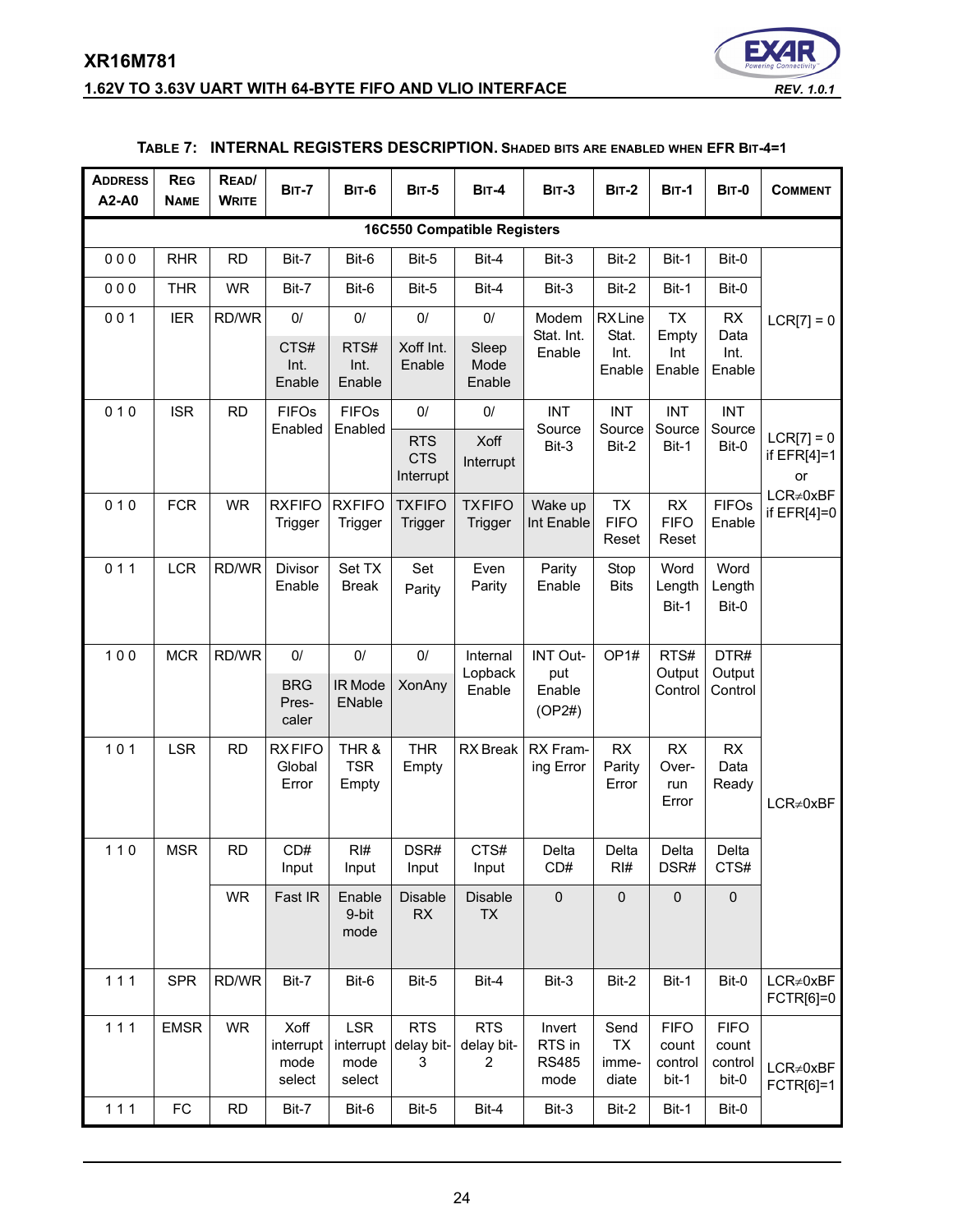

## *REV. 1.0.1* **1.62V TO 3.63V UART WITH 64-BYTE FIFO AND VLIO INTERFACE**

## **TABLE 7: INTERNAL REGISTERS DESCRIPTION. SHADED BITS ARE ENABLED WHEN EFR BIT-4=1**

| <b>ADDRESS</b><br>A2-A0 | <b>REG</b><br><b>NAME</b>          | READ/<br><b>WRITE</b> | <b>BIT-7</b>           | <b>BIT-6</b>                             | <b>BIT-5</b>              | <b>BIT-4</b>                                                               | <b>BIT-3</b>                           | <b>BIT-2</b>                           | <b>BIT-1</b>                           | <b>BIT-0</b>                           | <b>COMMENT</b>                                  |  |  |  |
|-------------------------|------------------------------------|-----------------------|------------------------|------------------------------------------|---------------------------|----------------------------------------------------------------------------|----------------------------------------|----------------------------------------|----------------------------------------|----------------------------------------|-------------------------------------------------|--|--|--|
|                         | <b>Baud Rate Generator Divisor</b> |                       |                        |                                          |                           |                                                                            |                                        |                                        |                                        |                                        |                                                 |  |  |  |
| 000                     | <b>DREV</b>                        | <b>RD</b>             | Bit-7                  | Bit-6                                    | Bit-5                     | Bit-4                                                                      | Bit-3                                  | Bit-2                                  | Bit-1                                  | Bit-0                                  | $LCR[7] = 1$                                    |  |  |  |
| 001                     | <b>DVID</b>                        | <b>RD</b>             | $\mathsf 0$            | $\mathbf 0$                              | $\mathbf 0$               | $\pmb{0}$                                                                  | 1                                      | 0                                      | $\mathbf 0$                            | 1                                      | $LCR \neq 0xBF$<br>$DLL = 0x00$<br>$DLM = 0x00$ |  |  |  |
| 000                     | <b>DLL</b>                         | RD/WR                 | Bit-7                  | Bit-6                                    | Bit-5                     | Bit-4                                                                      | Bit-3                                  | Bit-2                                  | Bit-1                                  | Bit-0                                  | $LCR[7] = 1$                                    |  |  |  |
| 001                     | <b>DLM</b>                         | RD/WR                 | Bit-7                  | Bit-6                                    | Bit-5                     | Bit-4                                                                      | Bit-3                                  | Bit-2                                  | Bit-1                                  | Bit-0                                  | $LCR \neq 0xBF$<br>DLD[7:6]                     |  |  |  |
| 010                     | <b>DLD</b>                         | RD/WR                 | <b>BRG</b><br>select   | Enable<br>Indepen-<br>dent<br><b>BRG</b> | 4X Mode                   | 8X Mode                                                                    | Bit-3                                  | Bit-2                                  | Bit-1                                  | Bit-0                                  | $LCR[7] = 1$<br>$LCR \neq 0xBF$<br>$EFR[4] = 1$ |  |  |  |
|                         |                                    |                       |                        |                                          |                           | <b>Enhanced Registers</b>                                                  |                                        |                                        |                                        |                                        |                                                 |  |  |  |
| 000                     | <b>FC</b>                          | <b>RD</b>             | Bit-7                  | Bit-6                                    | Bit-5                     | Bit-4                                                                      | Bit-3                                  | Bit-2                                  | Bit-1                                  | Bit-0                                  |                                                 |  |  |  |
| 000                     | <b>TRIG</b>                        | <b>WR</b>             | Bit-7                  | Bit-6                                    | Bit-5                     | Bit-4                                                                      | Bit-3                                  | Bit-2                                  | Bit-1                                  | Bit-0                                  |                                                 |  |  |  |
| 001                     | <b>FCTR</b>                        | RD/WR                 | RX/TX<br>select        | Swap<br><b>SCR</b>                       | trigger<br>mode<br>bit-1  | trigger<br>mode<br>bit-0                                                   | <b>RS485</b><br>interrupt<br>mode      | invert<br>RX IR                        | <b>RTS</b><br>delay<br>bit-1           | <b>RTS</b><br>delay<br>bit-0           |                                                 |  |  |  |
| 010                     | <b>EFR</b>                         | RD/WR                 | Auto<br>CTS#<br>Enable | Auto<br>RTS#<br>Enable                   | Special<br>Char<br>Select | Enable<br>IER [7:4],<br>ISR [5:4],<br>FCR[5:3],<br>MCR[7:5],<br><b>DLD</b> | Soft-<br>ware<br>Flow<br>Cntl<br>Bit-3 | Soft-<br>ware<br>Flow<br>Cntl<br>Bit-2 | Soft-<br>ware<br>Flow<br>Cntl<br>Bit-1 | Soft-<br>ware<br>Flow<br>Cntl<br>Bit-0 | LCR=0xBF                                        |  |  |  |
| 100                     | XON1                               | RD/WR                 | Bit-7                  | Bit-6                                    | Bit-5                     | Bit-4                                                                      | Bit-3                                  | Bit-2                                  | Bit-1                                  | Bit-0                                  |                                                 |  |  |  |
| $101$                   | XON <sub>2</sub>                   | RD/WR                 | Bit-7                  | Bit-6                                    | Bit-5                     | Bit-4                                                                      | Bit-3                                  | Bit-2                                  | Bit-1                                  | Bit-0                                  |                                                 |  |  |  |
| $110$                   |                                    | XOFF1 RD/WR           | Bit-7                  | Bit-6                                    | Bit-5                     | Bit-4                                                                      | Bit-3                                  | Bit-2                                  | Bit-1                                  | Bit-0                                  |                                                 |  |  |  |
| 111                     |                                    | XOFF2 RD/WR           | Bit-7                  | Bit-6                                    | Bit-5                     | Bit-4                                                                      | Bit-3                                  | Bit-2                                  | Bit-1                                  | Bit-0                                  |                                                 |  |  |  |

#### **4.0 INTERNAL REGISTER DESCRIPTIONS**

*4.1 Receive Holding Register (RHR) - Read- Only*

**[SEE"RECEIVER" ON PAGE](#page-13-0) 14.**

*4.2 Transmit Holding Register (THR) - Write-Only*

**[SEE"TRANSMITTER" ON PAGE](#page-12-0) 13.**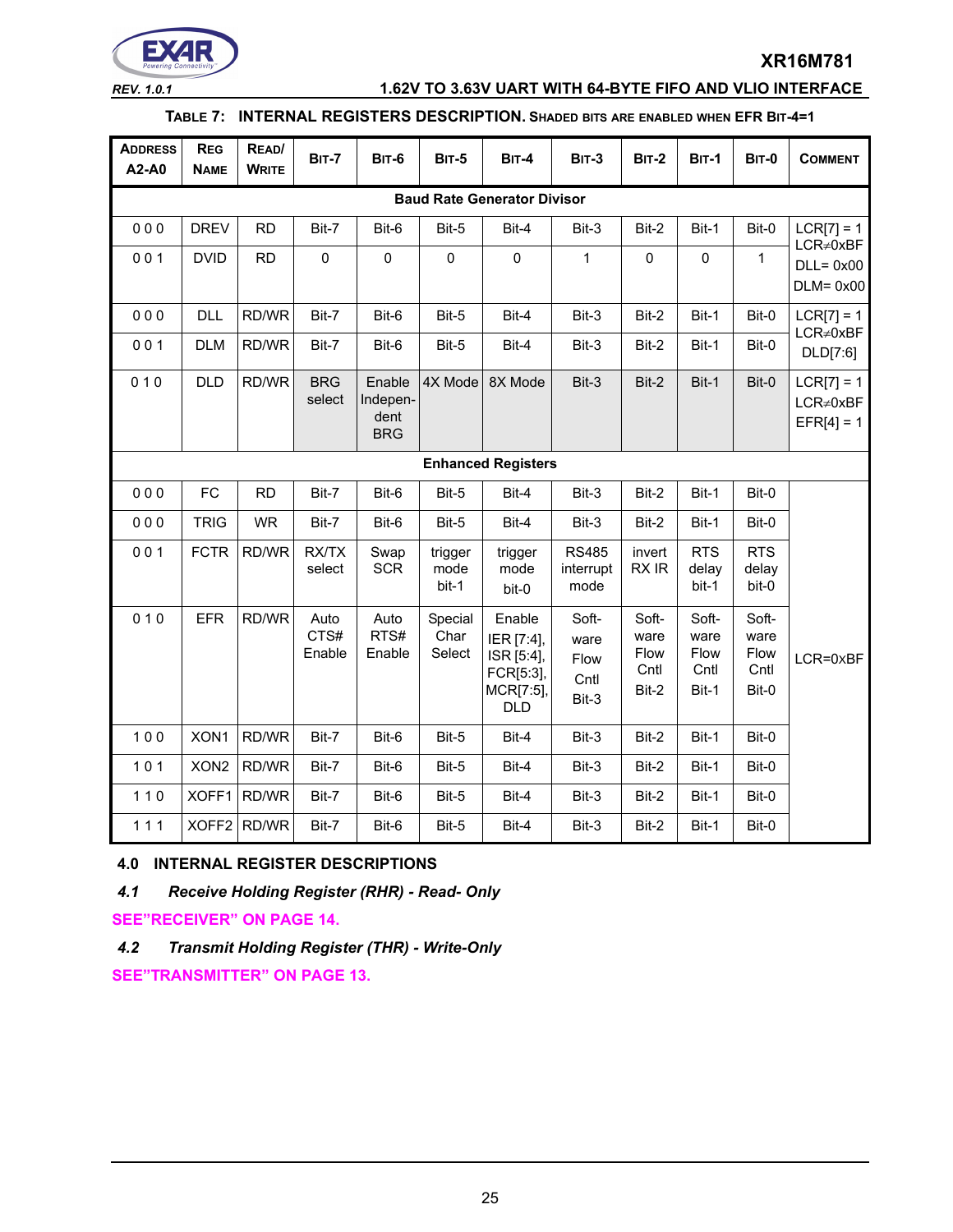#### **1.62V TO 3.63V UART WITH 64-BYTE FIFO AND VLIO INTERFACE** *REV. 1.0.1*



#### *4.3 Interrupt Enable Register (IER) - Read/Write*

The Interrupt Enable Register (IER) masks the interrupts from receive data ready, transmit empty, line status and modem status registers. These interrupts are reported in the Interrupt Status Register (ISR).

#### **4.3.1 IER versus Receive FIFO Interrupt Mode Operation**

When the receive FIFO (FCR BIT-0 = 1) and receive interrupts (IER BIT-0 = 1) are enabled, the RHR interrupts (see ISR bits 2 and 3) status will reflect the following:

- **A.** The receive data available interrupts are issued to the host when the FIFO has reached the programmed trigger level. It will be cleared when the FIFO drops below the programmed trigger level.
- **B.** FIFO level will be reflected in the ISR register when the FIFO trigger level is reached. Both the ISR register status bit and the interrupt will be cleared when the FIFO drops below the trigger level.
- **C.** The receive data ready bit (LSR BIT-0) is set as soon as a character is transferred from the shift register to the receive FIFO. It is reset when the FIFO is empty.

#### **4.3.2 IER versus Receive/Transmit FIFO Polled Mode Operation**

When FCR BIT-0 equals a logic 1 for FIFO enable; resetting IER bits 0-3 enables the XR16M781 in the FIFO polled mode of operation. Since the receiver and transmitter have separate bits in the LSR either or both can be used in the polled mode by selecting respective transmit or receive control bit(s).

- **A.** LSR BIT-0 indicates there is data in RHR or RX FIFO.
- **B.** LSR BIT-1 indicates an overrun error has occurred and that data in the FIFO may not be valid.
- **C.** LSR BIT 2-4 provides the type of receive data errors encountered for the data byte in RHR, if any.
- **D.** LSR BIT-5 indicates THR is empty.
- **E.** LSR BIT-6 indicates when both the transmit FIFO and TSR are empty.
- **F.** LSR BIT-7 indicates a data error in at least one character in the RX FIFO.

#### **IER[0]: RHR Interrupt Enable**

The receive data ready interrupt will be issued when RHR has a data character in the non-FIFO mode or when the receive FIFO has reached the programmed trigger level in the FIFO mode.

Logic 0 = Disable the receive data ready interrupt (default).

Logic 1 = Enable the receiver data ready interrupt.

#### **IER[1]: THR Interrupt Enable**

This bit enables the Transmit Ready interrupt which is issued whenever the THR becomes empty in the non-FIFO mode or when data in the FIFO falls below the programmed trigger level in the FIFO mode. If the THR is empty when this bit is enabled, an interrupt will be generated.

Logic 0 = Disable Transmit Ready interrupt (default).

Logic 1 = Enable Transmit Ready interrupt.

#### **IER[2]: Receive Line Status Interrupt Enable**

If any of the LSR register bits 1, 2, 3 or 4 is a logic 1, it will generate an interrupt to inform the host controller about the error status of the current data byte in FIFO. LSR bit-1 generates an interrupt immediately when an overrun occurs. LSR bits 2-4 generate an interrupt when the character in the RHR has an error. However, when EMSR bit-6 changes to 1 (default is 0), LSR bit 2-4 generate an interrupt when the character is received in the RX FIFO. Please refer to **["Section 4.12, Enhanced Mode Select Register \(EMSR\) - Write-only" on](#page-35-0) [page](#page-35-0) 36**.

- Logic 0 = Disable the receiver line status interrupt (default).
- Logic 1 = Enable the receiver line status interrupt.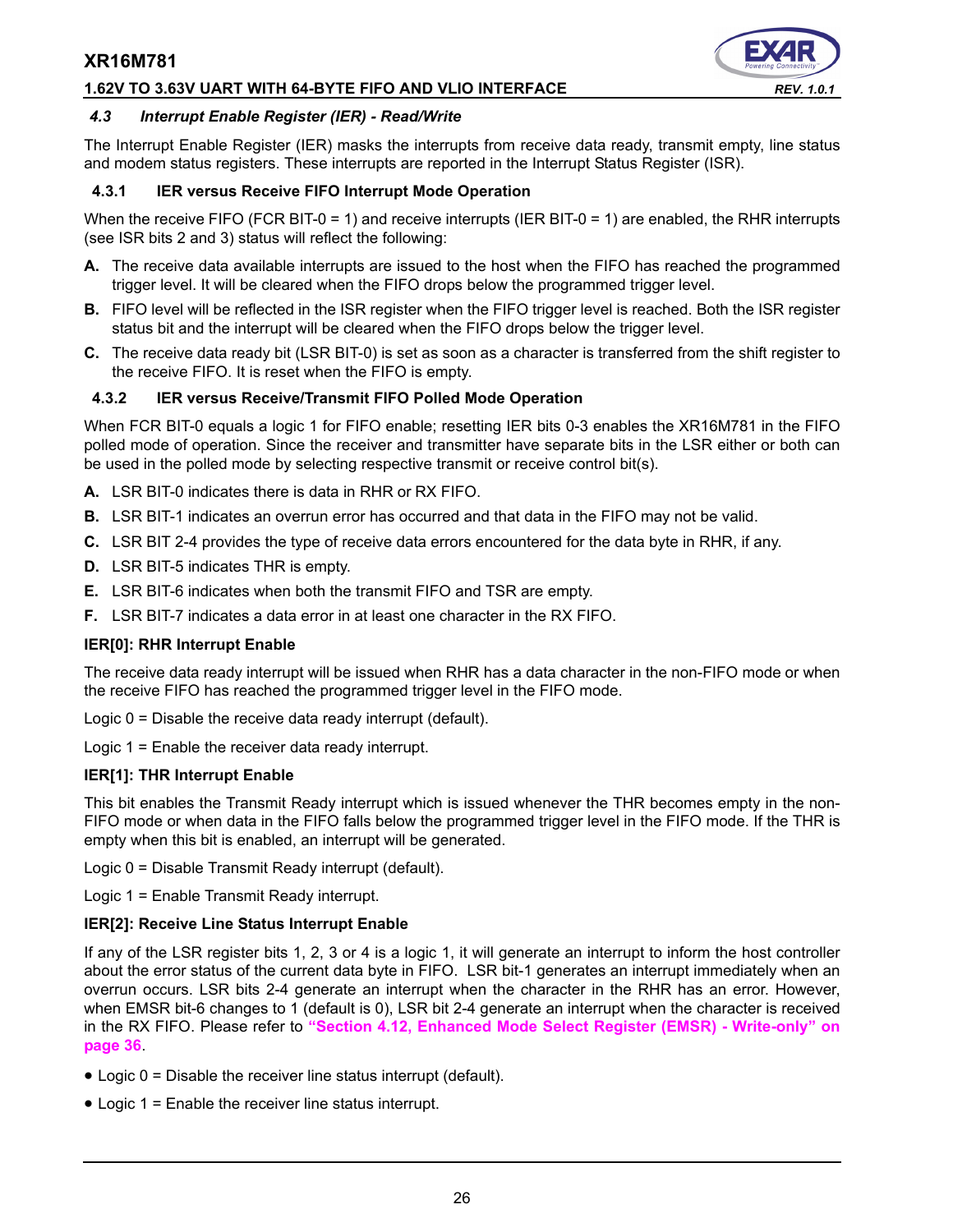

#### **IER[3]: Modem Status Interrupt Enable**

- Logic 0 = Disable the modem status register interrupt (default).
- Logic 1 = Enable the modem status register interrupt.

#### **IER[4]: Sleep Mode Enable (requires EFR[4] = 1)**

- Logic 0 = Disable Sleep Mode (default).
- Logic 1 = Enable Sleep Mode. See Sleep Mode section for further details.

#### **IER[5]: Xoff Interrupt Enable (requires EFR[4]=1)**

- Logic 0 = Disable the software flow control, receive Xoff interrupt. (default)
- Logic 1 = Enable the software flow control, receive Xoff interrupt. See Software Flow Control section for details.

#### **IER[6]: RTS# Output Interrupt Enable (requires EFR[4]=1)**

- Logic 0 = Disable the RTS# interrupt (default).
- Logic 1 = Enable the RTS# interrupt. The UART issues an interrupt when the RTS# pin makes a transition from LOW to HIGH (if enabled by EFR bit-6).

#### **IER[7]: CTS# Input Interrupt Enable (requires EFR[4]=1)**

- Logic 0 = Disable the CTS# interrupt (default).
- Logic 1 = Enable the CTS# interrupt. The UART issues an interrupt when CTS# pin makes a transition from LOW to HIGH (if enabled by EFR bit-7).

#### *4.4 Interrupt Status Register (ISR) - Read-Only*

The UART provides multiple levels of prioritized interrupts to minimize external software interaction. The Interrupt Status Register (ISR) provides the user with six interrupt status bits. Performing a read cycle on the ISR will give the user the current highest pending interrupt level to be serviced, others are queued up to be serviced next. No other interrupts are acknowledged until the pending interrupt is serviced. The Interrupt Source Table, **[Table](#page-27-0) 8**, shows the data values (bit 0-5) for the interrupt priority levels and the interrupt sources associated with each of these interrupt levels.

#### **4.4.1 Interrupt Generation:**

- LSR is by any of the LSR bits 1, 2, 3 and 4.
- RXRDY is by RX trigger level.
- RXRDY Time-out is by a 4-char plus 12 bits delay timer.
- TXRDY is by TX trigger level or TX FIFO empty.
- MSR is by any of the MSR bits 0, 1, 2 and 3.
- Receive Xon/Xoff/Special character is by detection of a Xon, Xoff or Special character.
- CTS# is when the remote transmitter toggles the input pin (from LOW to HIGH) during auto CTS flow control.
- RTS# is when its receiver toggles the output pin (from LOW to HIGH) during auto RTS flow control.
- Wakeup interrupt is generated when the M781 wakes up from the sleep mode.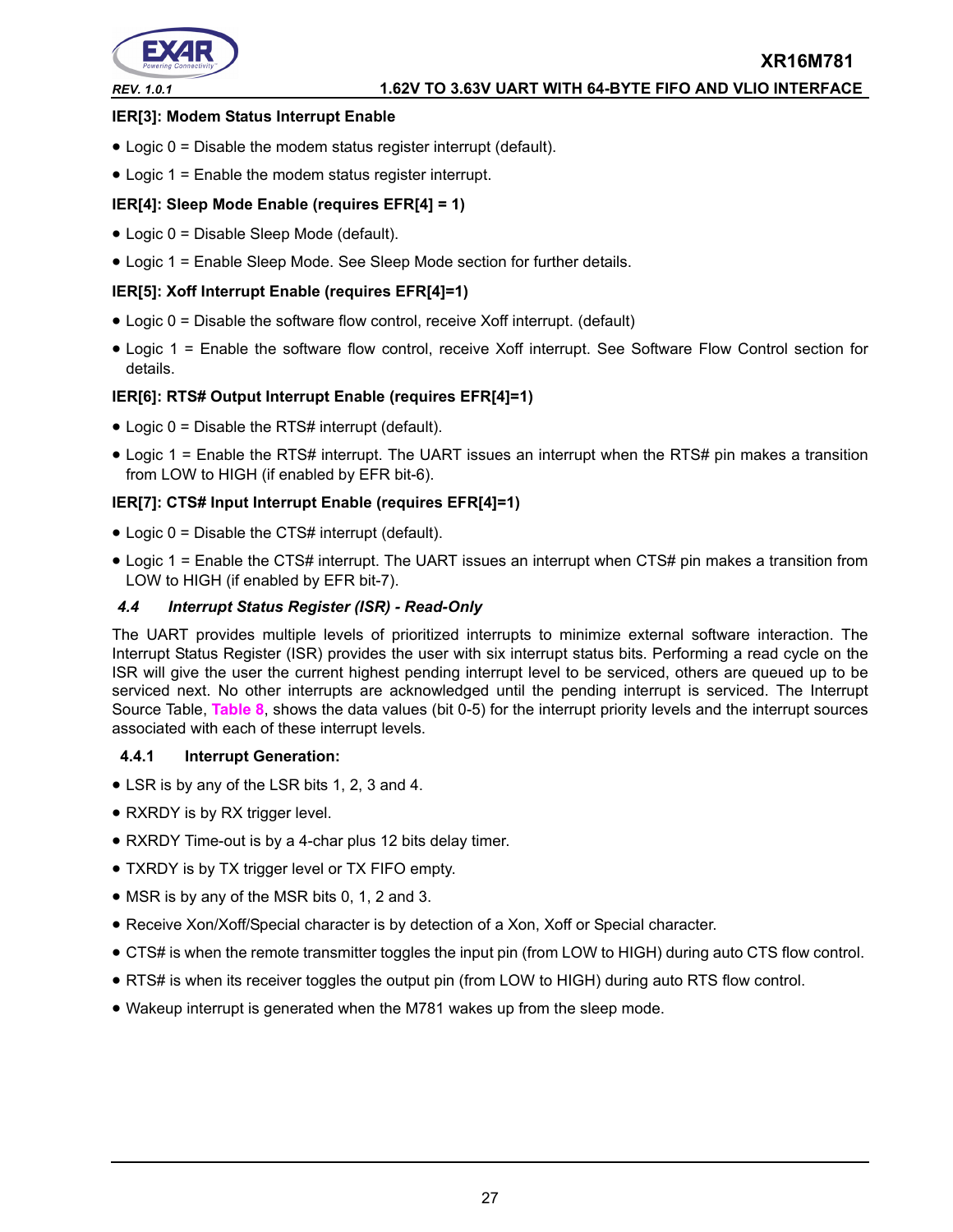#### **1.62V TO 3.63V UART WITH 64-BYTE FIFO AND VLIO INTERFACE** *REV. 1.0.1*

#### **4.4.2 Interrupt Clearing:**

- LSR interrupt is cleared by a read to the LSR register.
- RXRDY interrupt is cleared by reading data until FIFO falls below the trigger level.
- RXRDY Time-out interrupt is cleared by reading RHR.
- TXRDY interrupt is cleared by a read to the ISR register or writing to THR.
- MSR interrupt is cleared by a read to the MSR register.
- Xon or Xoff interrupt is cleared by a read to the ISR register. See EMSR[7].
- Special character interrupt is cleared by a read to ISR register or after next character is received. See EMSR[7].
- RTS# and CTS# flow control interrupts are cleared by a read to the MSR register.
- Wakeup interrupt is cleared by a read to ISR register.

<span id="page-27-0"></span>

| <b>PRIORITY</b> |              |              | <b>ISR REGISTER STATUS BITS</b> |              |              | <b>SOURCE OF INTERRUPT</b> |                                                 |
|-----------------|--------------|--------------|---------------------------------|--------------|--------------|----------------------------|-------------------------------------------------|
| <b>LEVEL</b>    | <b>BIT-5</b> | <b>BIT-4</b> | $BIT-3$                         | <b>BIT-2</b> | <b>BIT-1</b> | <b>BIT-0</b>               |                                                 |
|                 | $\mathbf{0}$ | $\mathbf{0}$ | 0                               | 1            | 1            | 0                          | LSR (Receiver Line Status Register)             |
| 2               | $\mathbf{0}$ | $\Omega$     | 1                               |              | $\Omega$     | 0                          | RXRDY (Receive Data Time-out)                   |
| 3               | 0            | $\Omega$     | 0                               | 1            | $\Omega$     | $\mathbf{0}$               | RXRDY (Received Data Ready)                     |
| 4               | $\mathbf{0}$ | $\mathbf{0}$ | $\Omega$                        | $\mathbf{0}$ | 1            | 0                          | <b>TXRDY</b> (Transmit Ready)                   |
| 5               | $\Omega$     | $\Omega$     | 0                               | $\Omega$     | $\Omega$     | $\mathbf{0}$               | MSR (Modem Status Register)                     |
| 6               | $\Omega$     | 1            | $\Omega$                        | $\Omega$     | $\Omega$     | $\mathbf 0$                | RXRDY (Received Xon, Xoff or Special character) |
| 7               | 1            | $\Omega$     | 0                               | $\mathbf{0}$ | $\Omega$     | 0                          | CTS#, RTS# change of state                      |
|                 | 0            | $\mathbf 0$  | 0                               | 0            | $\Omega$     |                            | None (default) or Wakeup interrupt              |

#### **TABLE 8: INTERRUPT SOURCE AND PRIORITY LEVEL**

#### **ISR[0]: Interrupt Status**

- Logic 0 = An interrupt is pending and the ISR contents may be used as a pointer to the appropriate interrupt service routine.
- Logic 1 = No interrupt pending (default condition).

#### **ISR[3:1]: Interrupt Status**

These bits indicate the source for a pending interrupt at interrupt priority levels (See Interrupt Source **[Table](#page-27-0) 8**).

#### **ISR[4]: Interrupt Status (requires EFR bit-4 = 1)**

This bit is enabled when EFR bit-4 is set to a logic 1. ISR bit-4 indicates that the receiver detected a data match of the Xoff, Xon or special character(s).

#### **ISR[5]: Interrupt Status (requires EFR bit-4 = 1)**

ISR bit-5 indicates that CTS# or RTS# has changed state from LOW to HIGH.

#### **ISR[7:6]: FIFO Enable Status**

These bits are set to a logic 0 when the FIFOs are disabled. They are set to a logic 1 when the FIFOs are enabled.

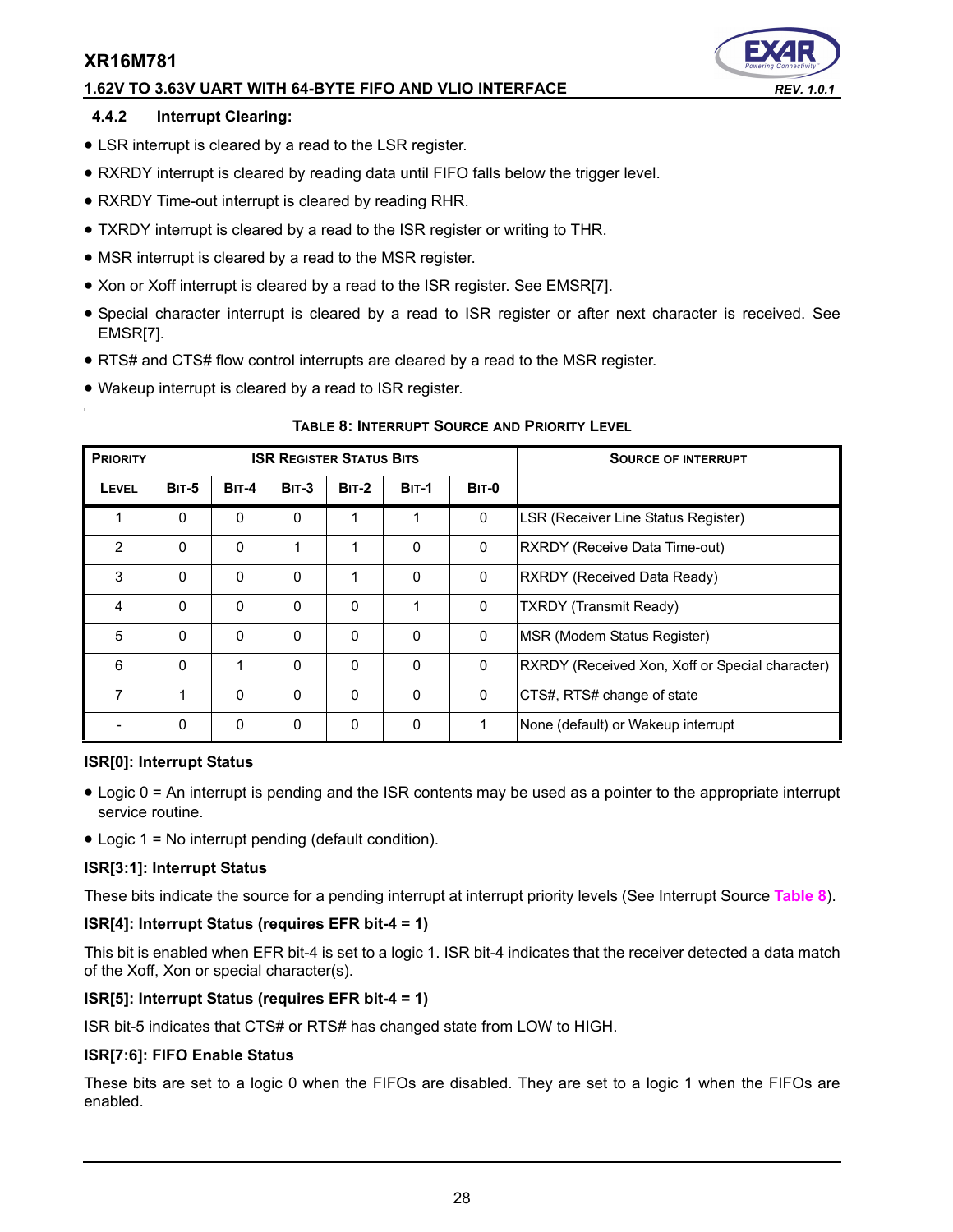

#### *REV. 1.0.1* **1.62V TO 3.63V UART WITH 64-BYTE FIFO AND VLIO INTERFACE**

#### <span id="page-28-0"></span>*4.5 FIFO Control Register (FCR) - Write-Only*

This register is used to enable the FIFOs, clear the FIFOs, set the transmit/receive FIFO trigger levels, and enable the wake up interrupt. They are defined as follows:

#### **FCR[0]: TX and RX FIFO Enable**

- Logic 0 = Disable the transmit and receive FIFO (default).
- Logic 1 = Enable the transmit and receive FIFOs. This bit must be set to logic 1 when other FCR bits are written or they will not be programmed.

#### **FCR[1]: RX FIFO Reset**

This bit is only active when FCR bit-0 is a '1'.

- Logic 0 = No receive FIFO reset (default)
- Logic 1 = Reset the receive FIFO pointers and FIFO level counter logic (the receive shift register is not cleared or altered). This bit will return to a logic 0 after resetting the FIFO.

#### **FCR[2]: TX FIFO Reset**

This bit is only active when FCR bit-0 is a '1'.

- Logic 0 = No transmit FIFO reset (default).
- Logic 1 = Reset the transmit FIFO pointers and FIFO level counter logic (the transmit shift register is not cleared or altered). This bit will return to a logic 0 after resetting the FIFO.

#### **FCR[3]: Enable wake up interrupt (requires EFR bit-4 = 1)**

- Logic  $0 =$  Disable the wake up interrupt (default).
- Logic 1 = Enable the wake up interrupt.

Please refer to **["Section 2.17.3, Wake-up Interrupt" on page](#page-20-0) 21**.

#### **FCR[5:4]: Transmit FIFO Trigger Select (requires EFR bit-4 = 1)**

These 2 bits set the trigger level for the transmit FIFO. The UART will issue a transmit interrupt when the number of characters in the FIFO falls below the selected trigger level, or when it gets empty in case that the FIFO did not get filled over the trigger level on last re-load. **[Table](#page-29-0) 9** below shows the selections. Note that the receiver and the transmitter cannot use different trigger tables. Whichever selection is made last applies to both the RX and TX side.

#### **FCR[7:6]: Receive FIFO Trigger Select**

These 2 bits are used to set the trigger level for the receive FIFO. The UART will issue a receive interrupt when the number of the characters in the FIFO crosses the trigger level. **[Table](#page-29-0) 9** shows the complete selections. Note that the receiver and the transmitter cannot use different trigger tables. Whichever selection is made last applies to both the RX and TX side.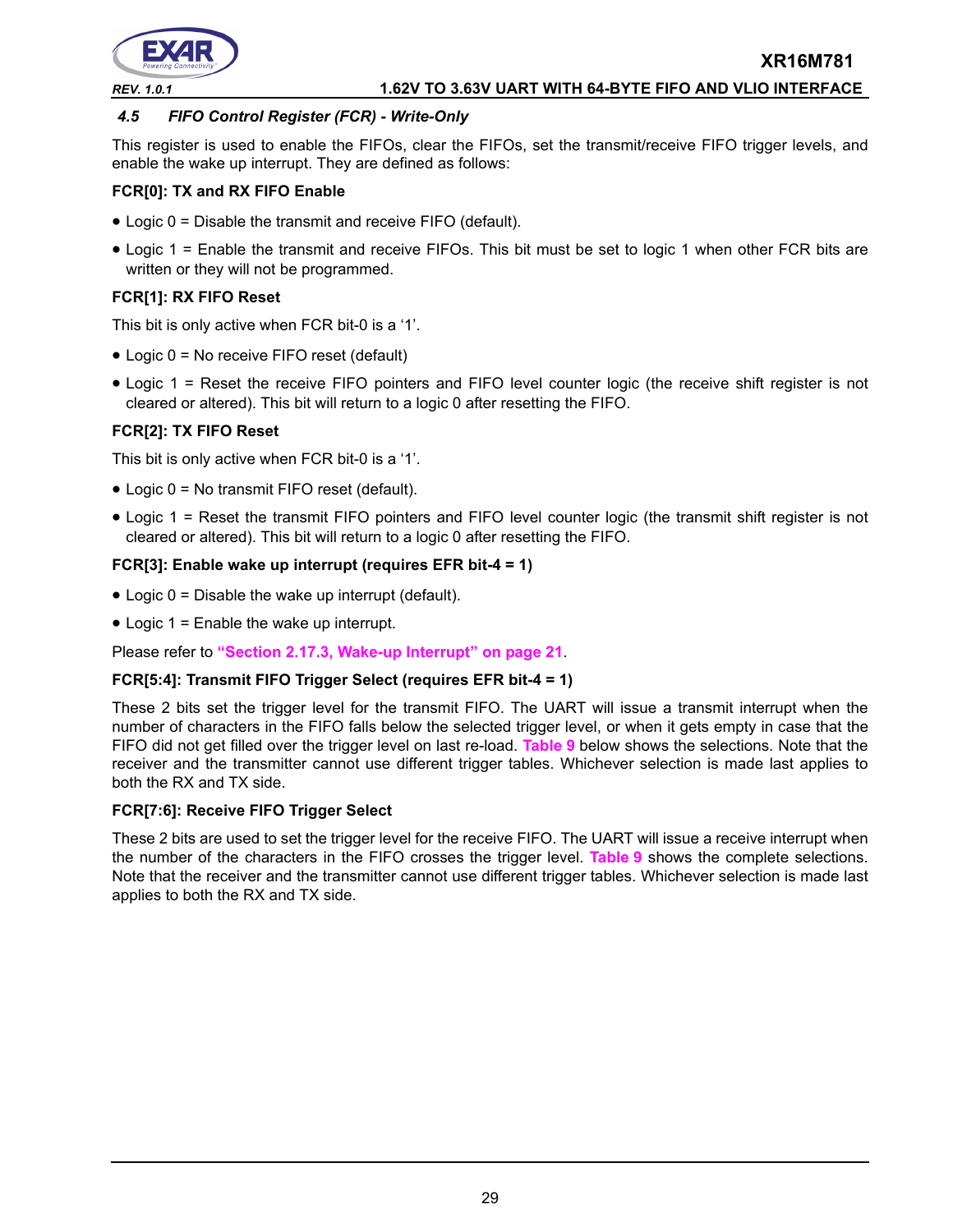# **1.62V TO 3.63V UART WITH 64-BYTE FIFO AND VLIO INTERFACE** *REV. 1.0.1*

<span id="page-29-0"></span>

| <b>TRIGGER</b><br><b>TABLE</b> | <b>FCTR</b><br><b>BIT-5</b> | <b>FCTR</b><br><b>BIT-4</b> | <b>FCR</b><br><b>BIT-7</b>  | <b>FCR</b><br><b>BIT-6</b> | <b>FCR</b><br><b>BIT-5</b>            | <b>FCR</b><br>BIT-4      | <b>RECEIVE</b><br><b>TRIGGER LEVEL</b>                 | <b>TRANSMIT</b><br><b>TRIGGER</b><br>LEVEL             | <b>COMPATIBILITY</b>                                    |
|--------------------------------|-----------------------------|-----------------------------|-----------------------------|----------------------------|---------------------------------------|--------------------------|--------------------------------------------------------|--------------------------------------------------------|---------------------------------------------------------|
| <b>Table-A</b>                 | $\pmb{0}$                   | $\mathsf{O}\xspace$         | 0<br>$\pmb{0}$<br>1<br>1    | 0<br>1<br>0<br>1           | $\pmb{0}$                             | $\mathsf 0$              | 1 (default)<br>4<br>8<br>14                            | 1 (default)                                            | 16C550, 16C2550,<br>16C2552, 16C554,<br>16C580          |
| Table-B                        | $\mathbf 0$                 | $\mathbf{1}$                | 0<br>0<br>1<br>$\mathbf{1}$ | 0<br>1<br>0<br>1           | $\mathbf 0$<br>0<br>1<br>$\mathbf{1}$ | $\pmb{0}$<br>1<br>0<br>1 | 8<br>16<br>24<br>28                                    | 16<br>8<br>24<br>30                                    | 16C650A                                                 |
| Table-C                        | $\mathbf{1}$                | $\mathbf 0$                 | 0<br>0<br>$\mathbf{1}$<br>1 | 0<br>1<br>0<br>1           | $\pmb{0}$<br>0<br>1<br>1              | $\pmb{0}$<br>1<br>0<br>1 | 8<br>16<br>56<br>60                                    | 8<br>16<br>32<br>56                                    | 16C654                                                  |
| <b>Table-D</b>                 | $\mathbf{1}$                | $\mathbf{1}$                | X                           | X                          | X                                     | X                        | Programmable<br>via TRG<br>register.<br>$FCTR[7] = 0.$ | Programmable<br>via TRG<br>register.<br>$FCTR[7] = 1.$ | 16L2752, 16C2850,<br>16C2852, 16C850,<br>16C854, 16C864 |

#### **TABLE 9: TRANSMIT AND RECEIVE FIFO TRIGGER TABLE AND LEVEL SELECTION**

#### *4.6 Line Control Register (LCR) - Read/Write*

The Line Control Register is used to specify the asynchronous data communication format. The word or character length, the number of stop bits, and the parity are selected by writing the appropriate bits in this register.

#### **LCR[1:0]: TX and RX Word Length Select**

These two bits specify the word length to be transmitted or received.

| <b>BIT-1</b> | <b>BIT-0</b> | <b>WORD LENGTH</b> |
|--------------|--------------|--------------------|
|              |              | 5 (default)        |
|              |              |                    |
|              |              |                    |
|              |              |                    |



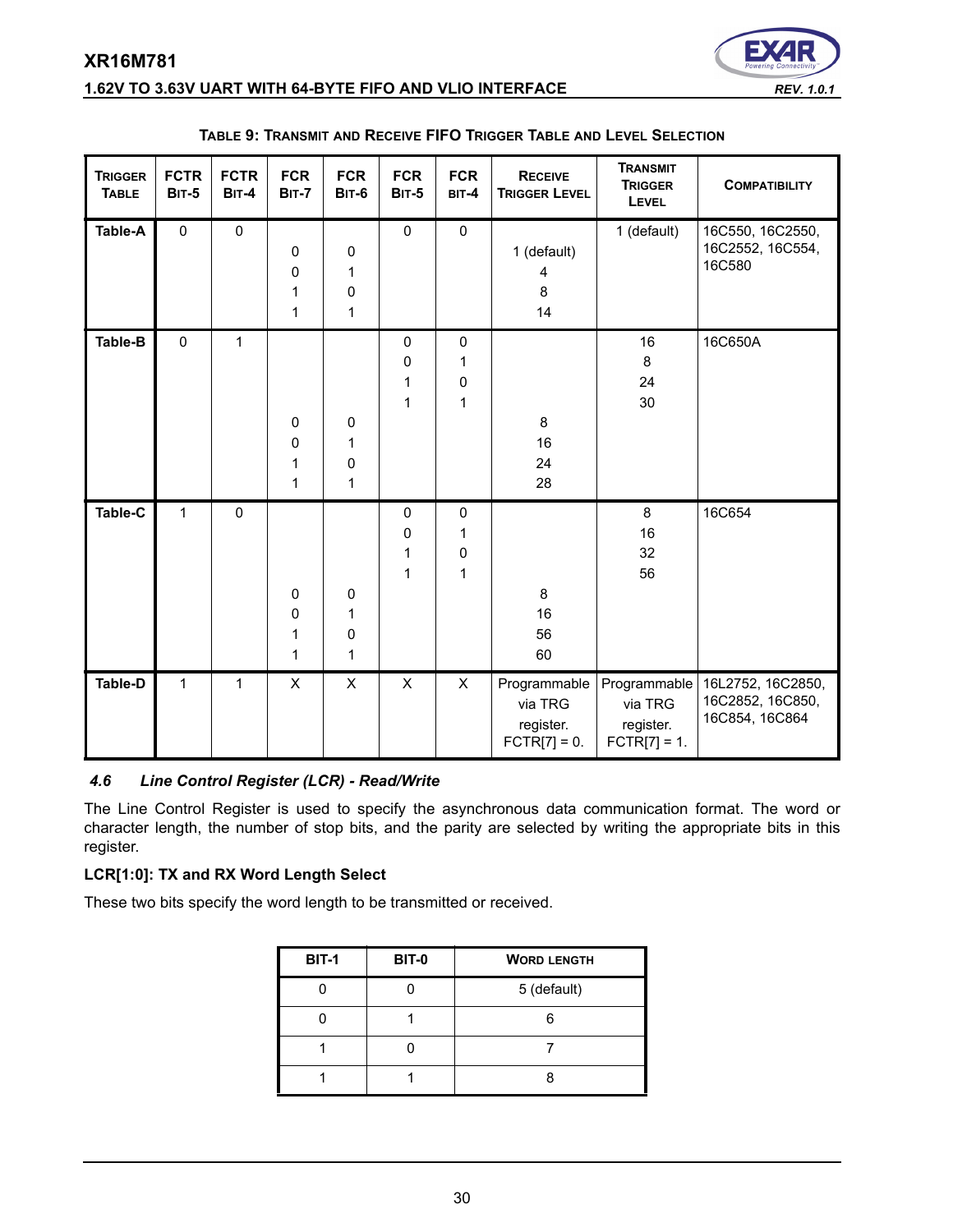

**LCR[2]: TX and RX Stop-bit Length Select**

The length of stop bit is specified by this bit in conjunction with the programmed word length.

| <b>BIT-2</b> | <b>WORD</b><br><b>LENGTH</b> | <b>STOP BIT LENGTH</b><br>(BIT TIME(S)) |
|--------------|------------------------------|-----------------------------------------|
|              | 5,6,7,8                      | 1 (default)                             |
|              | 5                            | $1 - 1/2$                               |
|              | 6,7,8                        |                                         |

#### **LCR[3]: TX and RX Parity Select**

Parity or no parity can be selected via this bit. The parity bit is a simple way used in communications for data integrity check. See **[Table](#page-30-0) 10** for parity selection summary below.

- $\bullet$  Logic 0 = No parity.
- Logic 1 = A parity bit is generated during the transmission while the receiver checks for parity error of the data character received.

#### **LCR[4]: TX and RX Parity Select**

If the parity bit is enabled with LCR bit-3 set to a logic 1, LCR BIT-4 selects the even or odd parity format.

- Logic 0 = ODD Parity is generated by forcing an odd number of logic 1's in the transmitted character. The receiver must be programmed to check the same format (default).
- Logic 1 = EVEN Parity is generated by forcing an even number of logic 1's in the transmitted character. The receiver must be programmed to check the same format.

#### **LCR[5]: TX and RX Parity Select**

If the parity bit is enabled, LCR BIT-5 selects the forced parity format.

- LCR BIT-5 = logic 0, parity is not forced (default).
- LCR BIT-5 = logic 1 and LCR BIT-4 = logic 0, parity bit is forced to a logical 1 for the transmit and receive data.
- <span id="page-30-0"></span>• LCR BIT-5 = logic 1 and LCR BIT-4 = logic 1, parity bit is forced to a logical 0 for the transmit and receive data.

|  | LCR BIT-5 LCR BIT-4 LCR BIT-3 | <b>PARITY SELECTION</b>     |
|--|-------------------------------|-----------------------------|
|  |                               | No parity                   |
|  |                               | Odd parity                  |
|  |                               | Even parity                 |
|  |                               | Force parity to mark, HIGH  |
|  |                               | Forced parity to space, LOW |

#### **TABLE 10: PARITY SELECTION**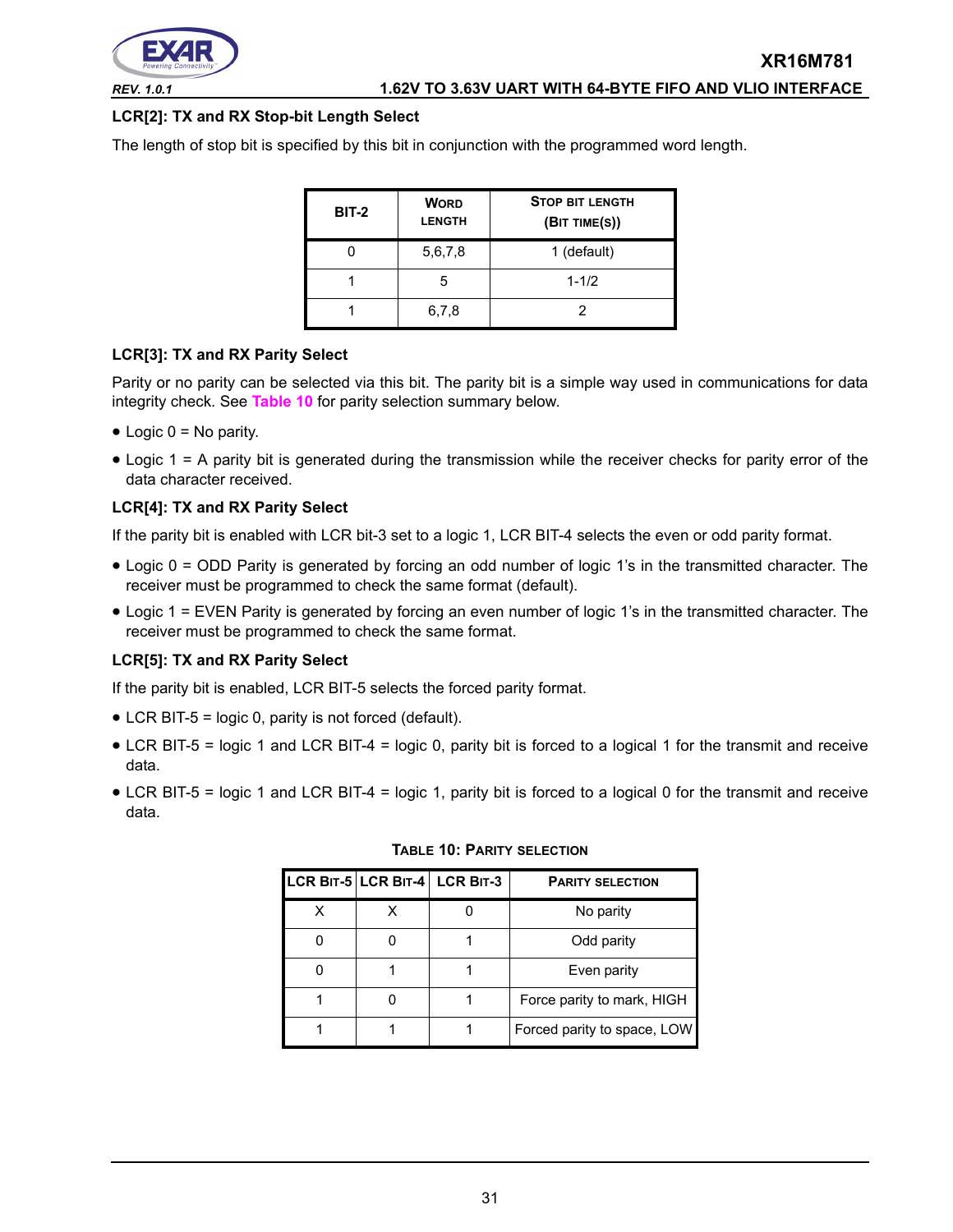#### **1.62V TO 3.63V UART WITH 64-BYTE FIFO AND VLIO INTERFACE** *REV. 1.0.1*

#### **LCR[6]: Transmit Break Enable**

When enabled, the Break control bit causes a break condition to be transmitted (the TX output is forced to a "space', logic 0, state). This condition remains, until disabled by setting LCR bit-6 to a logic 0.

- Logic 0 = No TX break condition. (default)
- Logic 1 = Forces the transmitter output (TX) to a "space", logic 0, for alerting the remote receiver of a line break condition.

#### **LCR[7]: Baud Rate Divisors Enable**

Baud rate generator divisor (DLL/DLM/DLD) enable.

- Logic 0 = Data registers are selected. (default)
- Logic 1 = Divisor latch registers are selected.

#### *4.7 Modem Control Register (MCR) or General Purpose Outputs Control - Read/Write*

The MCR register is used for controlling the serial/modem interface signals or general purpose inputs/outputs.

#### **MCR[0]: DTR# Output**

The DTR# pin is a modem control output. If the modem interface is not used, this output may be used as a general purpose output.

- Logic 0 = Force DTR# output HIGH (default).
- Logic 1 = Force DTR# output LOW.

#### **MCR[1]: RTS# Output**

The RTS# pin is a modem control output and may be used for automatic hardware flow control by enabled by EFR bit-6. If the modem interface is not used, this output may be used as a general purpose output.

- Logic 0 = Force RTS# output HIGH (default).
- Logic 1 = Force RTS# output LOW. It is required to start Auto RTS Flow Control.

#### **MCR[2]: Reserved**

OP1# is not available as an output pin on the M781. But it is available for use during Internal Loopback Mode. In the Loopback Mode, this bit is used to write the state of the modem RI# interface signal.

#### **MCR[3]: INT Output Enable**

Enable or disable INT outputs to become active or in three-state. This bit is also used to control the OP2# signal during internal loopback mode.

- Logic 0 = INT output disabled (three state). During internal loopback mode, OP2# is HIGH.
- Logic 1 = INT output enabled (active). During internal loopback mode, OP2# is LOW.

#### **TABLE 11: INT OUTPUT MODES**

| <b>MCR</b><br><b>BIT-3</b> | <b>INT OUTPUT</b> |
|----------------------------|-------------------|
|                            | Three-State       |
|                            | Active            |

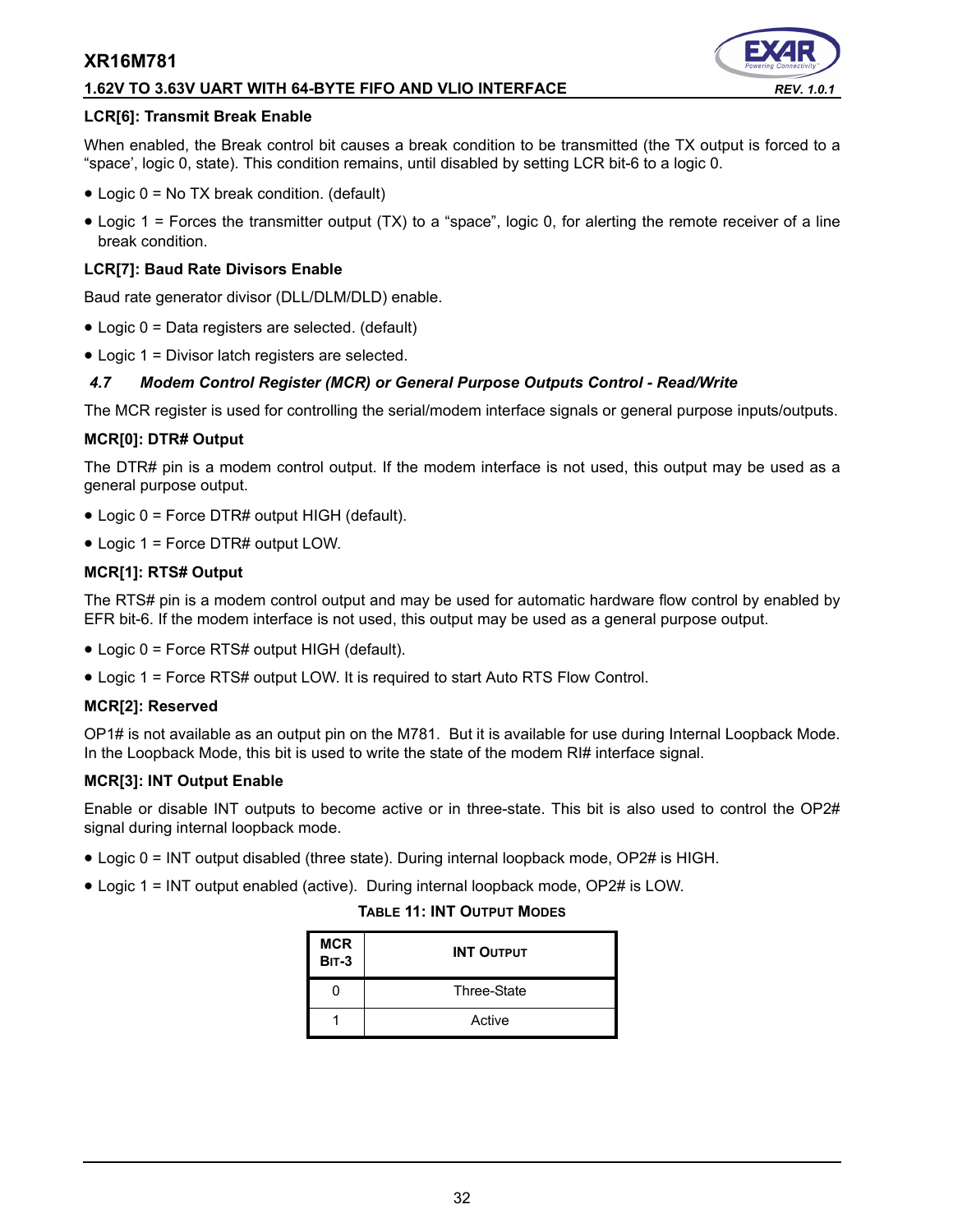

#### **MCR[4]: Internal Loopback Enable**

- Logic 0 = Disable loopback mode (default).
- Logic 1 = Enable local loopback mode, see loopback section and **[Figure](#page-21-0) 14**.

#### **MCR[5]: Xon-Any Enable (requires EFR bit-4 = 1)**

- Logic 0 = Disable Xon-Any function (for 16C550 compatibility, default).
- Logic 1 = Enable Xon-Any function. In this mode, any RX character received will resume transmit operation. The RX character will be loaded into the RX FIFO , unless the RX character is an Xon or Xoff character and the M781 is programmed to use the Xon/Xoff flow control.

#### **MCR[6]: Infrared Encoder/Decoder Enable (requires EFR bit-4 = 1)**

- Logic 0 = Enable the standard modem receive and transmit input/output interface. (Default)
- Logic 1 = Enable infrared IrDA receive and transmit inputs/outputs. The TX/RX output/input are routed to the infrared encoder/decoder. The data input and output levels conform to the IrDA infrared interface requirement. The RX FIFO may need to be flushed upon enable. While in this mode, the infrared TX output will be LOW during idle data conditions.

#### **MCR[7]: Clock Prescaler Select (requires EFR bit-4 = 1)**

- Logic 0 = Divide by one. The input clock from the crystal or external clock is fed directly to the Programmable Baud Rate Generator without further modification, i.e., divide by one (default).
- Logic 1 = Divide by four. The prescaler divides the input clock from the crystal or external clock by four and feeds it to the Programmable Baud Rate Generator, hence, data rates become one forth.

#### *4.8 Line Status Register (LSR) - Read Only*

This register provides the status of data transfers between the UART and the host. If IER bit-2 is enabled, LSR bit 1 will generate an interrupt immediately and LSR bits 2-4 will generate an interrupt when a character with an error is in the RHR.

#### **LSR[0]: Receive Data Ready Indicator**

- Logic 0 = No data in receive holding register or FIFO (default).
- Logic 1 = Data has been received and is saved in the receive holding register or FIFO.

#### **LSR[1]: Receiver Overrun Flag**

- Logic 0 = No overrun error (default).
- Logic 1 = Overrun error. A data overrun error condition occurred in the receive shift register. This happens when additional data arrives while the FIFO is full. In this case the previous data in the receive shift register is overwritten. Note that under this condition the data byte in the receive shift register is not transferred into the FIFO, therefore the data in the FIFO is not corrupted by the error.

#### **LSR[2]: Receive Data Parity Error Tag**

- Logic 0 = No parity error (default).
- Logic 1 = Parity error. The receive character in RHR does not have correct parity information and is suspect. This error is associated with the character available for reading in RHR.

#### **LSR[3]: Receive Data Framing Error Tag**

- Logic 0 = No framing error (default).
- Logic 1 = Framing error. The receive character did not have a valid stop bit(s). This error is associated with the character available for reading in RHR.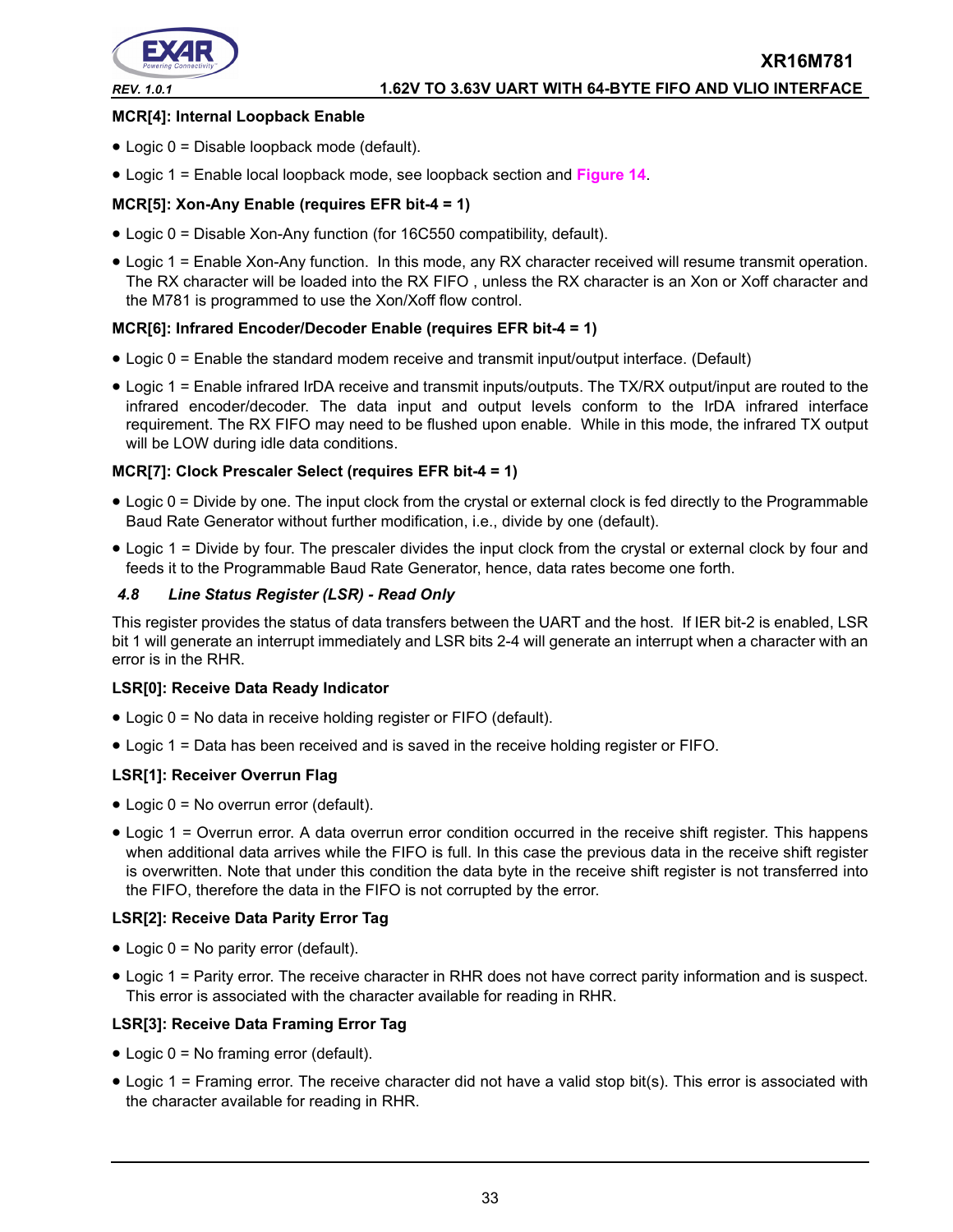#### **1.62V TO 3.63V UART WITH 64-BYTE FIFO AND VLIO INTERFACE** *REV. 1.0.1*

#### **LSR[4]: Receive Break Tag**

- Logic 0 = No break condition (default).
- Logic 1 = The receiver received a break signal (RX was LOW for at least one character frame time). In the FIFO mode, only one break character is loaded into the FIFO. The break indication remains until the RX input returns to the idle condition, "mark" or HIGH.

#### **LSR[5]: Transmit Holding Register Empty Flag**

This bit is the Transmit Holding Register Empty indicator. The THR bit is set to a logic 1 when the last data byte is transferred from the transmit holding register to the transmit shift register. The bit is reset to logic 0 concurrently with the data loading to the transmit holding register by the host. In the FIFO mode this bit is set when the transmit FIFO is empty, it is cleared when the transmit FIFO contains at least 1 byte.

#### **LSR[6]: THR and TSR Empty Flag**

This bit is set to a logic 1 whenever the transmitter goes idle. It is set to logic 0 whenever either the THR or TSR contains a data character. In the FIFO mode this bit is set to a logic 1 whenever the transmit FIFO and transmit shift register are both empty.

#### **LSR[7]: Receive FIFO Data Error Flag**

- Logic 0 = No FIFO error (default).
- Logic 1 = A global indicator for the sum of all error bits in the RX FIFO. At least one parity error, framing error or break indication is in the FIFO data. This bit clears when there is no more error(s) in any of the bytes in the RX FIFO.

#### *4.9 Modem Status Register (MSR) - Read Only*

This register provides the current state of the modem interface input signals. Lower four bits of this register are used to indicate the changed information. These bits are set to a logic 1 whenever a signal from the modem changes state. These bits may be used for general purpose inputs when they are not used with modem signals. Reading the higher four bits shows the status of the modem signals.

#### **MSR[0]: Delta CTS# Input Flag**

- Logic 0 = No change on CTS# input (default).
- Logic 1 = The CTS# input has changed state since the last time it was monitored. A modem status interrupt will be generated if MSR interrupt is enabled (IER bit-3).

#### **MSR[1]: Delta DSR# Input Flag**

- Logic 0 = No change on DSR# input (default).
- Logic 1 = The DSR# input has changed state since the last time it was monitored. A modem status interrupt will be generated if MSR interrupt is enabled (IER bit-3).

#### **MSR[2]: Delta RI# Input Flag**

- Logic 0 = No change on RI# input (default).
- Logic 1 = The RI# input has changed from LOW to HIGH, ending of the ringing signal. A modem status interrupt will be generated if MSR interrupt is enabled (IER bit-3).

#### **MSR[3]: Delta CD# Input Flag**

- Logic 0 = No change on CD# input (default).
- Logic 1 = Indicates that the CD# input has changed state since the last time it was monitored. A modem status interrupt will be generated if MSR interrupt is enabled (IER bit-3).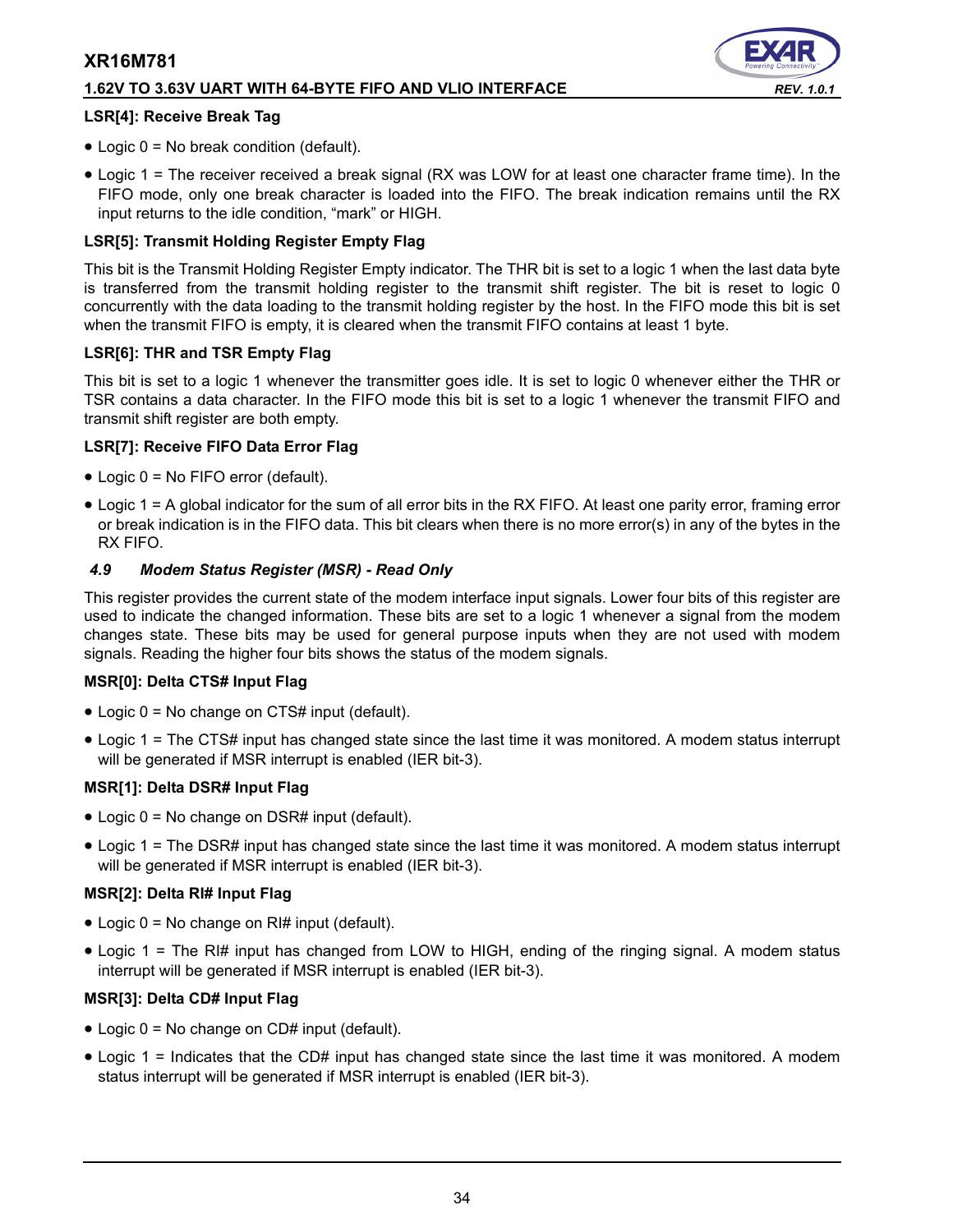

#### **MSR[4]: CTS Input Status**

CTS# pin may function as automatic hardware flow control signal input if it is enabled and selected by Auto CTS (EFR bit-7). Auto CTS Flow Control allows starting and stopping of local data transmissions based on the modem CTS# signal. A HIGH on the CTS# pin will stop UART transmitter as soon as the current character has finished transmission, and a LOW will resume data transmission. Normally MSR bit-4 bit is the complement of the CTS# input. However in the loopback mode, this bit is equivalent to the RTS# bit in the MCR register. The CTS# input may be used as a general purpose input when the modem interface is not used.

#### **MSR[5]: DSR Input Status**

Normally this bit is the complement of the DSR# input. In the loopback mode, this bit is equivalent to the DTR# bit in the MCR register. The DSR# input may be used as a general purpose input when the modem interface is not used.

#### **MSR[6]: RI Input Status**

Normally this bit is the complement of the RI# input. In the loopback mode this bit is equivalent to bit-2 in the MCR register. The RI# input may be used as a general purpose input when the modem interface is not used.

#### **MSR[7]: CD Input Status**

Normally this bit is the complement of the CD# input. In the loopback mode this bit is equivalent to bit-3 in the MCR register. The CD# input may be used as a general purpose input when the modem interface is not used.

#### *4.10 Modem Status Register (MSR) - Write Only*

This register provides the advanced features of XR16M781. Lower four bits of this register are reserved. Writing to the higher four bits enables additional functions.

#### **MSR[3:0]: Reserved**

#### **MSR[4]: Enable/Disable Transmitter (Requires EFR[4] = 1)**

- Logic 0 = Enable Transmitter (default).
- Logic 1 = Disable Transmitter.

#### **MSR[5]: Enable/Disable Receiver (Requires EFR[4] = 1)**

- Logic 0 = Enable Receiver (default).
- Logic 1 = Disable Receiver.

#### **MSR[6]: Enable/Disable 9-bit mode (Requires EFR[4] = 1)**

For the 9-bit mode information, **[See "Section 2.15, Normal Multidrop Mode" on page](#page-17-1) 18.**

- Logic 0 = Normal 8-bit mode (default).
- Logic 1 = Enable 9-bit or Multidrop mode.

#### **MSR[7]: Enable/Disable fast IR mode (Requires EFR[4] = 1)**

The M781 supports the new fast IR transmission with data rate up to 1.152 Mbps.

- Logic 0 = IrDA version 1.0, 3/16 pulse ratio, data rate up to 115.2 Kbps (default).
- Logic 1 = IrDA version 1.1, 1/4 pulse ratio, data rate up to 1.152 Mbps. For more IR mode information, please **[See "Section 2.16, Infrared Mode" on page](#page-18-0) 19.**

#### *4.11 Scratch Pad Register (SPR) - Read/Write*

This is a 8-bit general purpose register for the user to store temporary data. The content of this register is preserved during sleep mode but becomes 0xFF (default) after a reset or a power off-on cycle.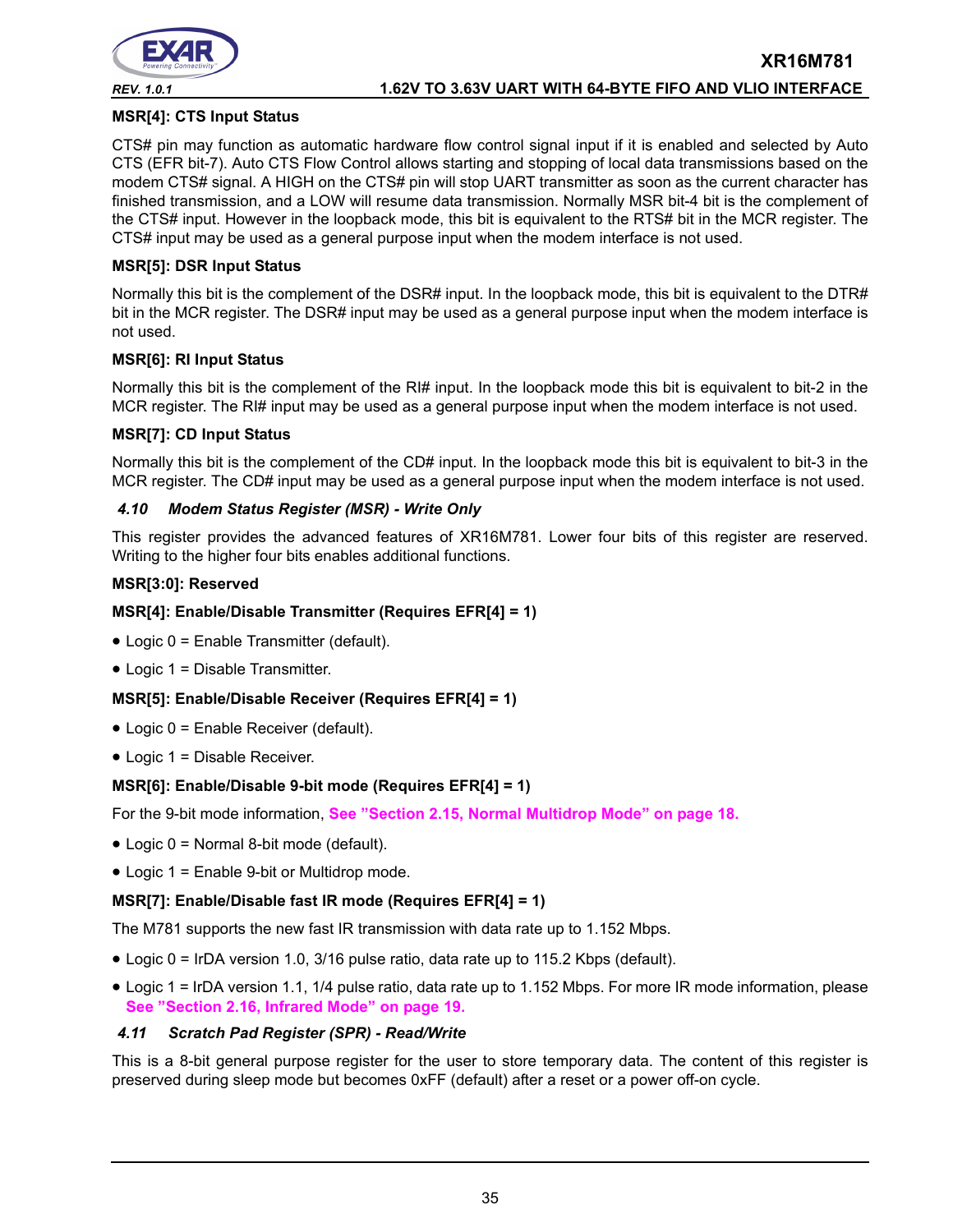#### **1.62V TO 3.63V UART WITH 64-BYTE FIFO AND VLIO INTERFACE** *REV. 1.0.1*

<span id="page-35-0"></span>

This register replaces SPR (during a Write) and is accessible only when FCTR[6] = 1.

## **EMSR[1:0]: Receive/Transmit FIFO Level Count**

<span id="page-35-1"></span>When Scratchpad Swap (FCTR[6]) is asserted, EMSR bits 1-0 controls what mode the FIFO Level Counter is operating in.

|   | FCTR[6] EMSR[1]   EMSR[0] | Scratchpad is                     |
|---|---------------------------|-----------------------------------|
| 0 |                           | Scratchpad                        |
|   | x                         | RX FIFO Level Counter Mode        |
|   |                           | <b>TX FIFO Level Counter Mode</b> |
|   |                           | Alternate RX/TX FIFO Counter Mode |

#### **TABLE 12: SCRATCHPAD SWAP SELECTION**

During Alternate RX/TX FIFO Level Counter Mode, the first value read after EMSR bits 1-0 have been asserted will always be the RX FIFO Level Counter. The second value read will correspond with the TX FIFO Level Counter. The next value will be the RX FIFO Level Counter again, then the TX FIFO Level Counter and so on and so forth.

#### **EMSR[2]: Send TX Immediately**

- Logic 0 = Do not send TX immediately (default).
- Logic 1 = Send TX immediately. When FIFO is enabled and this bit is set, the next data will be written to the TX shift register. Thus, the data will be sent out immediately instead of queuing in the FIFO. Every time, only 1 byte will be send out. Once this byte has been sent out, the EMSR[2] will go back to 0 automatically. If more than 1 byte will be sent out, EMSR[2] needs to be set to 1 for each byte.

#### **EMSR[3]: Invert RTS in RS485 mode**

- Logic 0 = RTS# output is a logic 0 during TX and a logic 1 during RX (default).
- Logic 1 = RTS# output is a logic 1 during TX and a logic 0 during RX.

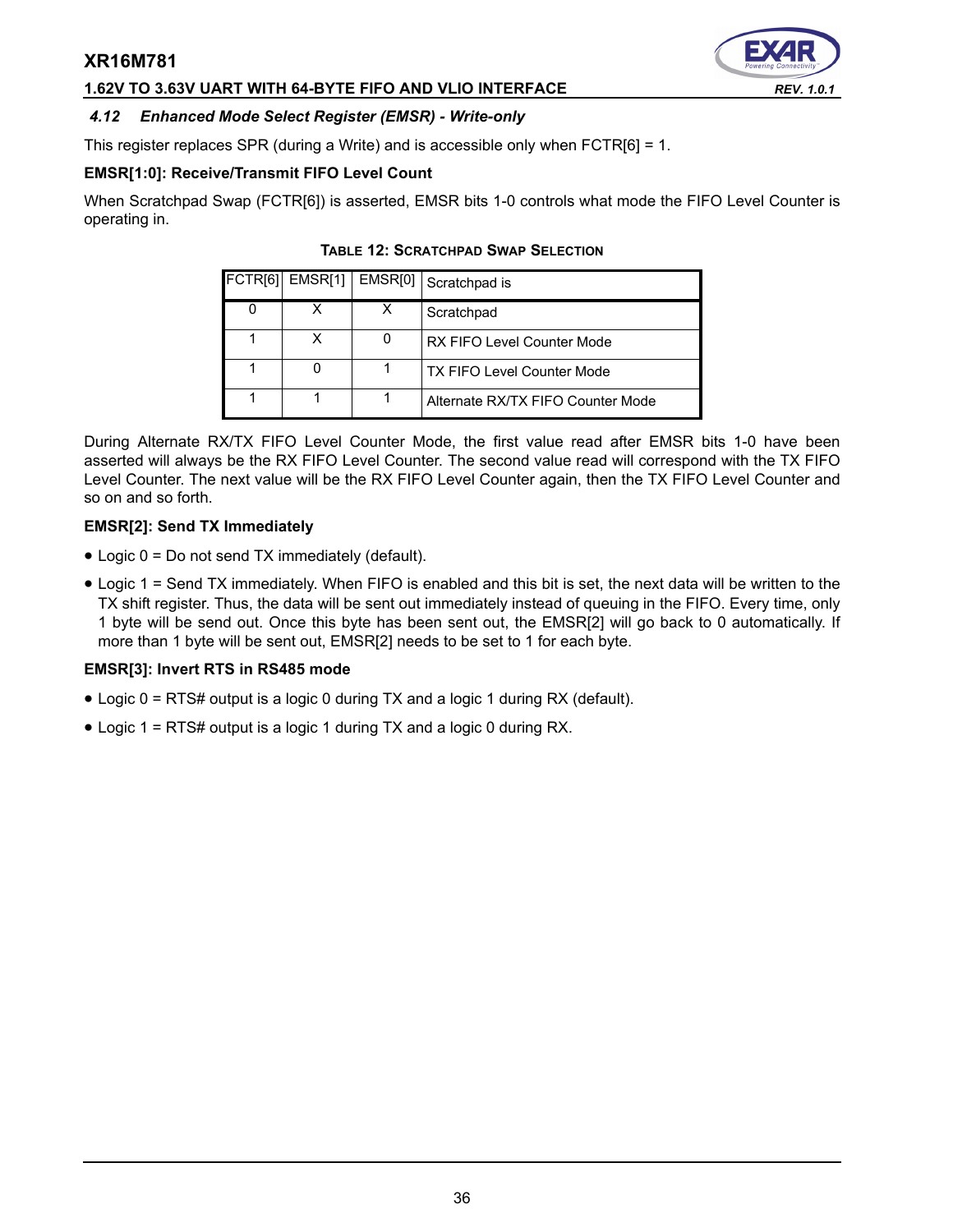

#### *REV. 1.0.1* **1.62V TO 3.63V UART WITH 64-BYTE FIFO AND VLIO INTERFACE**

#### <span id="page-36-1"></span>**EMSR[5:4]: Extended RTS Hysteresis**

| <b>EMSR</b><br><b>BIT-5</b> | <b>EMSR</b><br><b>BIT-4</b> | <b>FCTR</b><br><b>BIT-1</b> | <b>FCTR</b><br><b>BIT-0</b> | RTS#<br><b>HYSTERESIS</b><br>(CHARACTERS) |
|-----------------------------|-----------------------------|-----------------------------|-----------------------------|-------------------------------------------|
| 0                           | 0                           | 0                           | 0                           | 0                                         |
| 0                           | 0                           | 0                           | 1                           | ±4                                        |
| 0                           | 0                           | 1                           | 0                           | ±6                                        |
| 0                           | 0                           | 1                           | 1                           | $\pm 8$                                   |
| 0                           | 1                           | 0                           | 0                           | ±8                                        |
| 0                           | 1                           | 0                           | 1                           | ±16                                       |
| 0                           | 1                           | 1                           | 0                           | ±24                                       |
| 0                           | 1                           | 1                           | 1                           | ±32                                       |
| 1                           | 0                           | 0                           | 0                           | ±40                                       |
| 1                           | 0                           | 0                           | 1                           | ±44                                       |
| 1                           | 0                           | 1                           | 0                           | ±48                                       |
| 1                           | 0                           | 1                           | 1                           | ±52                                       |
| 1                           | 1                           | 0                           | 0                           | ±12                                       |
| 1                           | 1                           | 0                           | 1                           | ±20                                       |
| 1                           | 1                           | 1                           | 0                           | ±28                                       |
| 1                           | 1                           | 1                           | 1                           | ±36                                       |

#### **TABLE 13: AUTO RTS HYSTERESIS**

#### **EMSR[6]: LSR Interrupt Mode**

- Logic 0 = LSR Interrupt Delayed (default). LSR bits 2, 3, and 4 will generate an interrupt when the character with the error is in the RHR.
- Logic 1 = LSR Interrupt Immediate. LSR bits 2, 3, and 4 will generate an interrupt as soon as the character is received into the FIFO.

#### **EMSR[7]: Xoff/Special character Interrupt Mode Select**

This bit selects how the Xoff and Special character interrupt is cleared. The XON interrupt can only be cleared by reading the ISR register.

- Logic 0 = Xoff interrupt is cleared by either reading ISR register or when an XON character is received. Special character interrupt is cleared by either reading ISR register or when next character is received. (default).
- Logic 1 = Xoff/Special character interrupt can only be cleared by reading the ISR register.

#### <span id="page-36-0"></span>*4.13 Baud Rate Generator Registers (DLL, DLM and DLD) - Read/Write*

These registers make-up the value of the baud rate divisor. The M781 has different DLL, DLM and DLD for transmitter and receiver. It provides more convenience for the transmitter and receiver to transmit data with different rate. The M781 uses DLD[7:6] to select TX or RX. Then it provides DLD[5:0] to select the sampling frequency and fractional baud rate divisor. The concatenation of the contents of DLM and DLL gives the 16-bit divisor value. The value is added to DLD[3:0]/16 to achieve the fractional baud rate divisor. DLD must be enabled via EFR bit-4 before it can be accessed. See **[Table](#page-37-0) 14** below and **[See "Section 2.7, Programmable](#page-10-0) [Baud Rate Generator with Fractional Divisor" on page](#page-10-0) 11.**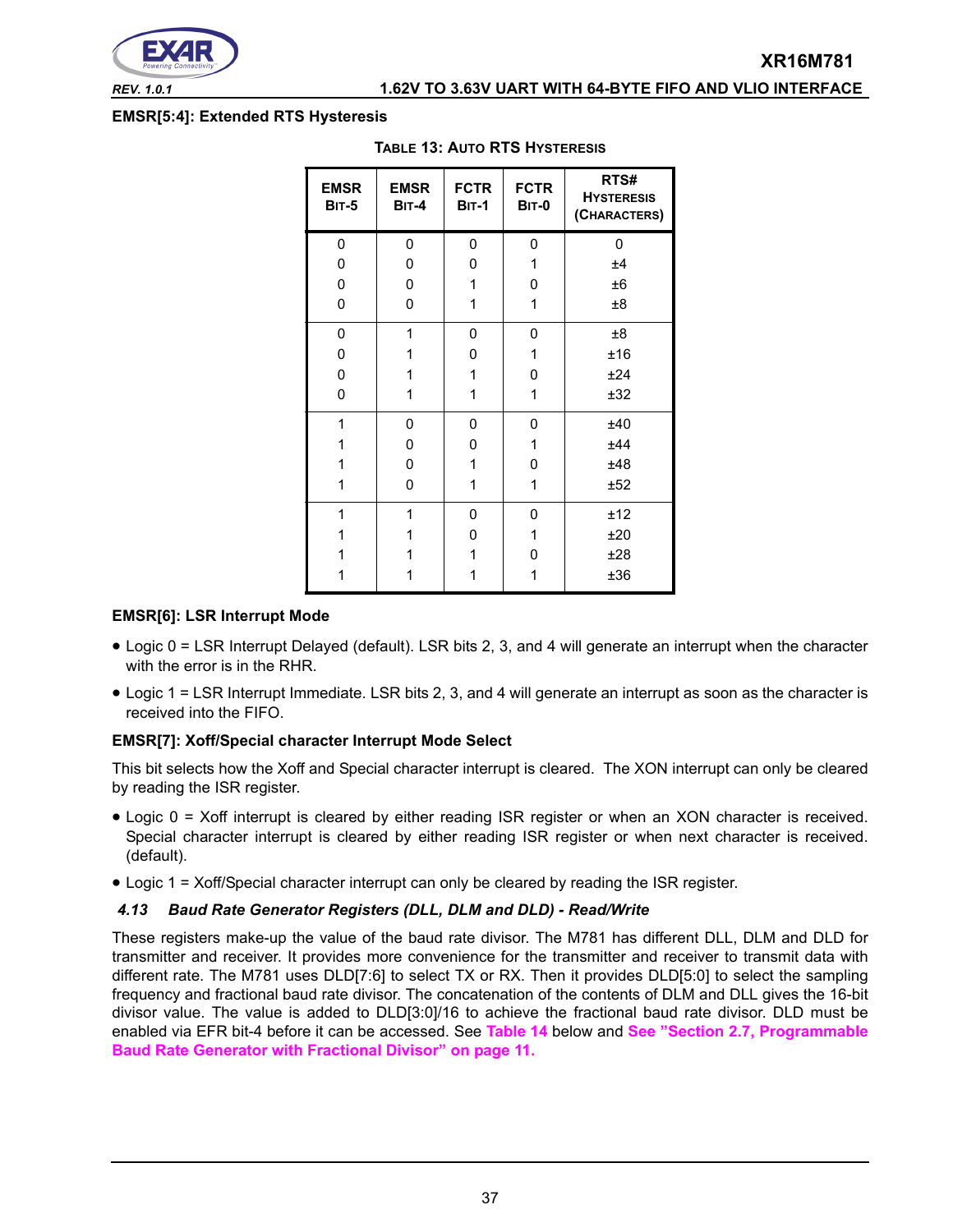#### **1.62V TO 3.63V UART WITH 64-BYTE FIFO AND VLIO INTERFACE** *REV. 1.0.1*

#### **DLD[5:4]: Sampling Rate Select**

These bits select the data sampling rate. By default, the data sampling rate is 16X. The maximum data rate will double if the 8X mode is selected and will quadruple if the 4X mode is selected. See **[Table](#page-37-0) 14** below.

<span id="page-37-0"></span>

| <b>DLD[5]</b> | <b>DLD[4]</b> | <b>SAMPLING RATE</b> |
|---------------|---------------|----------------------|
|               |               | 16X                  |
|               |               | 8X                   |
|               |               | $4\lambda$           |

#### **TABLE 14: SAMPLING RATE SELECT**

#### **DLD[6]: Independent BRG enable**

- Logic 0 = The Transmitter and Receiver uses the same Baud Rate Generator. (default).
- Logic 1 = The Transmitter and Receiver uses different Baud Rate Generators. Use DLD[7] for selecting which baud rate generator to configure.

#### **DLD[7]: BRG select**

When DLD[6] = 1, this bit selects whether the values written to DLL, DLM and DLD[5:0] will be for the Transmit Baud Rate Generator or the Receive Baud Rate Generator. When DLD[6] = 0 (same Baud Rate Generator used for both TX and RX), this bit must be a logic 0 to properly write to the appropriate DLL, DLM and DLD[5:0]. .

| DLD[7] | DLD[6]       | <b>BRG</b>                                                                                                              |
|--------|--------------|-------------------------------------------------------------------------------------------------------------------------|
| 0      | 0            | Transmitter and Receiver uses same BRG.<br>Writing to DLL, DLM and DLD[5:0] configures the BRG for both the TX and RX.  |
| 0      |              | Transmitter and Receiver uses different BRGs.<br>Writing to DLL, DLM and DLD[5:0] configures the BRG for TX.            |
|        |              | Transmitter and Receiver uses different BRGs.<br>Writing to DLL, DLM and DLD[5:0] configures the BRG for RX.            |
|        | <sup>0</sup> | Transmitter and Receiver uses same BRG.<br>Writing to DLL, DLM and DLD[5:0] has no effect on BRG used by the TX and RX. |

#### **TABLE 15: BRG SELECT**

#### *4.14 Trigger Level Register (TRG) - Write-Only*

User Programmable Transmit/Receive Trigger Level Register.

#### **TRG[7:0]: Trigger Level Register**

These bits are used to program desired trigger levels when trigger Table-D is selected. FCTR bit-7 selects between programming the RX Trigger Level (a logic 0) and the TX Trigger Level (a logic 1).

#### *4.15 RX/TX FIFO Level Count Register (FC) - Read-Only*

This register replaces SPR (during a read) and is accessible when FCTR[6] = 1. This register is also accessible when LCR = 0xBF. It is suggested to read the FIFO Level Count Register at the Scratchpad Register location when FCTR bit-6 = 1. See **[Table](#page-35-1) 12**.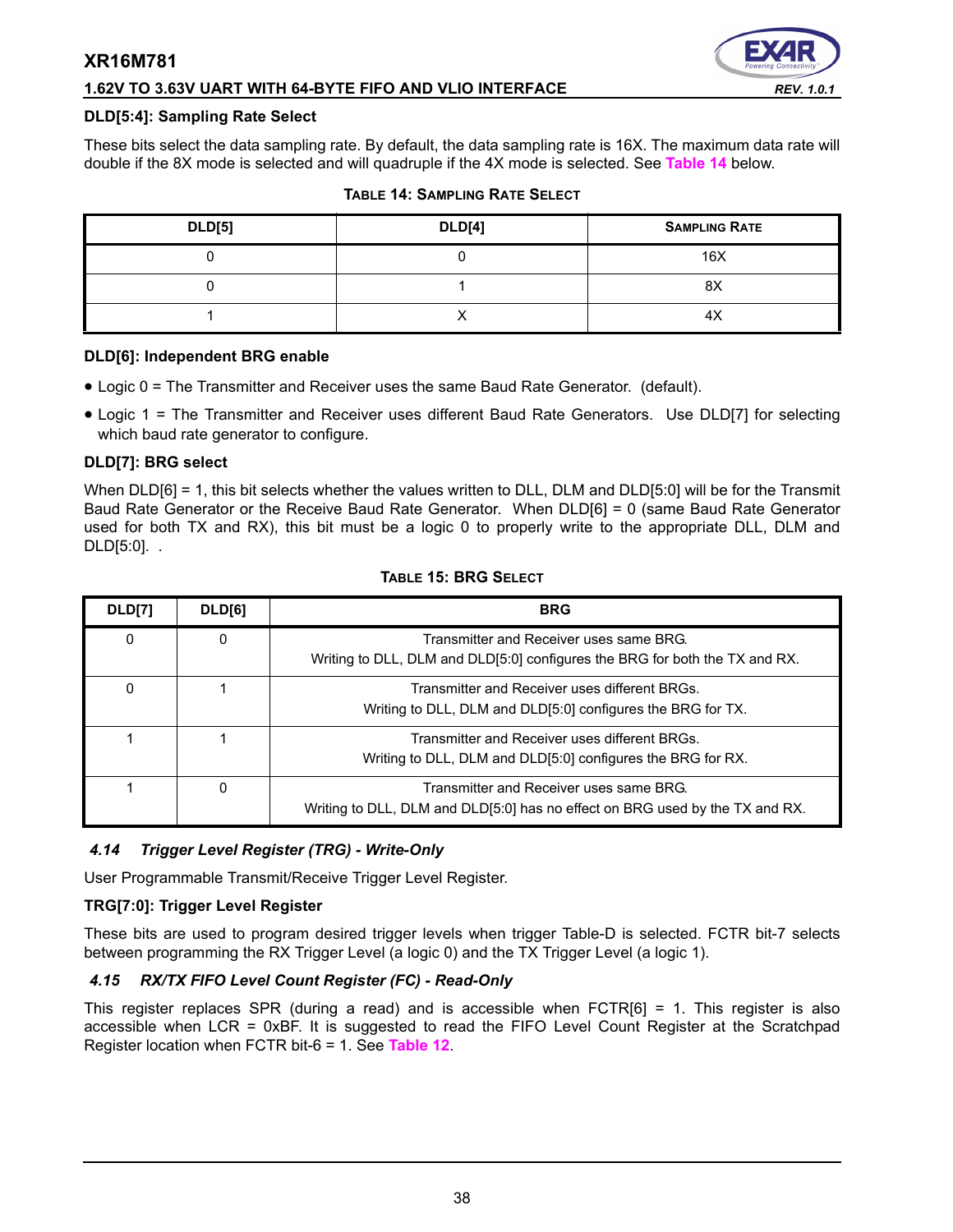

#### **FC[7:0]: RX/TX FIFO Level Count**

Receive/Transmit FIFO Level Count. Number of characters in Receiver FIFO (FCTR[7] = 0) or Transmitter FIFO (FCTR[7] = 1) can be read via this register. Reading this register is not recommended when transmitting or receiving data.

#### **4.16 Feature Control Register (FCTR) - Read/Write**

#### **FCTR[1:0]: RTS Hysteresis**

User selectable RTS# hysteresis levels for hardware flow control application. After reset, these bits are set to "0" to select the next trigger level for hardware flow control. See **[Table](#page-36-1) 13** for more details.

#### **FCTR[2]: IrDa RX Inversion**

- Logic 0 = Select RX input as encoded IrDa data (Idle state will be LOW).
- Logic 1 = Select RX input as inverted encoded IrDa data (Idle state will be HIGH).

#### **FCTR[3]: Auto RS-485 Direction Control**

- Logic 0 = Standard ST16C550 mode. Transmitter generates an interrupt when transmit holding register becomes empty and transmit shift register is shifting data out.
- Logic 1 = Enable Auto RS485 Direction Control function. The direction control signal, RTS# pin, changes its output logic state from LOW to HIGH one bit time after the last stop bit of the last character is shifted out. Also, the Transmit interrupt generation is delayed until the transmitter shift register becomes empty. The RTS# output pin will automatically return to a LOW when a data byte is loaded into the TX FIFO. However, RTS# behavior can be inverted by setting EMSR[3] = 1.

#### **FCTR[5:4]: Transmit/Receive Trigger Table Select**

<span id="page-38-0"></span>See **[Table](#page-38-0) 16** for more details.

| <b>FCTR</b><br><b>BIT-5</b> | <b>FCTR</b><br><b>BIT-4</b> | <b>TABLE</b>    |
|-----------------------------|-----------------------------|-----------------|
|                             |                             | Table-A (TX/RX) |
|                             |                             | Table-B (TX/RX) |
|                             |                             | Table-C (TX/RX) |
|                             |                             | Table-D (TX/RX) |

#### **TABLE 16: TRIGGER TABLE SELECT**

#### **FCTR[6]: Scratchpad Swap**

- Logic 0 = Scratch Pad register is selected as general read and write register. ST16C550 compatible mode.
- Logic 1 = FIFO Count register (Read-Only), Enhanced Mode Select Register (Write-Only). Number of characters in transmit or receive FIFO can be read via scratch pad register when this bit is set. Enhanced Mode Select Register is selected when it is written into.

#### **FCTR[7]: Programmable Trigger Register Select**

- Logic 0 = Registers TRG and FC selected for RX.
- Logic 1 = Registers TRG and FC selected for TX.

#### *4.17 Enhanced Feature Register (EFR) - Read/Write*

Enhanced features are enabled or disabled using this register. Bit 0-3 provide single or dual consecutive character software flow control selection (see **[Table](#page-39-0) 17**). When the Xon1 and Xon2 and Xoff1 and Xoff2 modes are selected, the double 8-bit words are concatenated into two sequential characters. Caution: note that whenever changing the TX or RX flow control bits, always reset all bits back to logic 0 (disable) before programming a new setting.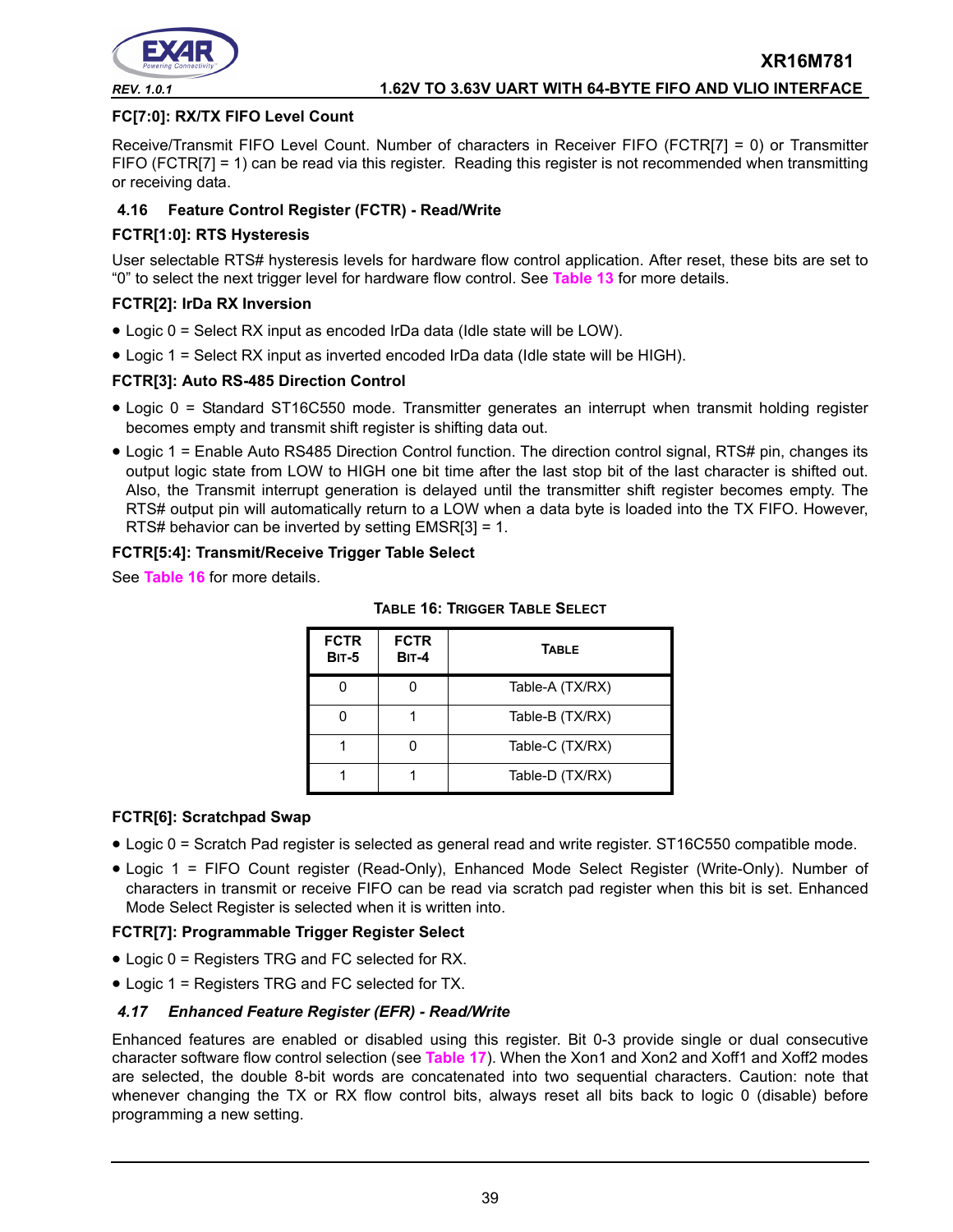#### **1.62V TO 3.63V UART WITH 64-BYTE FIFO AND VLIO INTERFACE** *REV. 1.0.1*



#### **EFR[3:0]: Software Flow Control Select**

Single character and dual sequential characters software flow control is supported. Combinations of software flow control can be selected by programming these bits.

<span id="page-39-0"></span>

| EFR BIT-3<br>CONT-3 | EFR BIT-2<br>CONT-2 | <b>EFR BIT-1</b><br>CONT-1 | EFR BIT-0<br>CONT-0 | <b>TRANSMIT AND RECEIVE SOFTWARE FLOW CONTROL</b>                                            |
|---------------------|---------------------|----------------------------|---------------------|----------------------------------------------------------------------------------------------|
| 0                   | 0                   | 0                          | $\Omega$            | No TX and RX flow control (default and reset)                                                |
| $\mathbf{0}$        | $\mathbf{0}$        | X                          | $\times$            | No transmit flow control                                                                     |
| 1                   | 0                   | X                          | X                   | Transmit Xon1, Xoff1                                                                         |
| 0                   | 1                   | X                          | X                   | Transmit Xon2, Xoff2                                                                         |
| 1                   | 1                   | X                          | X                   | Transmit Xon1 and Xon2, Xoff1 and Xoff2                                                      |
| X                   | X                   | $\Omega$                   | $\mathbf{0}$        | No receive flow control                                                                      |
| X                   | X                   | 1                          | $\mathbf{0}$        | Receiver compares Xon1, Xoff1                                                                |
| X                   | X                   | 0                          |                     | Receiver compares Xon2, Xoff2                                                                |
| 1                   | 0                   | 1                          |                     | Transmit Xon1, Xoff1<br>Receiver compares Xon1 or Xon2, Xoff1 or Xoff2                       |
| 0                   | 1                   | 1                          |                     | Transmit Xon2, Xoff2<br>Receiver compares Xon1 or Xon2, Xoff1 or Xoff2                       |
| 1                   | 1                   | 1                          |                     | Transmit Xon1 and Xon2, Xoff1 and Xoff2,<br>Receiver compares Xon1 and Xon2, Xoff1 and Xoff2 |
| 0                   | 0                   | 1                          |                     | No transmit flow control,<br>Receiver compares Xon1 and Xon2, Xoff1 and Xoff2                |

#### **TABLE 17: SOFTWARE FLOW CONTROL FUNCTIONS**

#### **EFR[4]: Enhanced Function Bits Enable**

Enhanced function control bit. This bit enables IER bits 4-7, ISR bits 4-5, FCR bits 3-5, MCR bits 5-7, and DLD to be modified. After modifying any enhanced bits, EFR bit-4 can be set to a logic 0 to latch the new values. This feature prevents legacy software from altering or overwriting the enhanced functions once set. Normally, it is recommended to leave it enabled, logic 1.

- Logic 0 = modification disable/latch enhanced features. IER bits 4-7, ISR bits 4-5, FCR bits 3-5, MCR bits 5- 7, and DLD are saved to retain the user settings. After a reset, the IER bits 4-7, ISR bits 4-5, FCR bits 3-5, and MCR bits 5-7, and DLD are set to a logic 0 to be compatible with ST16C550 mode (default).
- Logic 1 = Enables the EFR[3:0] register bits to be modified by the user.

#### **EFR[5]: Special Character Detect Enable**

- Logic 0 = Special Character Detect Disabled (default).
- Logic 1 = Special Character Detect Enabled. The UART compares each incoming receive character with data in Xoff-2 register. If a match exists, the receive data will be transferred to FIFO and ISR bit-4 will be set to indicate detection of the special character. Bit-0 corresponds with the LSB bit of the receive character. If flow control is set for comparing Xon1, Xoff1 (EFR [1:0]= '10') then flow control and special character work normally. However, if flow control is set for comparing Xon2, Xoff2 (EFR[1:0]= '01') then flow control works normally, but Xoff2 will not go to the FIFO, and will generate an Xoff interrupt and a special character interrupt, if enabled via IER bit-5.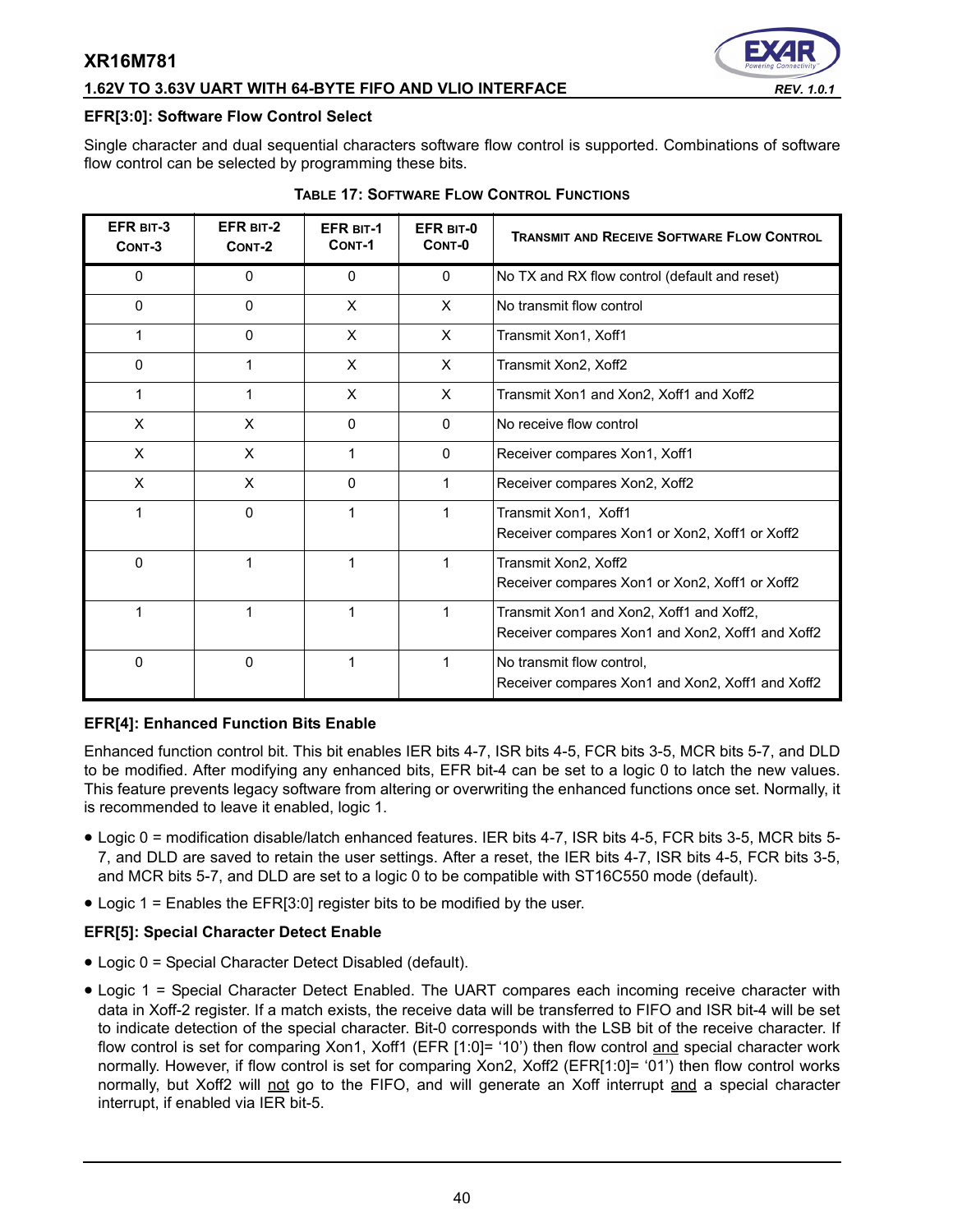

#### **EFR[6]: Auto RTS Flow Control Enable**

RTS# output may be used for hardware flow control by setting EFR bit-6 to logic 1. When Auto RTS is selected, an interrupt will be generated when the receive FIFO is filled to the programmed trigger level and RTS de-asserts HIGH at the next upper trigger level/hysteresis level. RTS# will return LOW when FIFO data falls below the next lower trigger level/hysteresis level. The RTS# output must be asserted (LOW) before the auto RTS can take effect. RTS# pin will function as a general purpose output when hardware flow control is disabled.

- Logic 0 = Automatic RTS flow control is disabled (default).
- Logic 1 = Enable Automatic RTS flow control.

#### **EFR[7]: Auto CTS Flow Control Enable**

Automatic CTS Flow Control.

- Logic 0 = Automatic CTS flow control is disabled (default).
- Logic 1 = Enable Automatic CTS flow control. Data transmission stops when CTS# input de-asserts to logic 1. Data transmission resumes when CTS# returns to a logic 0.

#### *4.18 Software Flow Control Registers (XOFF1, XOFF2, XON1, XON2) - Read/Write*

These registers are used as the programmable software flow control characters xoff1, xoff2, xon1, and xon2. For more details, see **[Table](#page-17-0) 5**. The xoff2 is also used as auto address detect register when the auto 9-bit mode enabled. **[See "Section 2.15.1, Auto Address Detection" on page](#page-18-1) 19.**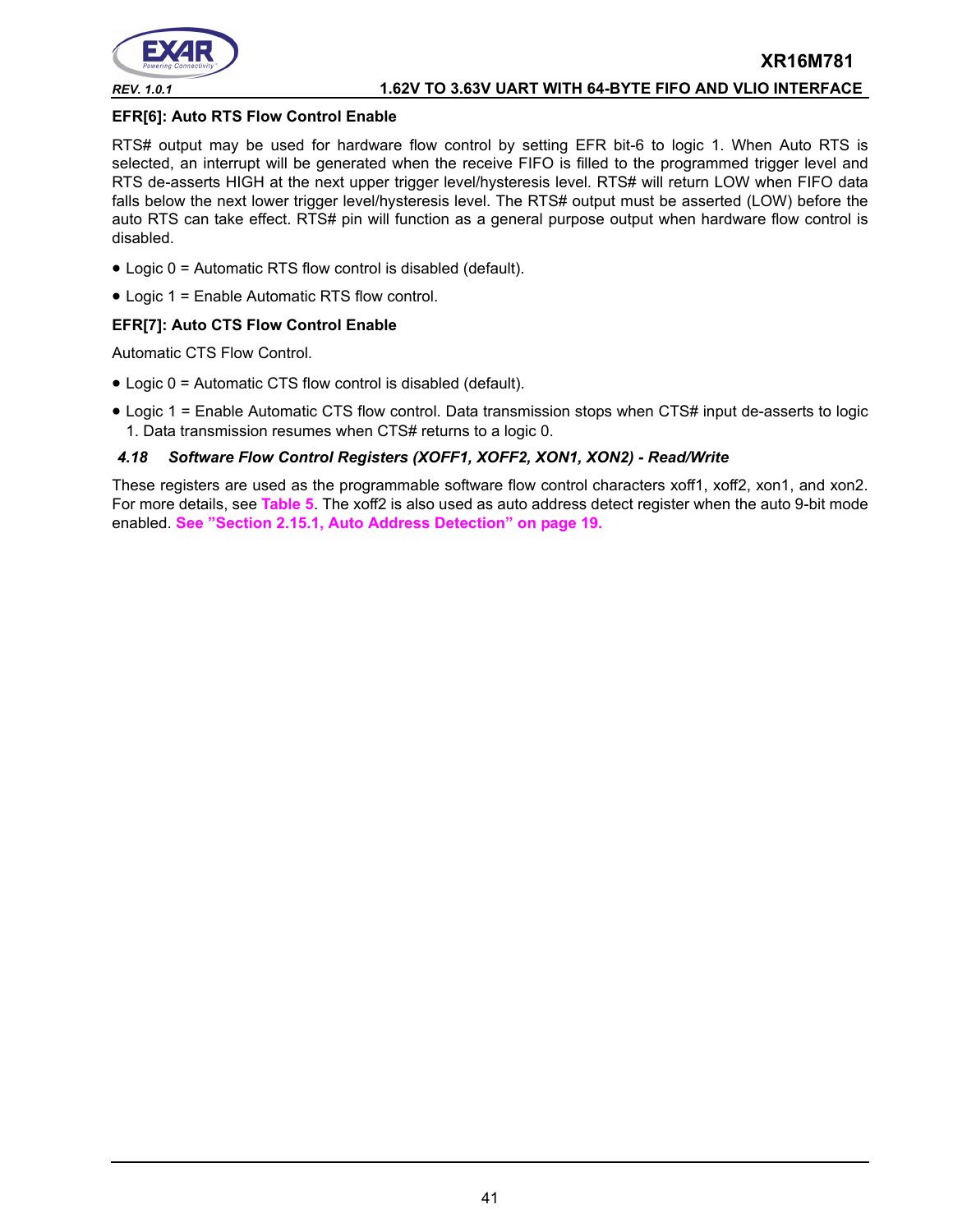# <span id="page-41-0"></span>**XR16M781 1.62V TO 3.63V UART WITH 64-BYTE FIFO AND VLIO INTERFACE** *REV. 1.0.1*



#### **TABLE 18: UART RESET CONDITIONS**

| <b>REGISTERS</b>             | <b>RESET STATE</b>                                                                                                                       |
|------------------------------|------------------------------------------------------------------------------------------------------------------------------------------|
| DLM, DLL<br>(Both TX and RX) | $DLM = 0x00$ and $DLL = 0x01$ . Only resets to these val-<br>ues during a power up. They do not reset when the<br>Reset Pin is asserted. |
| <b>DLD</b>                   | Bits $7-0 = 0 \times 00$                                                                                                                 |
| <b>RHR</b>                   | Bits $7-0 = 0 \times XX$                                                                                                                 |
| <b>THR</b>                   | Bits $7-0 = 0xXX$                                                                                                                        |
| <b>IER</b>                   | Bits $7-0 = 0 \times 00$                                                                                                                 |
| <b>FCR</b>                   | Bits $7-0 = 0 \times 00$                                                                                                                 |
| <b>ISR</b>                   | Bits $7-0 = 0 \times 01$                                                                                                                 |
| <b>LCR</b>                   | Bits $7-0 = 0 \times 00$                                                                                                                 |
| <b>MCR</b>                   | Bits $7-0 = 0 \times 00$                                                                                                                 |
| <b>LSR</b>                   | Bits $7-0 = 0 \times 60$                                                                                                                 |
| <b>MSR</b>                   | Bits 7-0 =0xX0 (Read-only)<br>Bits 7-4 = 0000 (Write-only)                                                                               |
| <b>SPR</b>                   | Bits $7-0 = 0 \times FF$                                                                                                                 |
| <b>EMSR</b>                  | Bits $7-0 = 0 \times 00$                                                                                                                 |
| <b>FC</b>                    | Bits $7-0 = 0 \times 00$                                                                                                                 |
| <b>TRG</b>                   | Bits $7-0 = 0 \times 00$                                                                                                                 |
| <b>FCTR</b>                  | Bits $7-0 = 0 \times 00$                                                                                                                 |
| <b>EFR</b>                   | Bits $7-0 = 0 \times 00$                                                                                                                 |
| XON <sub>1</sub>             | Bits $7-0 = 0 \times 00$                                                                                                                 |
| XON <sub>2</sub>             | Bits $7-0 = 0 \times 00$                                                                                                                 |
| XOFF1                        | Bits $7-0 = 0 \times 00$                                                                                                                 |
| XOFF2                        | Bits $7-0 = 0 \times 00$                                                                                                                 |
| <b>I/O SIGNALS</b>           | <b>RESET STATE</b>                                                                                                                       |
| TX                           | HIGH                                                                                                                                     |
| RTS#                         | <b>HIGH</b>                                                                                                                              |
| DTR#                         | <b>HIGH</b>                                                                                                                              |
| <b>INT</b>                   | Three-State Condition                                                                                                                    |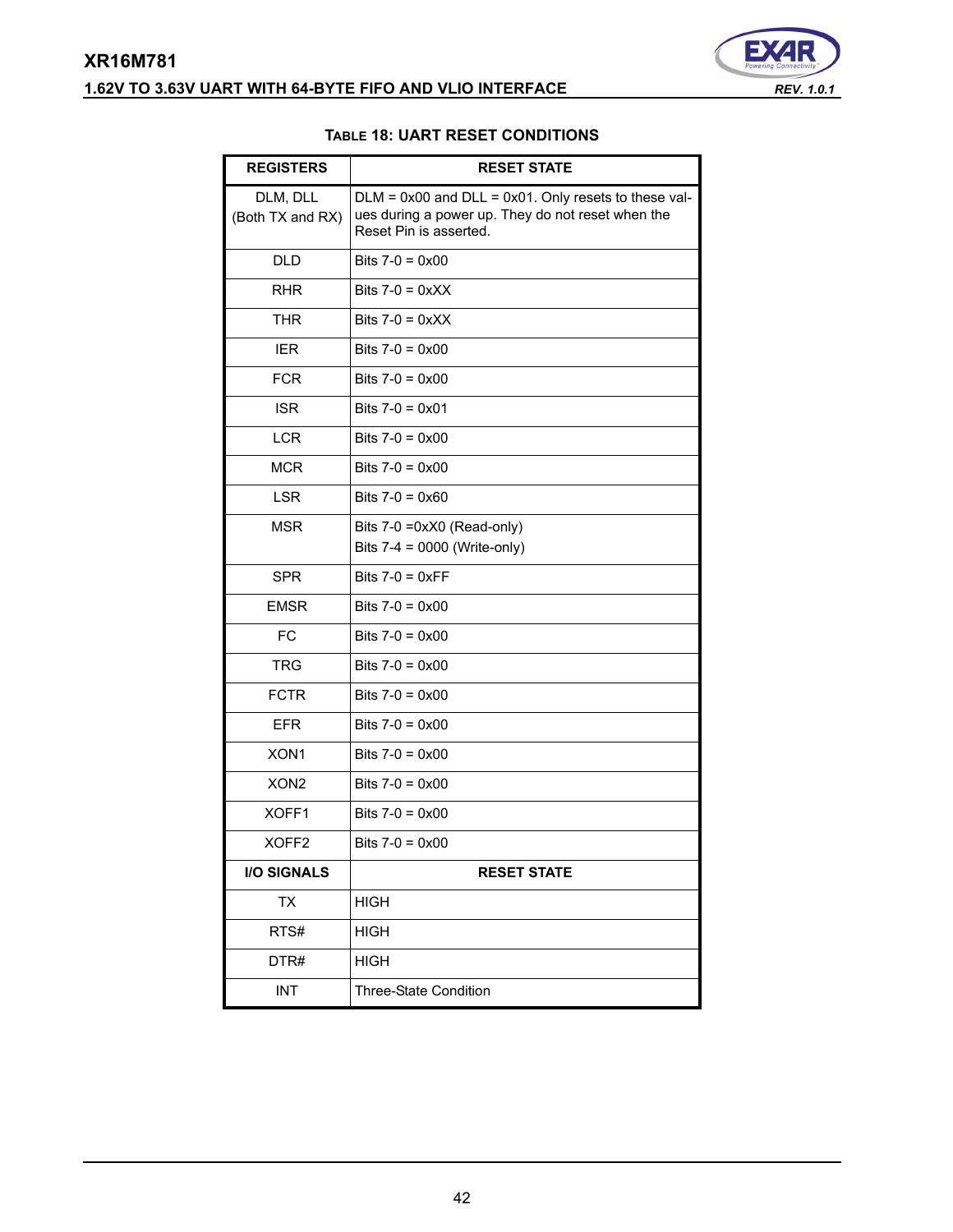

# *REV. 1.0.1* **1.62V TO 3.63V UART WITH 64-BYTE FIFO AND VLIO INTERFACE**

**XR16M781**

# **ABSOLUTE MAXIMUM RATINGS**

| Power Supply Range           | 3.6 Volts                         |
|------------------------------|-----------------------------------|
|                              |                                   |
| Voltage at Any Pin           | GND-0.3 V to 3.6 V                |
| <b>Operating Temperature</b> | $-40^{\circ}$ to $+85^{\circ}$ C  |
| Storage Temperature          | $-65^{\circ}$ to $+150^{\circ}$ C |
| Package Dissipation          | 500 mW                            |

# **TYPICAL PACKAGE THERMAL RESISTANCE DATA** (MARGIN OF ERROR: ± 15%)

| Thermal Resistance (24-QFN) | theta-ja = $38^{\circ}$ C/W, theta-jc = $26^{\circ}$ C/W |
|-----------------------------|----------------------------------------------------------|
| Thermal Resistance (32-QFN) | theta-ja = $33^{\circ}$ C/W, theta-jc = $22^{\circ}$ C/W |
| Thermal Resistance (25-BGA) | theta-ja = $166^{\circ}$ C/W, theta-jc = 98.2°C/W        |

# **ELECTRICAL CHARACTERISTICS**

#### <span id="page-42-0"></span>*DC ELECTRICAL CHARACTERISTICS*

#### **UNLESS OTHERWISE NOTED: TA = -40<sup>O</sup> TO +85OC, VCC IS 1.62 TO 3.63V**

|                    |                            | <b>LIMITS</b><br>1.8V |            | <b>LIMITS</b><br>2.5V |                | <b>LIMITS</b><br>3.3V |            |              |                    |
|--------------------|----------------------------|-----------------------|------------|-----------------------|----------------|-----------------------|------------|--------------|--------------------|
| <b>SYMBOL</b>      | <b>PARAMETER</b>           | <b>MIN</b>            | <b>MAX</b> | <b>MIN</b>            | <b>MAX</b>     | <b>MIN</b>            | <b>MAX</b> | <b>UNITS</b> | <b>CONDITIONS</b>  |
| $V_{\text{ILCK}}$  | Clock Input Low Level      | $-0.3$                | 0.3        | $-0.3$                | 0.4            | $-0.3$                | 0.6        | V            |                    |
| $V_{I HCK}$        | Clock Input High Level     | 1.4                   | <b>VCC</b> | 2.0                   | VCC            | 2.4                   | VCC        | $\vee$       |                    |
| $V_{IL}$           | Input Low Voltage          | $-0.3$                | 0.2        | $-0.3$                | 0.5            | $-0.3$                | 0.7        | $\vee$       |                    |
| $V_{\text{IH}}$    | Input High Voltage         | 1.4                   | <b>VCC</b> | 1.8                   | VCC            | 2.0                   | <b>VCC</b> | V            |                    |
| $V_{OL}$           | <b>Output Low Voltage</b>  |                       |            |                       |                |                       | 0.4        | V            | $I_{OL} = 6 mA$    |
|                    |                            |                       |            |                       | 0.4            |                       |            | V            | $I_{OL}$ = 4 mA    |
|                    |                            |                       | 0.4        |                       |                |                       |            | V            | $I_{OL} = 1.5$ mA  |
| $V_{OH}$           | Output High Voltage        |                       |            |                       |                | 2.0                   |            | V            | $I_{OH} = -4 mA$   |
|                    |                            |                       |            | 1.8                   |                |                       |            | $\vee$       | $I_{OH}$ = -2 mA   |
|                    |                            | 1.4                   |            |                       |                |                       |            |              | $I_{OH}$ = -200 uA |
| ΙL.                | Input Low Leakage Current  |                       | ±15        |                       | ±15            |                       | ±15        | uA           |                    |
| $I_{\rm IH}$       | Input High Leakage Current |                       | ±15        |                       | ±15            |                       | ±15        | uA           |                    |
| $C_{IN}$           | Input Pin Capacitance      |                       | 5          |                       | 5              |                       | 5          | pF           |                    |
| $I_{\rm CC}$       | Power Supply Current       |                       | 1.5        |                       | $\overline{2}$ |                       | 2.5        | mA           | $Ext$ Clk = $5MHz$ |
| I <sub>SLEEP</sub> | Sleep / Power Save Current |                       | 3          |                       | 8              |                       | 15         | uA           | See Test 1         |
| <b>I</b> PWRSV     |                            |                       |            |                       |                |                       |            |              |                    |

Test 1: The following inputs remain steady at VCC or GND state to minimize Sleep current: AD0-AD7, IOR#, IOW#, CS# and LLA#. Also, RX input must idle at HIGH while asleep.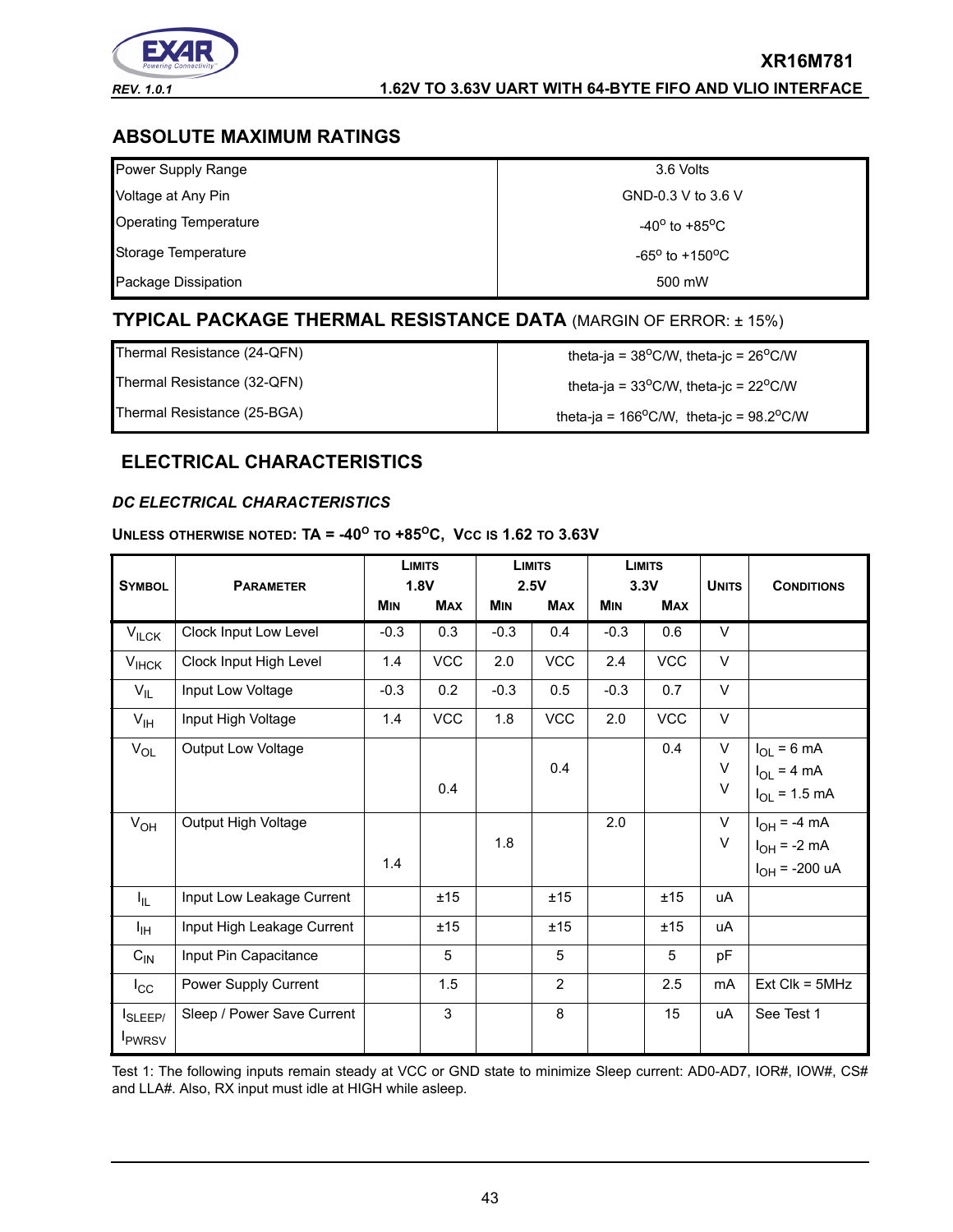# **1.62V TO 3.63V UART WITH 64-BYTE FIFO AND VLIO INTERFACE** *REV. 1.0.1*



For Power-Save, the UART internally isolates all of these inputs (except the modem inputs and Reset pins) therefore eliminating any unnecessary external buffers to keep the inputs steady. **[SEE"POWER-SAVE FEATURE" ON PAGE](#page-20-1) 21.** To achieve minimum power drain, the voltage at any of the inputs of the M781 should NOT be lower than its VCC supply.

#### *AC ELECTRICAL CHARACTERISTICS*

#### *TA = -40O TO +85OC, VCC IS 1.62 TO 3.6V, 25 PF LOAD WHERE APPLICABLE*

|                             |                                                          | <b>LIMITS</b><br>$1.8V \pm 10\%$ |              | <b>LIMITS</b><br>$2.5V \pm 10\%$ |              | <b>LIMITS</b><br>$3.3V \pm 10\%$ |            |             |
|-----------------------------|----------------------------------------------------------|----------------------------------|--------------|----------------------------------|--------------|----------------------------------|------------|-------------|
| <b>SYMBOL</b>               | <b>PARAMETER</b>                                         | <b>MIN</b>                       | <b>MAX</b>   | <b>MIN</b>                       | <b>MAX</b>   | <b>MIN</b>                       | <b>MAX</b> | <b>UNIT</b> |
| XTAL1                       | <b>UART Crystal Frequency</b>                            |                                  | 24           |                                  | 24           |                                  | 24         | <b>MHz</b>  |
| <b>ECLK</b>                 | <b>External Clock Frequency</b>                          |                                  | 40           |                                  | 64           |                                  | 80         | <b>MHz</b>  |
| $T_{ECLK}$                  | <b>External Clock Time Period</b>                        | 12                               |              | $\overline{7}$                   |              | 6                                |            | ns          |
| $T_{AS}$                    | Address Setup Time                                       | 10                               |              | 8                                |              | 6                                |            | ns          |
| $T_{AH}$                    | Address Hold Time                                        | 3                                |              | $\mathbf{2}$                     |              | $\overline{2}$                   |            | ns          |
| $T_{CSL}$                   | Delay from CS# to LLA#/IOR#/IOW#                         | $\mathsf 0$                      |              | $\mathbf 0$                      |              | $\mathbf{0}$                     |            | ns          |
| <b>T<sub>LLA</sub></b>      | LLA# Strobe Width                                        | 10                               |              | 10                               |              | 10                               |            | ns          |
| $T_{RD}$                    | IOR# Strobe Width                                        | 40                               |              | 25                               |              | 20                               |            | ns          |
| $T_{LLAR}$                  | Delay from LLA# to IOR#                                  | $\overline{2}$                   |              | $\overline{2}$                   |              | $\overline{2}$                   |            | ns          |
| <b>TLLAW</b>                | Delay from LLA# to IOW#                                  | $\overline{2}$                   |              | $\overline{2}$                   |              | $\overline{2}$                   |            | ns          |
| $T_{DY}$                    | Read/Write Cycle Delay                                   | 40                               |              | 25                               |              | 20                               |            | ns          |
| <b>T<sub>RDV</sub></b>      | Data Access Time                                         |                                  | 40           |                                  | 20           |                                  | 15         | ns          |
| T <sub>DD</sub>             | Data Disable Time                                        |                                  | 20           |                                  | 10           |                                  | 10         | ns          |
| $T_{WR}$                    | IOW# Strobe Width                                        | 10                               |              | 10                               |              | 10                               |            | ns          |
| $T_{DS}$                    | Data Setup Time                                          | 10                               |              | 8                                |              | 6                                |            | ns          |
| T <sub>DH</sub>             | Data Hold Time                                           | 3                                |              | $\overline{2}$                   |              | $\overline{2}$                   |            | ns          |
| T <sub>WDO</sub>            | Delay From IOW# To Output                                |                                  | 50           |                                  | 50           |                                  | 50         | ns          |
| $T_{MOD}$                   | Delay To Set Interrupt From MODEM<br>Input               |                                  | 50           |                                  | 50           |                                  | 50         | ns          |
| $T_{RSI}$                   | Delay To Reset Interrupt From IOR#                       |                                  | 50           |                                  | 50           |                                  | 50         | ns          |
| $\mathsf{T}_{\mathsf{SSI}}$ | Delay From Stop To Set Interrupt                         |                                  | 1            |                                  | 1            |                                  | 1          | Bclk        |
| $T_{\sf RRI}$               | Delay From IOR# To Reset Interrupt                       |                                  | 45           |                                  | 45           |                                  | 45         | ns          |
| $T_{SI}$                    | Delay From Start To Interrupt                            |                                  | 45           |                                  | 45           |                                  | 45         | ns          |
| T <sub>INT</sub>            | Delay From Initial INT Reset To<br><b>Transmit Start</b> | 8                                | 24           | 8                                | 24           | 8                                | 24         | <b>Bclk</b> |
| T <sub>WRI</sub>            | Delay From IOW# To Reset Interrupt                       |                                  | 45           |                                  | 45           |                                  | 45         | ns          |
| $T_{\rm SSR}$               | Delay From Stop To Set RXRDY#                            |                                  | $\mathbf{1}$ |                                  | $\mathbf{1}$ |                                  | 1          | <b>Bclk</b> |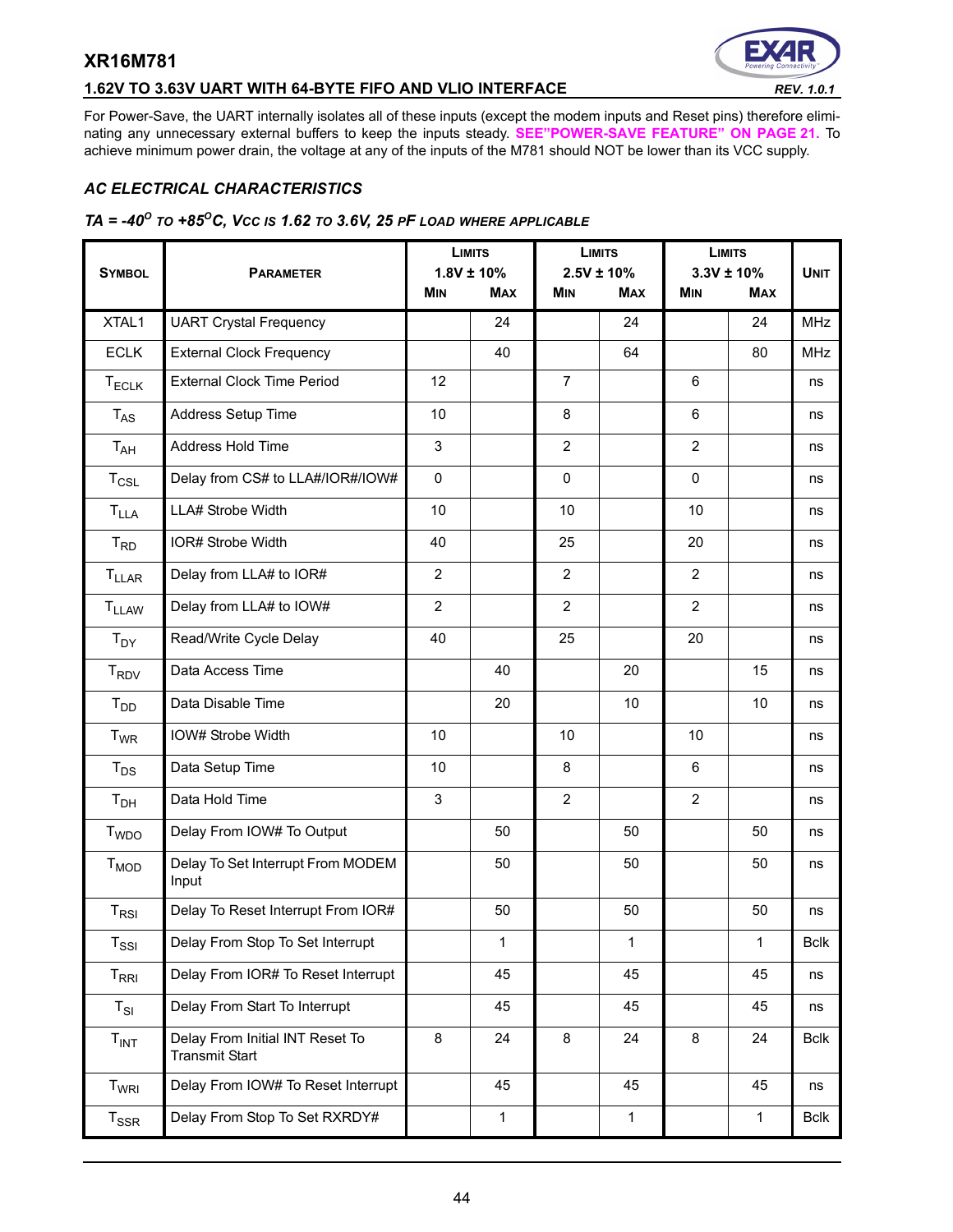

## *AC ELECTRICAL CHARACTERISTICS*

#### *TA = -40O TO +85OC, VCC IS 1.62 TO 3.6V, 25 PF LOAD WHERE APPLICABLE*

| <b>SYMBOL</b>               | <b>PARAMETER</b>                              | <b>LIMITS</b><br>$1.8V \pm 10\%$ |            | <b>LIMITS</b><br>$2.5V \pm 10\%$ |            | <b>LIMITS</b><br>$3.3V \pm 10\%$ |            | <b>UNIT</b> |
|-----------------------------|-----------------------------------------------|----------------------------------|------------|----------------------------------|------------|----------------------------------|------------|-------------|
|                             |                                               | <b>MIN</b>                       | <b>MAX</b> | <b>MIN</b>                       | <b>MAX</b> | <b>MIN</b>                       | <b>MAX</b> |             |
| $\mathsf{T}_{\mathsf{RR}}$  | Delay From IOR# To Reset RXRDY#               |                                  | 45         |                                  | 45         |                                  | 45         | ns          |
| T <sub>WT</sub>             | Delay From IOW# To Set TXRDY#                 |                                  | 45         |                                  | 45         |                                  | 45         | ns          |
| $\mathsf{T}_{\mathsf{SRT}}$ | Delay From Center of Start To Reset<br>TXRDY# |                                  | 8          |                                  | 8          |                                  | 8          | <b>Bclk</b> |
| $\mathsf{I}_{\mathsf{RST}}$ | <b>Reset Pulse Width</b>                      | 40                               |            | 40                               |            | 40                               |            | ns          |
| <b>Bclk</b>                 | <b>Baud Clock</b>                             | 16X or 8X or 4X of data rate     |            |                                  |            | <b>Hz</b>                        |            |             |

#### **FIGURE 15. CLOCK TIMING**



#### **FIGURE 16. MODEM INPUT/OUTPUT TIMING**

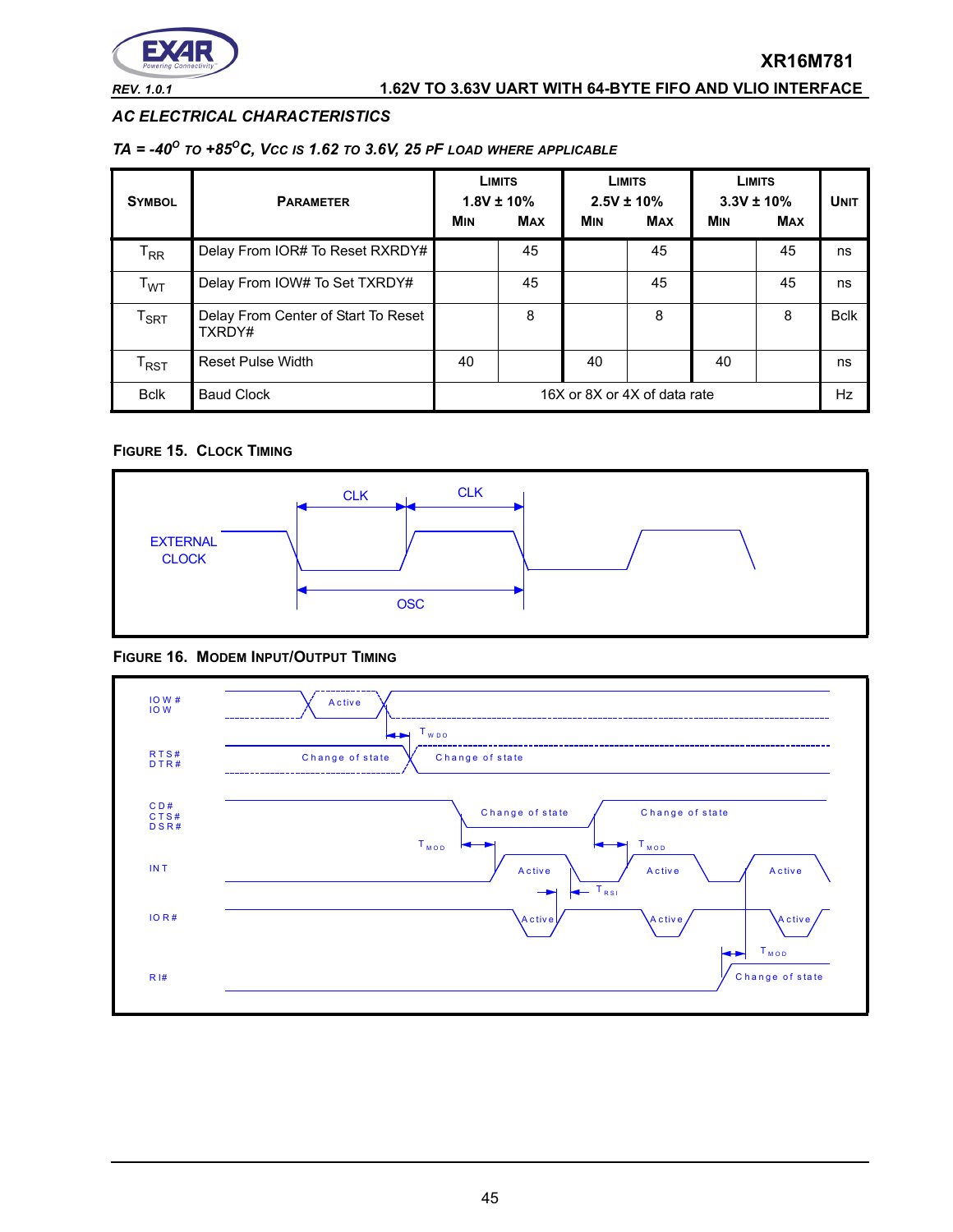# **1.62V TO 3.63V UART WITH 64-BYTE FIFO AND VLIO INTERFACE** *REV. 1.0.1*



#### **FIGURE 17. DATA BUS READ TIMING**



#### **FIGURE 18. DATA BUS WRITE TIMING**

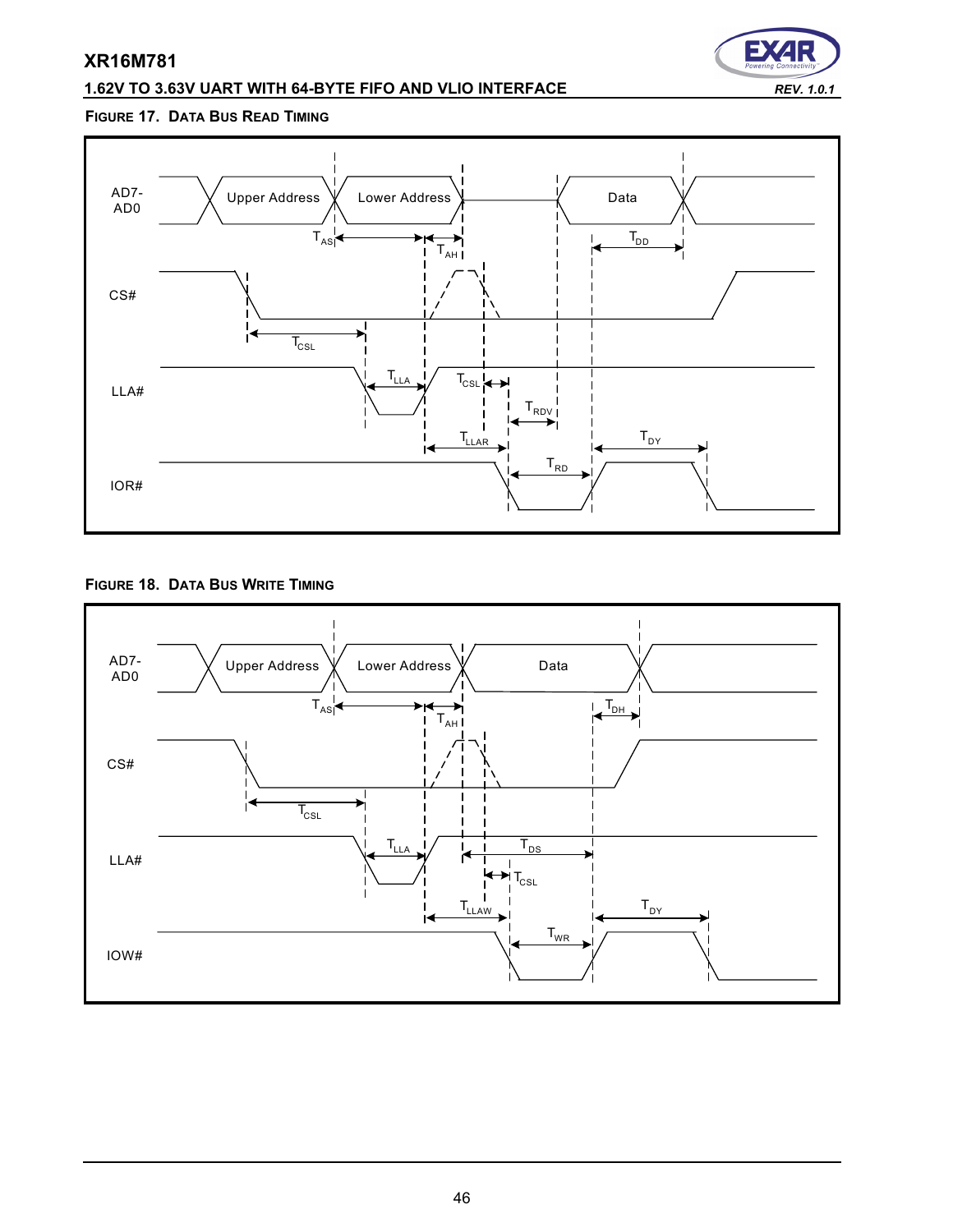



<span id="page-46-0"></span>

**FIGURE 20. TRANSMIT READY & INTERRUPT TIMING [NON-FIFO MODE]**

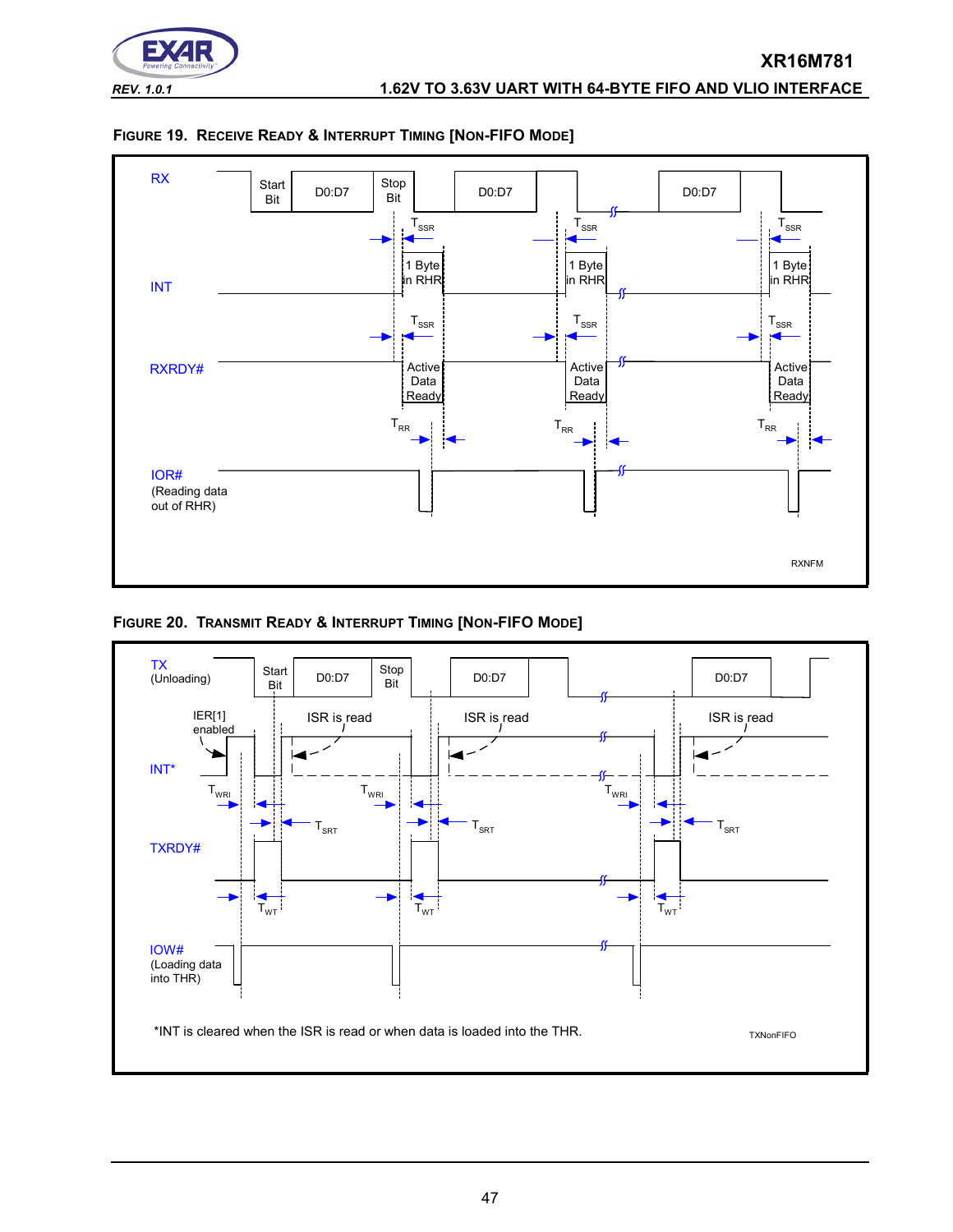

#### **FIGURE 21. RECEIVE READY & INTERRUPT TIMING [FIFO MODE]**



<span id="page-47-0"></span>**FIGURE 22. TRANSMIT READY & INTERRUPT TIMING [FIFO MODE]**

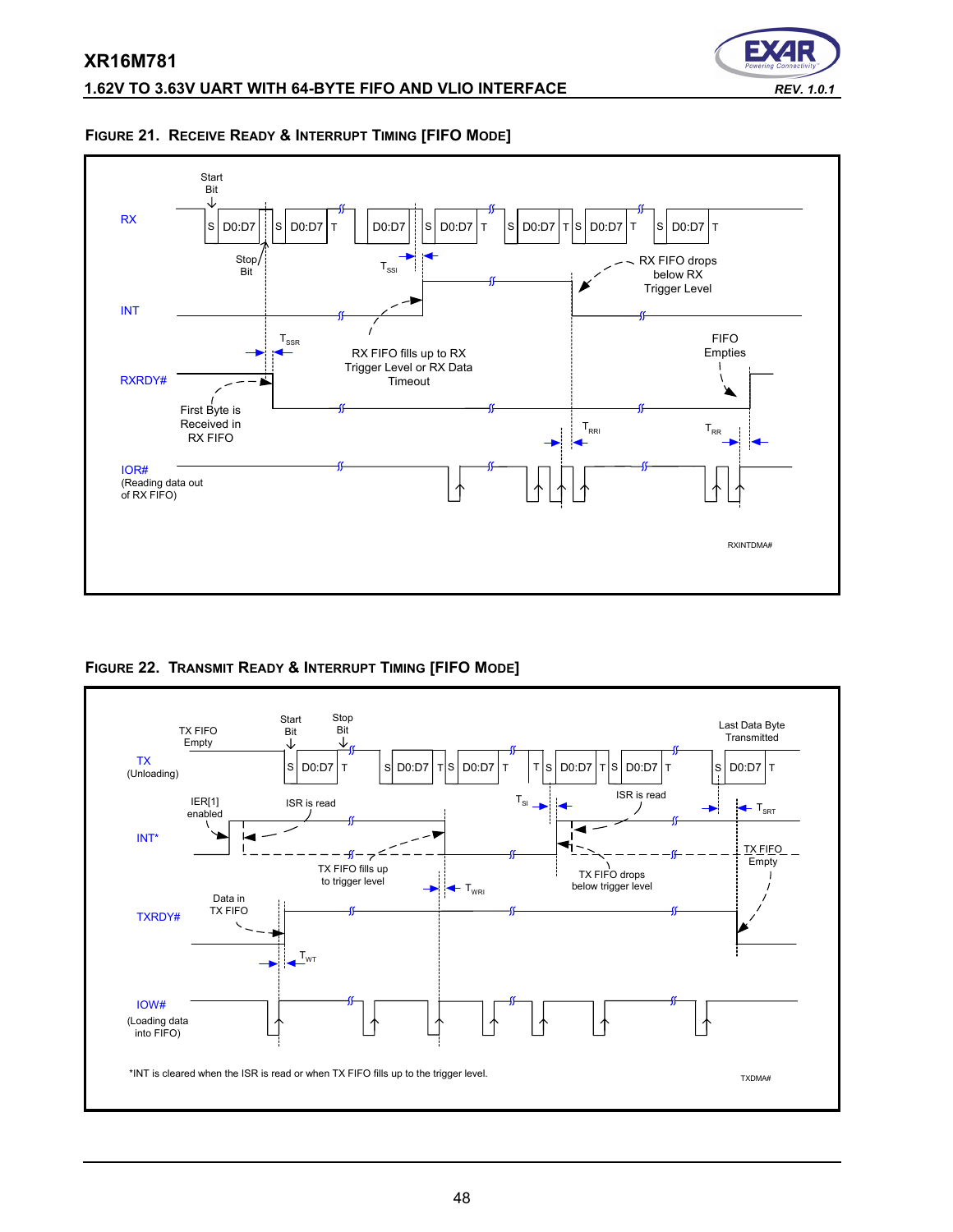

# **PACKAGE DIMENSIONS (24 PIN QFN - 4 X 4 X 0.9** mm**)**



*Note: The control dimension is in millimeter.*

|                |            | <b>INCHES</b> |            | <b>MILLIMETERS</b> |
|----------------|------------|---------------|------------|--------------------|
| <b>SYMBOL</b>  | <b>MIN</b> | <b>MAX</b>    | <b>MIN</b> | <b>MAX</b>         |
| A              | 0.031      | 0.039         | 0.80       | 1.00               |
| A <sub>1</sub> | 0.000      | 0.002         | 0.00       | 0.05               |
| A <sub>3</sub> | 0.006      | 0.010         | 0.15       | 0.25               |
| D              | 0.154      | 0.161         | 3.90       | 4.10               |
| D <sub>2</sub> | 0.098      | 0.110         | 2.50       | 2.80               |
| b              | 0.007      | 0.012         | 0.18       | 0.30               |
| e              |            | 0.0197 BSC    |            | 0.50 BSC           |
| L              | 0.014      | 0.018         | 0.35       | 0.45               |
| k              | 0.008      |               | 0.20       |                    |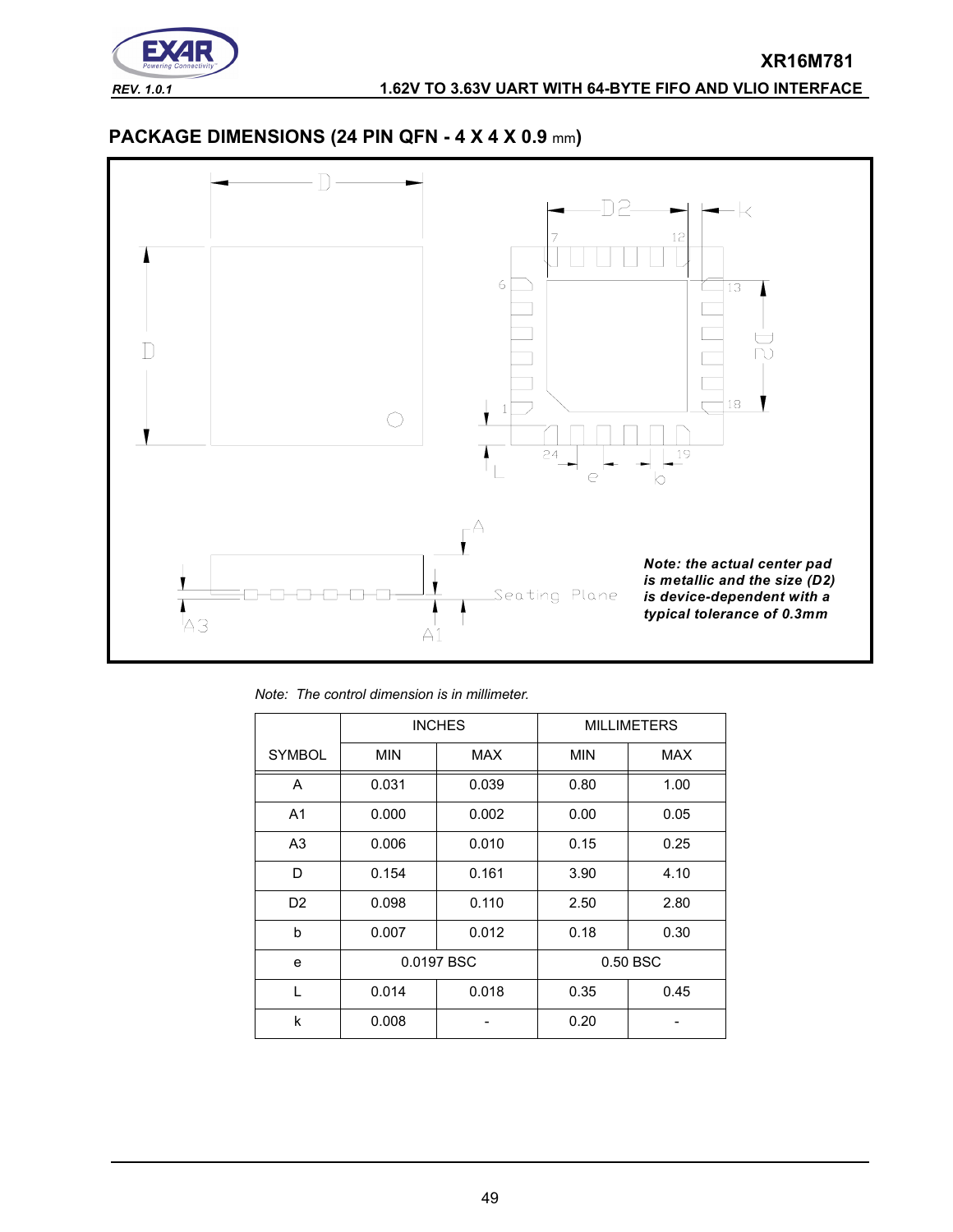# E

# **1.62V TO 3.63V UART WITH 64-BYTE FIFO AND VLIO INTERFACE** *REV. 1.0.1*

# **PACKAGE DIMENSIONS (32 PIN QFN - 5 X 5 X 0.9** mm**)**



Note: The control dimension is in millimeter.

|                |            | <b>INCHES</b> |            | <b>MILLIMETERS</b> |
|----------------|------------|---------------|------------|--------------------|
| <b>SYMBOL</b>  | <b>MIN</b> | MAX           | <b>MIN</b> | <b>MAX</b>         |
| A              | 0.031      | 0.039         | 0.80       | 1.00               |
| A <sub>1</sub> | 0.000      | 0.002         | 0.00       | 0.05               |
| A <sub>3</sub> | 0.006      | 0.010         | 0.15       | 0.25               |
| D              | 0.193      | 0.201         | 4.90       | 5.10               |
| D <sub>2</sub> | 0.138      | 0.150         | 3.50       | 3.80               |
| b              | 0.007      | 0.012         | 0.18       | 0.30               |
| e              |            | 0.0197 BSC    |            | 0.50 BSC           |
| L              | 0.012      | 0.020         | 0.35       | 0.45               |
| k              | 0.008      |               | 0.20       |                    |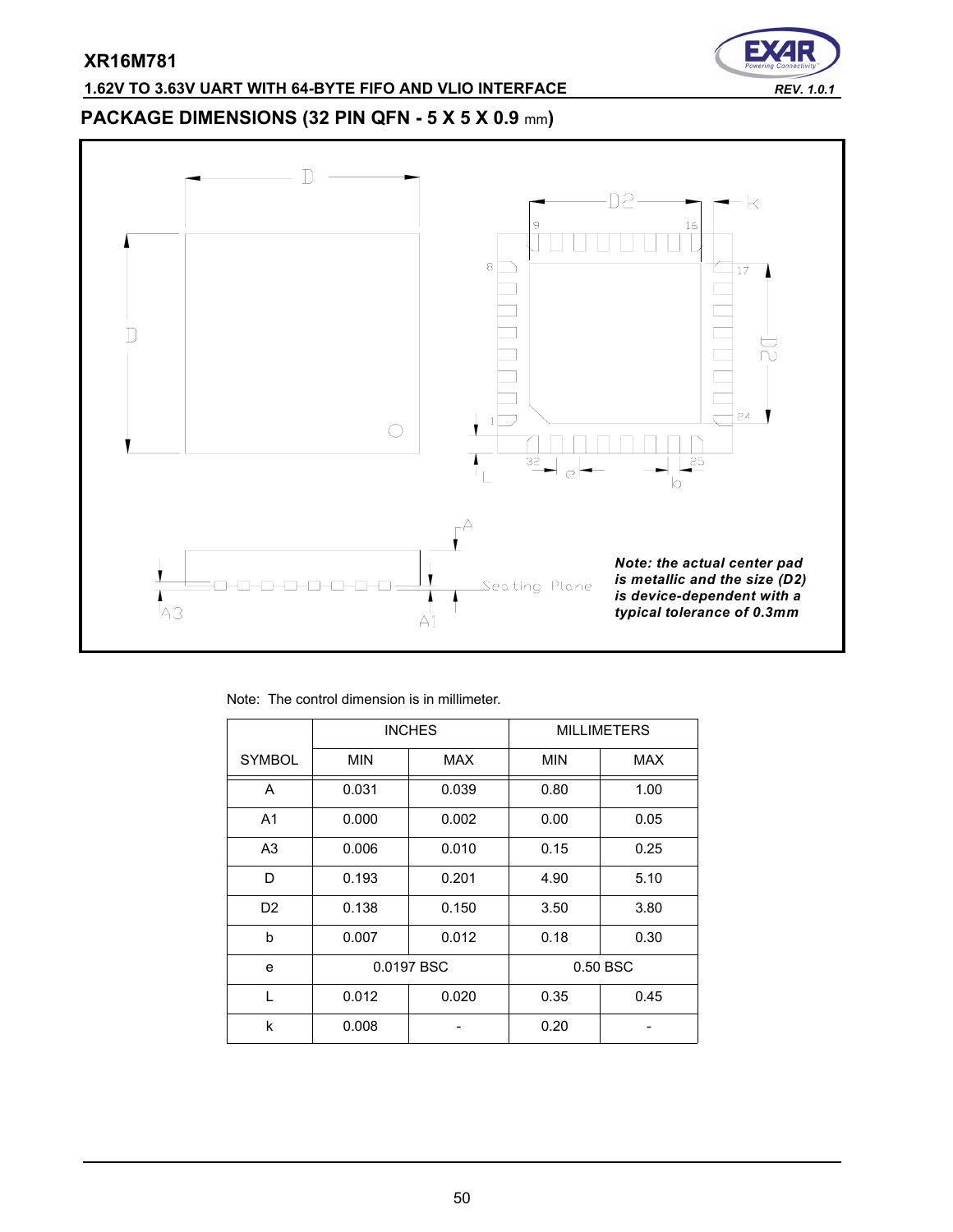

# **PACKAGE DIMENSIONS (25 PIN BGA - 3 X 3 X 0.8** mm**)**



*Note: The control dimension is the millimeter column*

|                |            | <b>INCHES</b> |            | <b>MILLIMETERS</b> |
|----------------|------------|---------------|------------|--------------------|
| <b>SYMBOL</b>  | <b>MIN</b> | <b>MAX</b>    | <b>MIN</b> | <b>MAX</b>         |
| A              | 0.028      | 0.031         | 0.70       | 0.80               |
| A <sub>1</sub> | 0.005      | 0.007         | 0.13       | 0.19               |
| A2             | 0.022      | 0.024         | 0.57       | 0.61               |
| D              | 0.114      | 0.122         | 2.90       | 3.10               |
| D <sub>1</sub> |            | 0.079 BSC     |            | 2.00 BSC           |
| b              | 0.008      | 0.012         | 0.20       | 0.30               |
| e              |            | 0.020 BSC     |            | 0.50 BSC           |